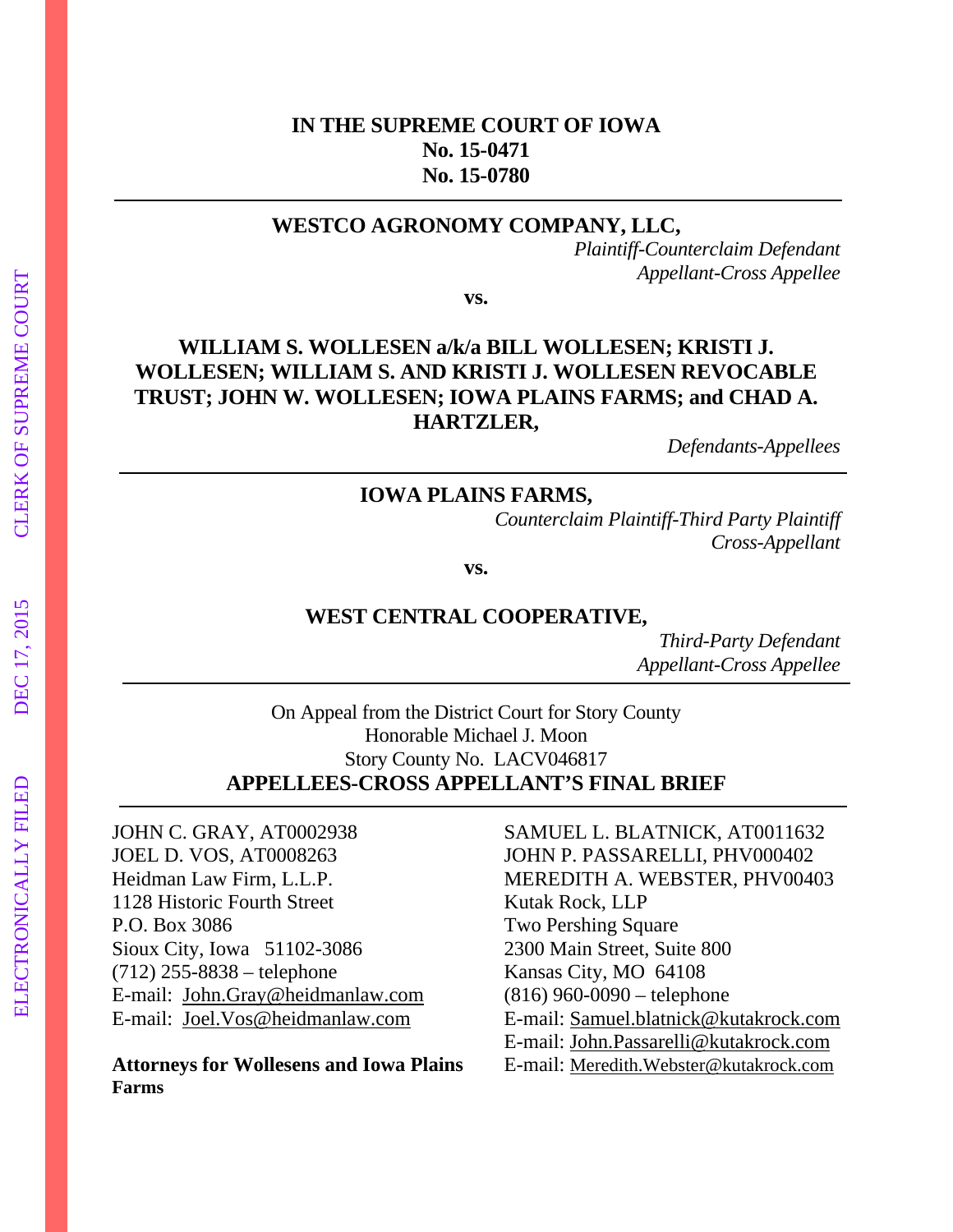# **TABLE OF CONTENTS**

| The District Court Did Not Err In Submitting This Case To<br>$\mathbf{I}$ .                         |
|-----------------------------------------------------------------------------------------------------|
|                                                                                                     |
|                                                                                                     |
| C. The District Court Correctly Denied The Motion To<br>Amend And Motion To Try Issues In Equity As |
| D. Westco's Claims Were Not Exclusively Cognizable In<br>.29                                        |
| 1. Westco's Claim For Breach Of Duty By An                                                          |
| 2. Westco's Claim For Conspiracy Is Triable At                                                      |
| 3. Westco's Chapter 706A Claims Were Legal                                                          |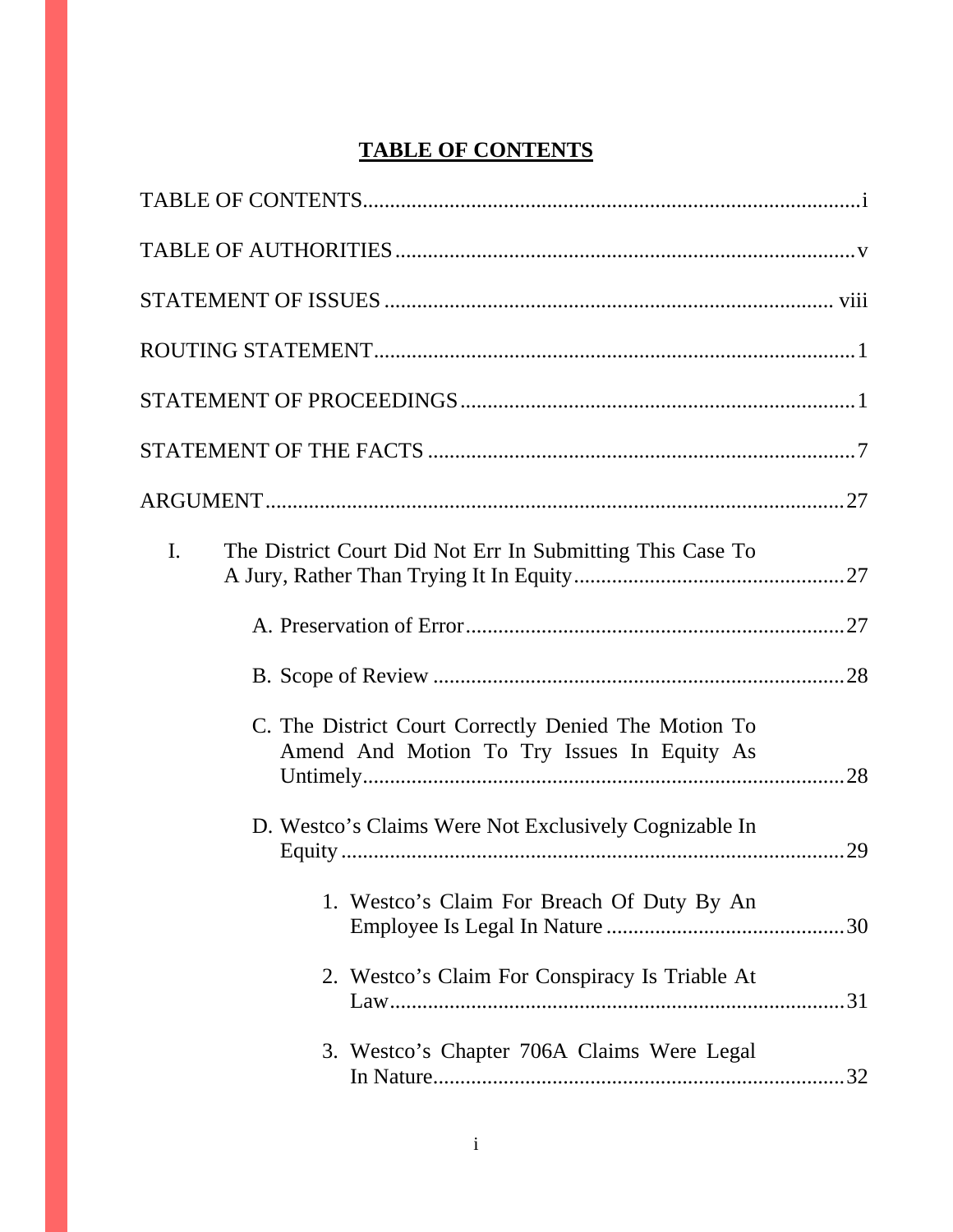|     | E. Westco Had No Right To An Equitable Or Other                                                                                                                                                                                  |  |
|-----|----------------------------------------------------------------------------------------------------------------------------------------------------------------------------------------------------------------------------------|--|
|     | F. The District Court Properly Tried The Legal Claims                                                                                                                                                                            |  |
|     | G. Westco Is Not Entitled To A New Trial In Equity 36                                                                                                                                                                            |  |
| II. |                                                                                                                                                                                                                                  |  |
|     |                                                                                                                                                                                                                                  |  |
|     |                                                                                                                                                                                                                                  |  |
|     | C. The District Court Correctly Denied The Request For<br>A New Trial Because The Jury Verdict Was Not                                                                                                                           |  |
|     | 1. The Jury Could Have Followed Jury<br>Instruction 18 And Found That Hartzler<br>Committed Other Specified Unlawful                                                                                                             |  |
|     | 2. Even Assuming That The Jury Found Hartzler<br>Committed Commercial Bribery, The Jury<br>Could Have Followed Jury Instruction 29 And<br>Found For The Wollesens By Determining<br>That Appellants Had Greater Culpability Than |  |
|     | Inconsistency Related Solely To<br>$3.$ Any<br>Hartzler, And Does Not Provide A Basis For                                                                                                                                        |  |
| Ш.  | The District Court Properly Denied Appellants' Motion<br>For Judgment Notwithstanding The Verdict On IPF's                                                                                                                       |  |
|     |                                                                                                                                                                                                                                  |  |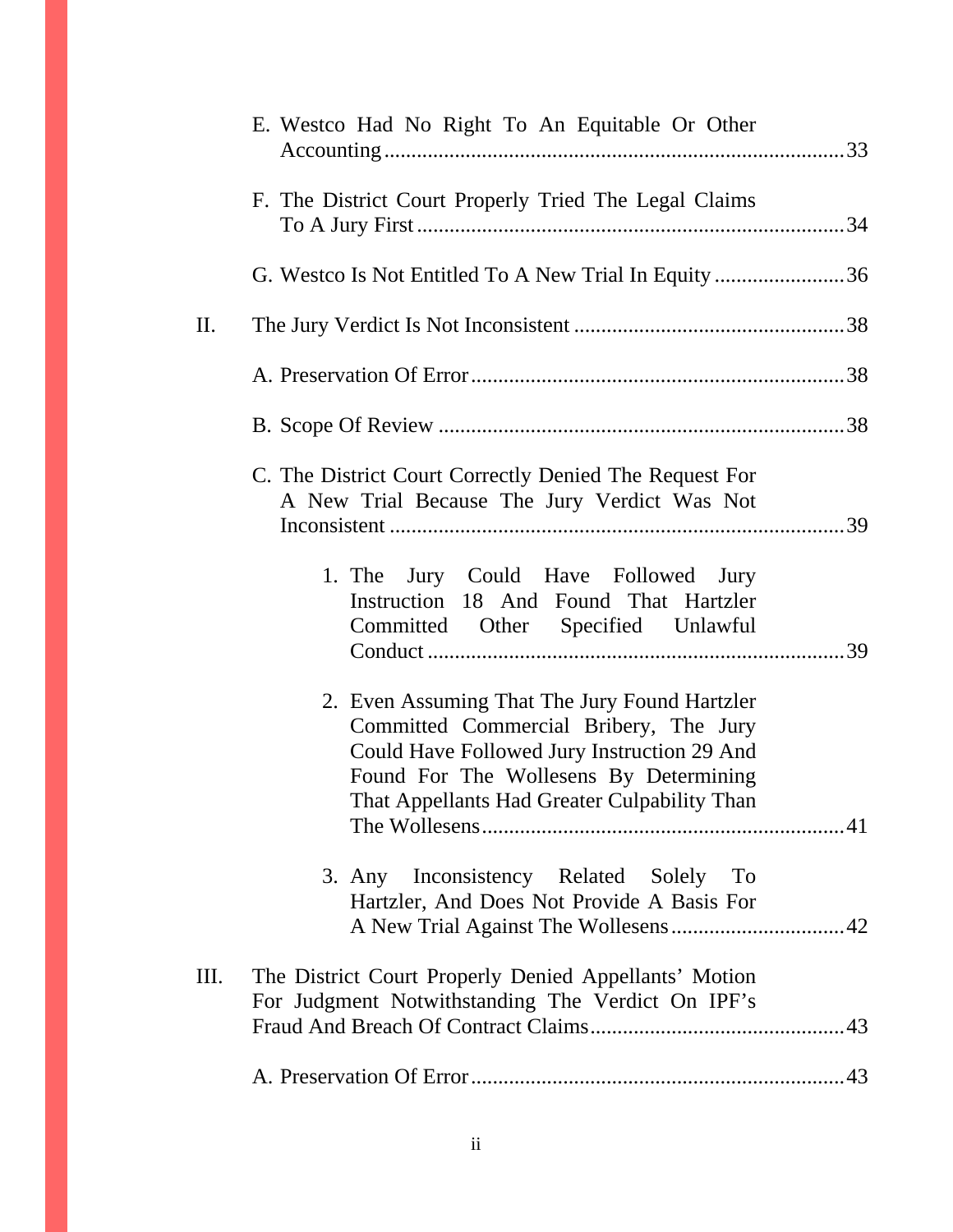|                                                       | C. IPF Presented Sufficient Evidence To Support The                                                                      |  |
|-------------------------------------------------------|--------------------------------------------------------------------------------------------------------------------------|--|
|                                                       | 1. The Jury Could Property Determine That<br>Westco Never Intended To Treat The<br>December 2010 Payments As Prepayments |  |
|                                                       | 2. The December 2010 Contracts Were Valid,                                                                               |  |
| <b>CROSS-APPEAL</b>                                   |                                                                                                                          |  |
| $\mathbf{I}$ .                                        |                                                                                                                          |  |
|                                                       |                                                                                                                          |  |
|                                                       |                                                                                                                          |  |
| C. The District Court Erred In Requiring IPF To Prove |                                                                                                                          |  |
| П.                                                    | The District Court Improperly Granted Summary                                                                            |  |
|                                                       |                                                                                                                          |  |
|                                                       |                                                                                                                          |  |
|                                                       | C. The District Court Incorrectly Determined That Iowa                                                                   |  |
| Ш.                                                    | The District Court Erred In Denying IPF's Motion For                                                                     |  |
|                                                       |                                                                                                                          |  |
|                                                       |                                                                                                                          |  |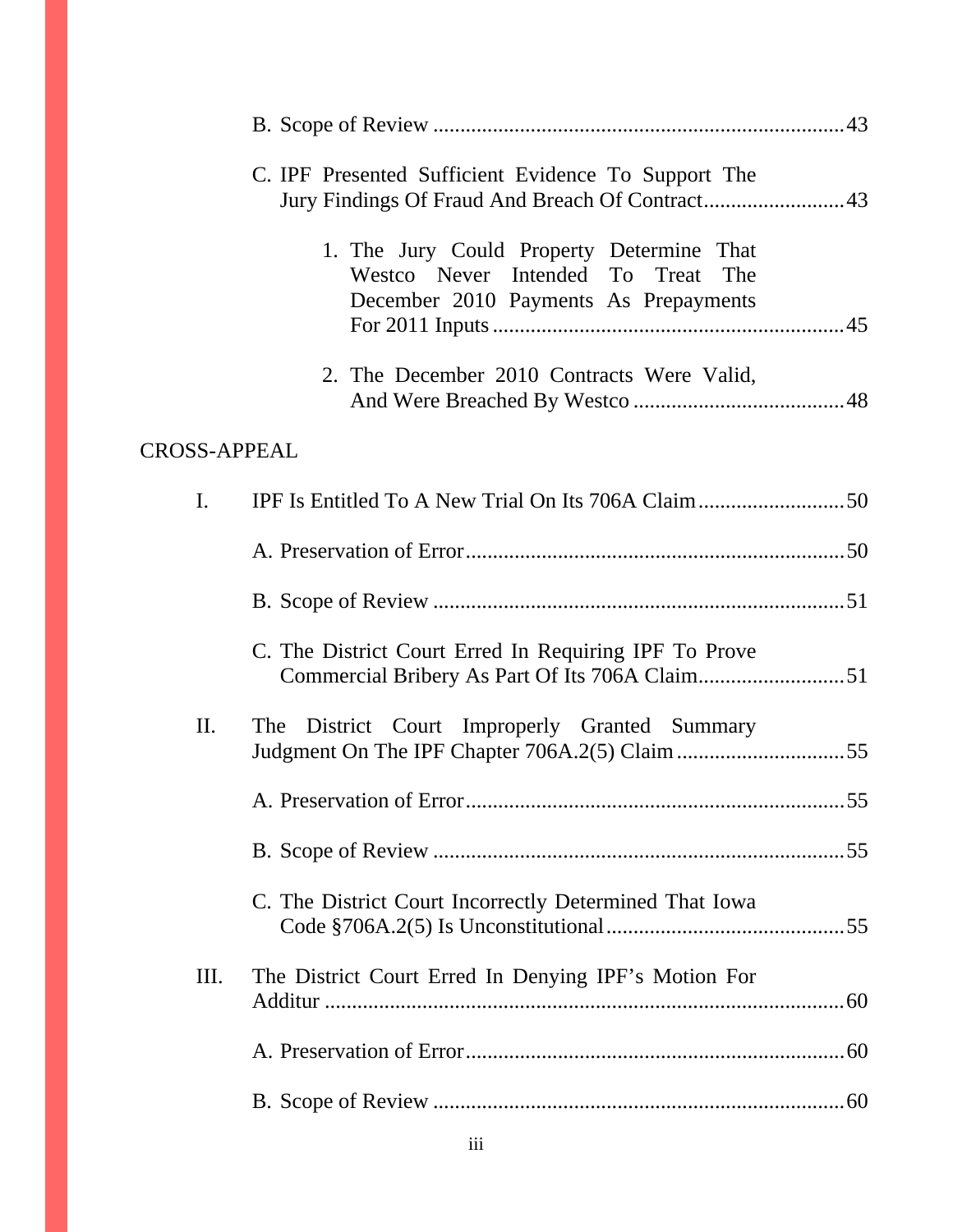| C. The District Court Erred In Denying IPF's Motion For |  |
|---------------------------------------------------------|--|
|                                                         |  |
|                                                         |  |
|                                                         |  |
|                                                         |  |
|                                                         |  |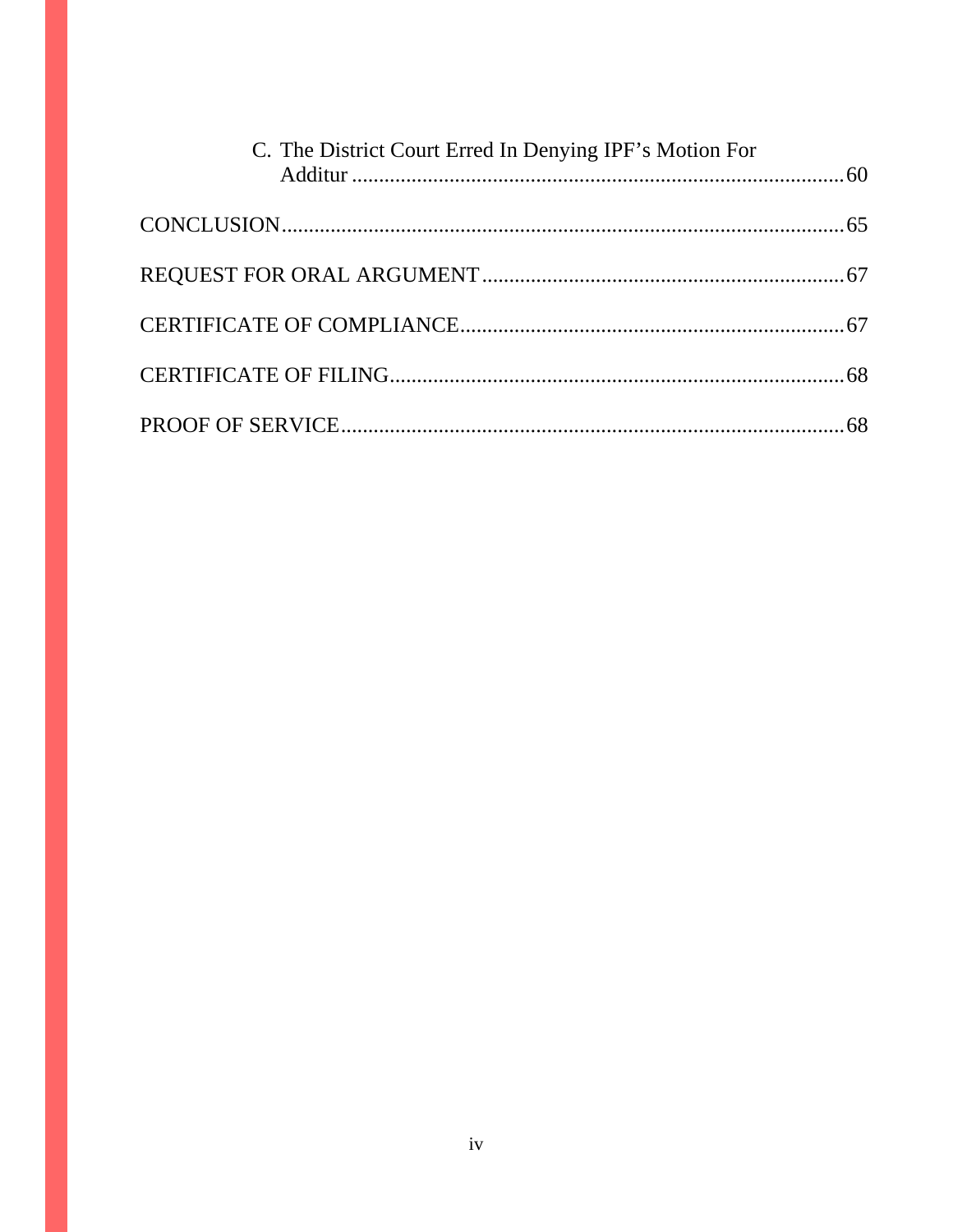# **TABLE OF AUTHORITIES**

# **CASES CITED**

| Calkins v. Adams County Co-Op. Elec. Co., 144 N.W.2d 124 (Iowa 1966)57, 58  |
|-----------------------------------------------------------------------------|
|                                                                             |
| Clinton Land Co. v. M/S Associates, Inc., 340 N.W.2d 232 (Iowa 1983)30      |
| Clinton Physical Therapy Servs., P.C. v. John Deere Health Care, Inc., 714  |
| Condon Auto Sales & Serv., Inc. v. Crick, 604 N.W.2d 587 (Iowa 1999)30      |
|                                                                             |
| Countryman v. Mt. Pleasant Bank & Trust Co., 357 N.W.2d 599 (Iowa           |
|                                                                             |
| Dailey v. Holiday Distributing Corp., 151 N.W.2d 477 (Iowa 1967)42          |
|                                                                             |
|                                                                             |
|                                                                             |
| Grismore v. Consol. Products Co., 232 Iowa 328, 335, 5 N.W.2d 646 (1942)46  |
| Hensler v. City of Davenport, 790 N.W.2d 569, 589 (Iowa 2010) 56, 57, 58    |
| Hoffman v. Nat'l Med. Enterprises, Inc., 442 N.W.2d 123, 126 (Iowa 1989) 39 |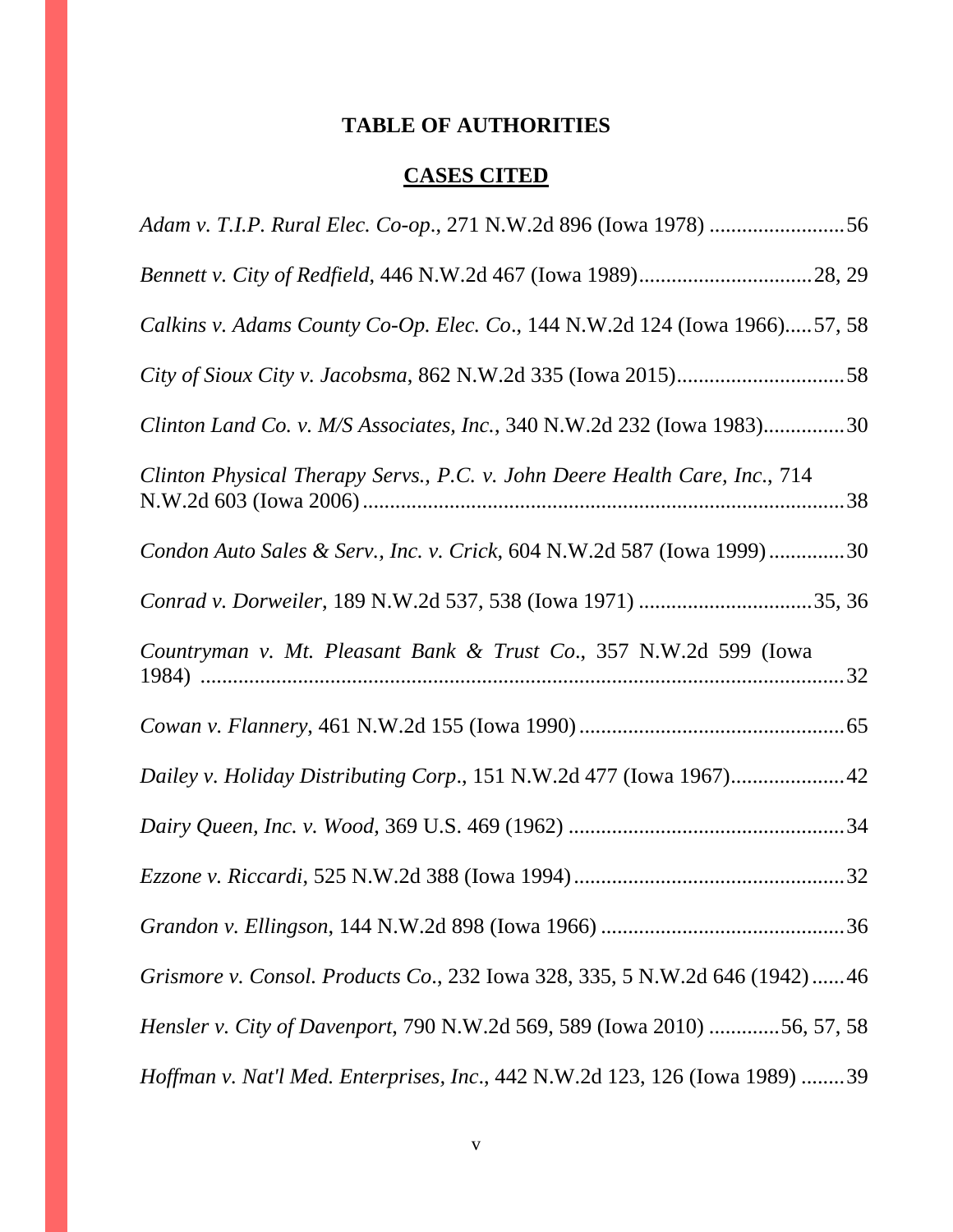| International Milling Co. v. Gisch, 137 N.W.2d 625 (Iowa 1968)45         |
|--------------------------------------------------------------------------|
| Kabe's Restaurant, Ltd. v. Kintner, 538 N.W.2d 281, 284 (Iowa 1995) 31   |
| Kerndt v. Rolling Hills Nat. Bank, 558 N.W.2d 410 (Iowa 1997)63, 64, 65  |
|                                                                          |
|                                                                          |
| McHose v. Physician & Clinic Servs., Inc., 548 N.W.2d 158 (Iowa Ct. App. |
| Midland Mut. Life Ins. Co. v. Mercy Clinics, Inc., 579 N.W.2d 823 (Iowa  |
|                                                                          |
| Molloy v. Primus Auto. Fin. Servs., 247 B.R. 804 (C.D. Cal. 2000)33      |
|                                                                          |
| Morris v. William H. Merritt & Co., 52 Iowa 496, 3 N.W. 504 (1879)38     |
|                                                                          |
|                                                                          |
| Royal Indem. Co. v. Factory Mut. Ins. Co., 786 N.W.2d 839 (Iowa 2010) 43 |
|                                                                          |
| Stover v. Lakeland Square Owners Ass'n, 434 N.W.2d 866 (Iowa 1989)51     |
|                                                                          |
| Vlieger v. Farm for Profit, No. 04-876, 2005 WL 1963002 (Iowa Ct. App.   |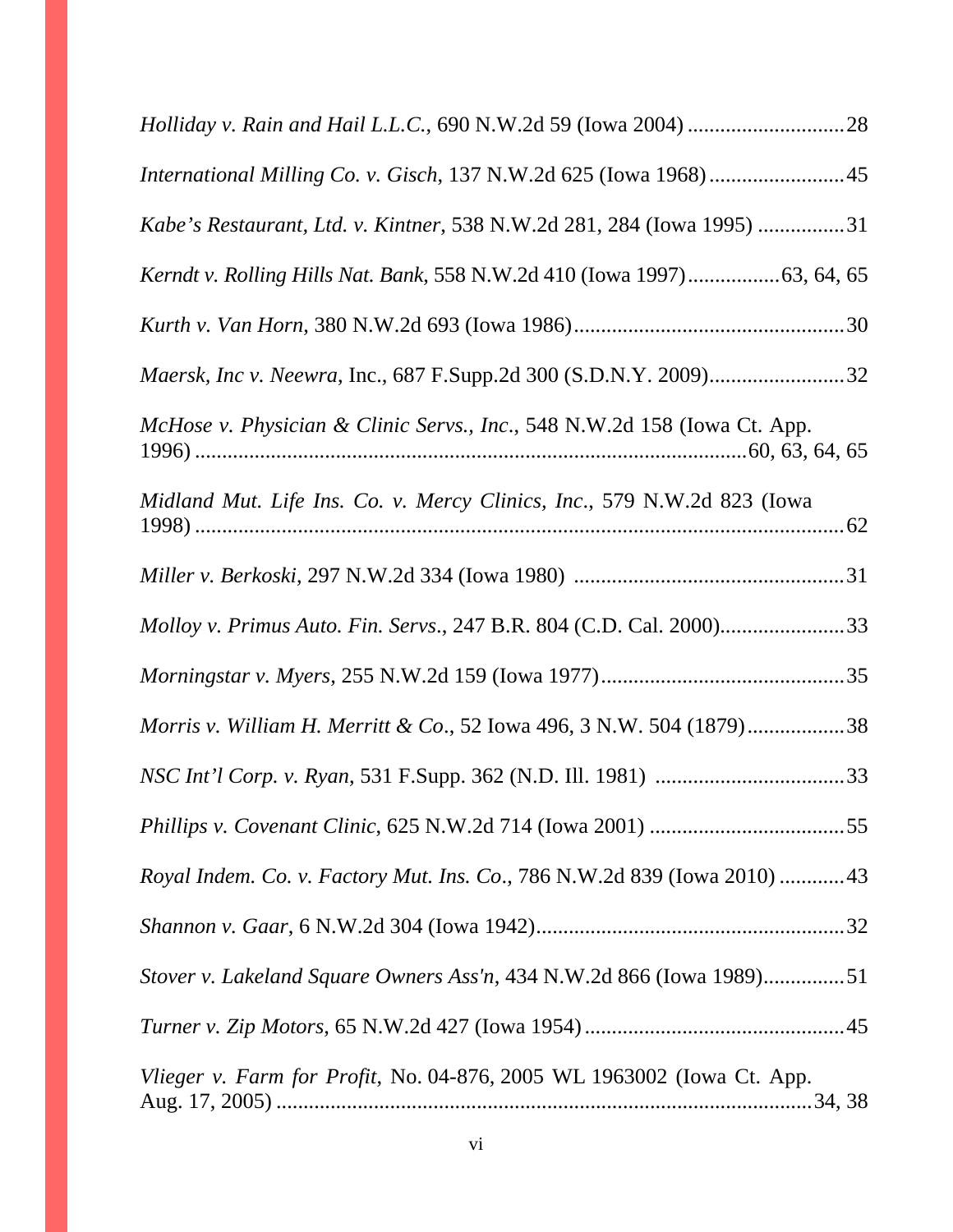| Wells v. Lynch, No. 05 1260, 2007 WL 108349, at *1–2 (Iowa Ct. App. Jan. |  |
|--------------------------------------------------------------------------|--|
|                                                                          |  |
|                                                                          |  |
|                                                                          |  |

# **STATUTES**

# **OTHER AUTHORITIES**

| 9 Charles Alan Wright, Arthur R. Miller & Edward H. Cooper, Federal |  |
|---------------------------------------------------------------------|--|
|                                                                     |  |
|                                                                     |  |
|                                                                     |  |
|                                                                     |  |
|                                                                     |  |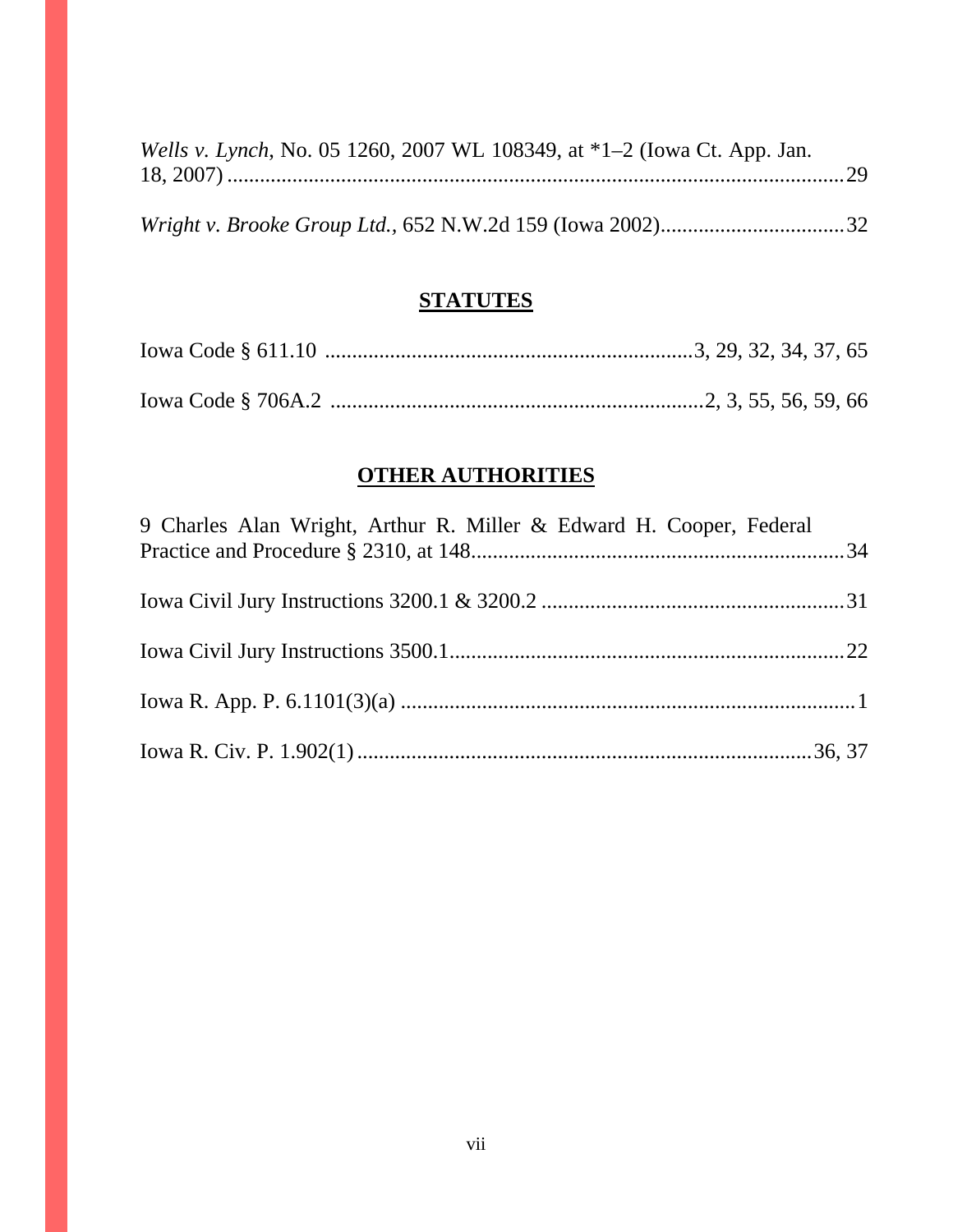### **STATEMENT OF ISSUES PRESENTED FOR REVIEW**

I. The District Court Did Not Err In Submitting This Case To A Jury, Rather Than Trying It In Equity

*Bennett v. City of Redfield*, 446 N.W.2d 467 (Iowa 1989) *Clinton Land Co. v. M/S Associates, Inc.*, 340 N.W.2d 232 (Iowa 1983) *Condon Auto Sales & Serv., Inc. v. Crick*, 604 N.W.2d 587 (Iowa 1999) *Conrad v. Dorweiler*, 189 N.W.2d 537, 538 (Iowa 1971) *Countryman v. Mt. Pleasant Bank & Trust Co*., 357 N.W.2d 599 (Iowa 1984) *Dairy Queen, Inc. v. Wood*, 369 U.S. 469 (1962) *Ezzone v. Riccardi*, 525 N.W.2d 388 (Iowa 1994) *Grandon v. Ellingson*, 144 N.W.2d 898 (Iowa 1966) *Holliday v. Rain and Hail L.L.C.*, 690 N.W.2d 59 (Iowa 2004) *Kabe's Restaurant, Ltd. v. Kintner*, 538 N.W.2d 281, 284 (Iowa 1995) *Kurth v. Van Horn*, 380 N.W.2d 693 (Iowa 1986) *Maersk, Inc v. Neewra*, Inc., 687 F.Supp.2d 300 (S.D.N.Y. 2009) *Miller v. Berkoski*, 297 N.W.2d 334 (Iowa 1980) *Molloy v. Primus Auto. Fin. Servs*., 247 B.R. 804 (C.D. Cal. 2000) *Morningstar v. Myers*, 255 N.W.2d 159 (Iowa 1977) *Morris v. William H. Merritt & Co*., 52 Iowa 496, 3 N.W. 504 (1879) *NSC Int'l Corp. v. Ryan*, 531 F.Supp. 362 (N.D. Ill. 1981) *Shannon v. Gaar*, 6 N.W.2d 304 (Iowa 1942) *Vlieger v. Farm for Profit*, No. 04-876, 2005 WL 1963002 (Iowa Ct. App. Aug. 17, 2005) *Wells v. Lynch*, No. 05 1260, 2007 WL 108349, at \*1–2 (Iowa Ct. App. Jan. 18, 2007) *Wright v. Brooke Group Ltd.,* 652 N.W.2d 159 (Iowa 2002) Iowa Code § 611.10 9 Charles Alan Wright, Arthur R. Miller & Edward H. Cooper, Federal Practice and Procedure § 2310, at 148 Iowa Civil Jury Instructions 3200.1 & 3200.2 Iowa Civil Jury Instructions 3500.1

Iowa R. Civ. P. 1.902(1)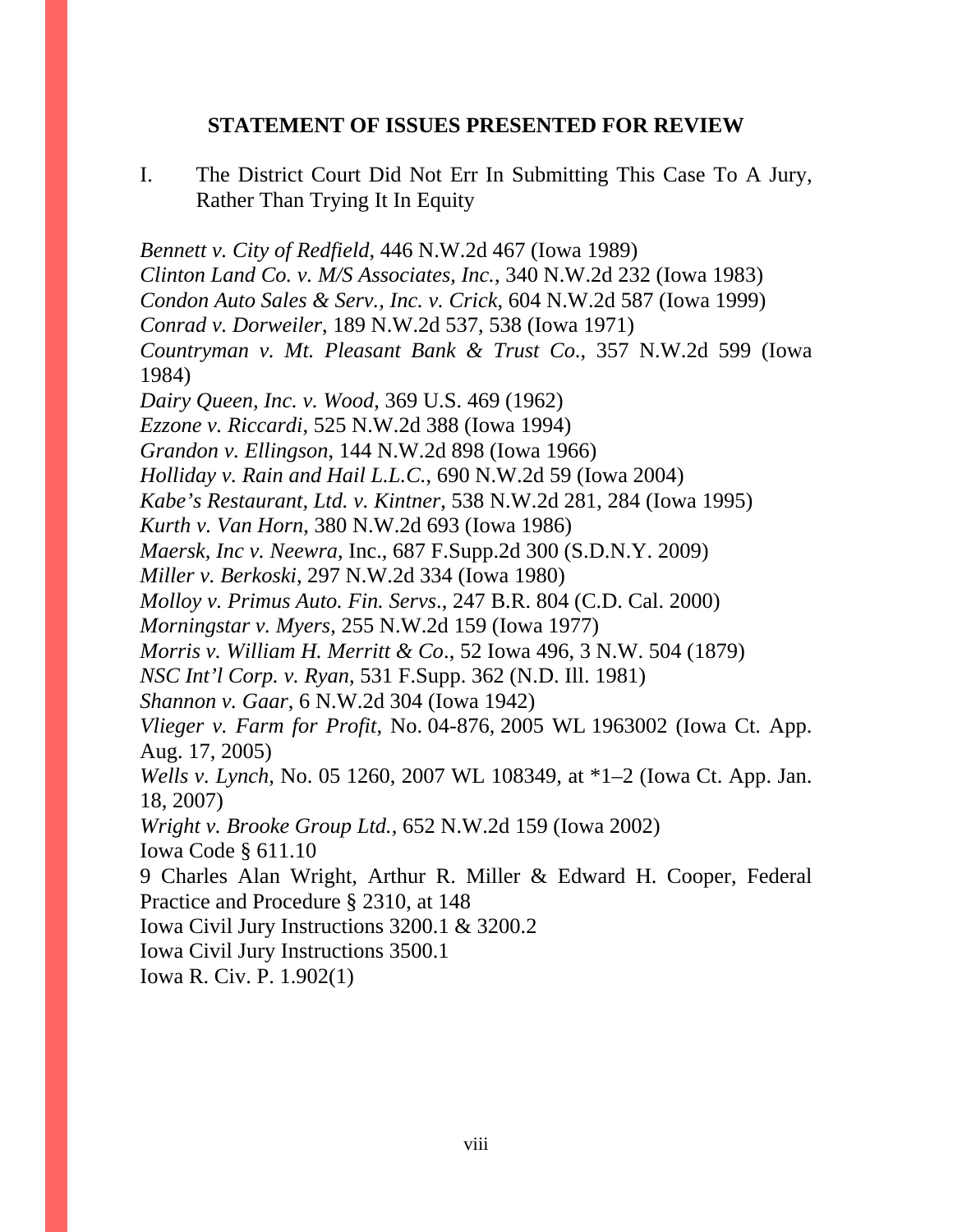#### II. The Jury Verdict Is Not Inconsistent

*Clinton Physical Therapy Servs., P.C. v. John Deere Health Care, Inc*., 714 N.W.2d 603 (Iowa 2006) *Dailey v. Holiday Distributing Corp*., 151 N.W.2d 477 (Iowa 1967) *Hoffman v. Nat'l Med. Enterprises, Inc*., 442 N.W.2d 123, 126 (Iowa 1989)

III. The District Court Properly Denied Appellants' Motion For Judgment Notwithstanding The Verdict On IPF's Fraud And Breach Of Contract Claims

*Grismore v. Consol. Products Co*., 232 Iowa 328, 335, 5 N.W.2d 646 (1942) *International Milling Co. v. Gisch*, 137 N.W.2d 625 (Iowa 1968) *Royal Indem. Co. v. Factory Mut. Ins. Co*., 786 N.W.2d 839 (Iowa 2010) *Turner v. Zip Motors*, 65 N.W.2d 427 (Iowa 1954)

## CROSS-APPEAL

I. IPF Is Entitled To A New Trial On Its 706A Claim

*Stover v. Lakeland Square Owners Ass'n*, 434 N.W.2d 866 (Iowa 1989) Iowa Code §706A.1

II. The District Court Improperly Granted Summary Judgment On The IPF Chapter 706A.2(5) Claim

*Adam v. T.I.P. Rural Elec. Co-op*., 271 N.W.2d 896 (Iowa 1978) *Calkins v. Adams County Co-Op. Elec. Co*., 144 N.W.2d 124 (Iowa 1966) *City of Sioux City v. Jacobsma*, 862 N.W.2d 335 (Iowa 2015) *Hensler v. City of Davenport*, 790 N.W.2d 569, 589 (Iowa 2010) *Phillips v. Covenant Clinic*, 625 N.W.2d 714 (Iowa 2001) Iowa Code § 706A.2

III. The District Court Erred In Denying IPF's Motion For Additur

*Cowan v. Flannery*, 461 N.W.2d 155 (Iowa 1990) *Kerndt v. Rolling Hills Nat. Bank*, 558 N.W.2d 410 (Iowa 1997)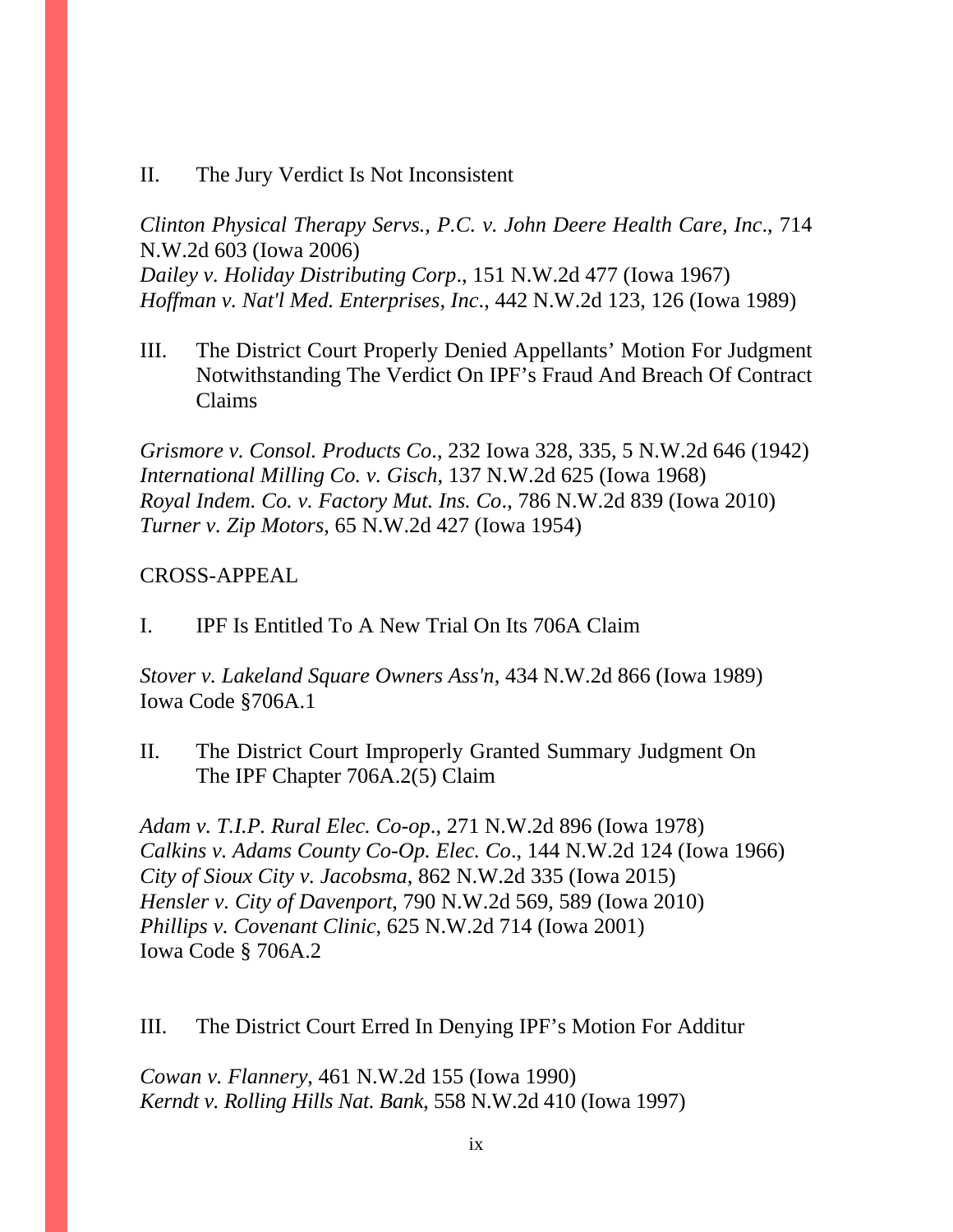*McHose v. Physician & Clinic Servs., Inc*., 548 N.W.2d 158 (Iowa Ct. App. 1996)

*Midland Mut. Life Ins. Co. v. Mercy Clinics, Inc*., 579 N.W.2d 823 (Iowa 1998)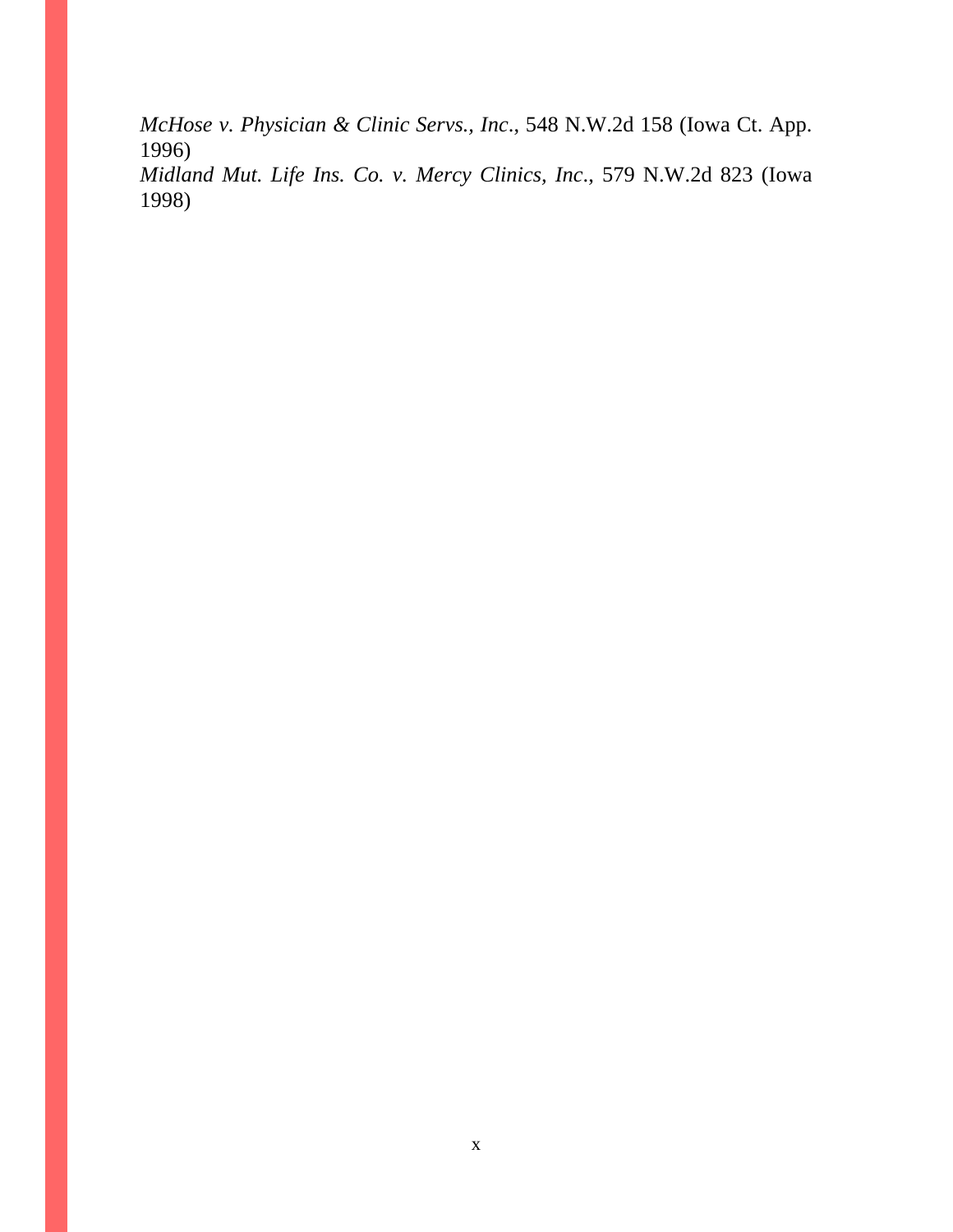#### **ROUTING STATEMENT**

 The Court should refer this appeal to the Iowa Court of Appeals. The District Court properly concluded that Westco Agronomy Co. LLC's ("Westco") motion to amend its petition to seek restitution and rescission, and its corresponding motion to try its newly-requested relief in equity before the scheduled jury trial were untimely and prejudicial. Therefore, resolution of Westco's appeal can be accomplished by applying existing principles of Iowa law. Iowa R. App. P. 6.1101(3)(a).

#### **STATEMENT OF PROCEEDINGS**

On May 12, 2011, Westco filed its *Petition and Jury Demand*. The action was filed at law, and Westco demanded a jury. Westco sought damages at law for each count. (Petition, App. 1.) For its 706A claim, Westco sought treble damages and attorneys' fees. (*Id*.) Westco did not seek rescission or restitution. (*Id.*) Westco did not plead accounting as a count or seek accounting as a remedy. (*Id*.)

On May 25, 2011, Westco amended its petition to add a claim for breach of contract. (Amended Petition, App. 14.)

On November 14, 2011, the Wollesens answered the petition, and Iowa Plains Farms ("IPF") asserted third-party claims against West Central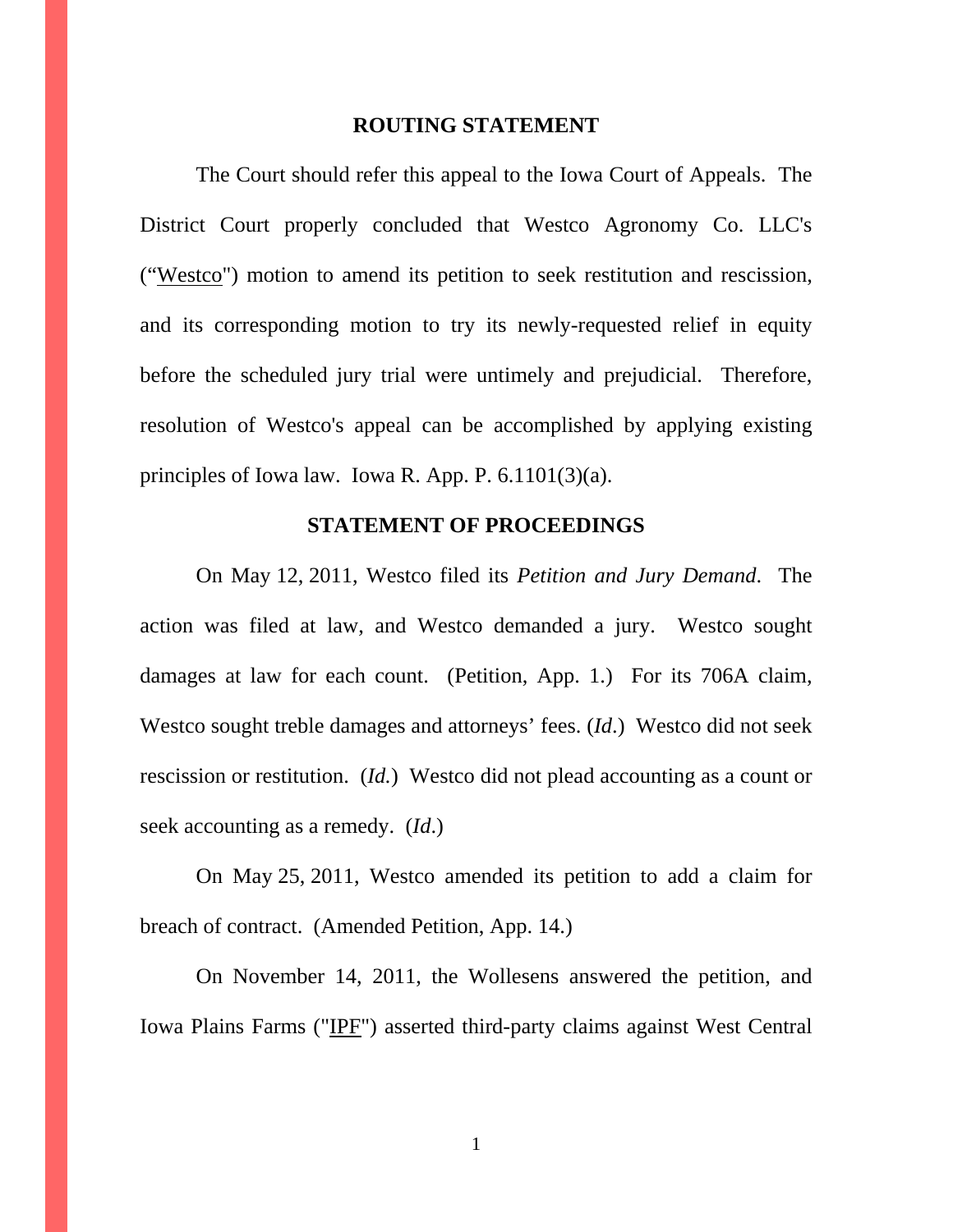Cooperative ("WCC" and together with Westco, "West Central") for: (1) breach of contract, (2) fraud, (3) and other claims. (Answer, App. 28.)

On April 2, 2012, Westco filed its *Second Amended Petition and Jury Demand*. Westco's ten claims remained the same. (Second Amended Petition, App. 62.)

On May 28, 2013, the Wollesens filed their *Amended Answer to Westco's Second Amended Petition and its Amended Counterclaims*. IPF asserted counts against WCC for: (1) breach of contract, (2) fraud, (3) ongoing criminal conduct (I.C.A § 706A.1, I.C.A. §706A.2.5, and  $706A.2(1)(a)$ , and (4) other claims. (Amended Answer, App. 115.)

On June 11, 2013, the District Court scheduled trial for July 8, 2014. (6/11/2013 Order, App. 166.)

By summary judgment, the District Court dismissed Westco's equitable claims on June 17, 2013. (6/17/2013 Order, App. 168.) For Westco's unjust enrichment claim, the District Court concluded that Westco failed to plead the necessary requirements, and concluded that Westco "has pled in the second amended petition express contract which vitiates the claim for unjust enrichment." (*Id*.) Westco's remaining claims were: (1) breach of fiduciary duty, (2) ongoing criminal conduct (I.C.A. §706A.1 and A.2(1)), and (3) breach of contract. (*Id*.)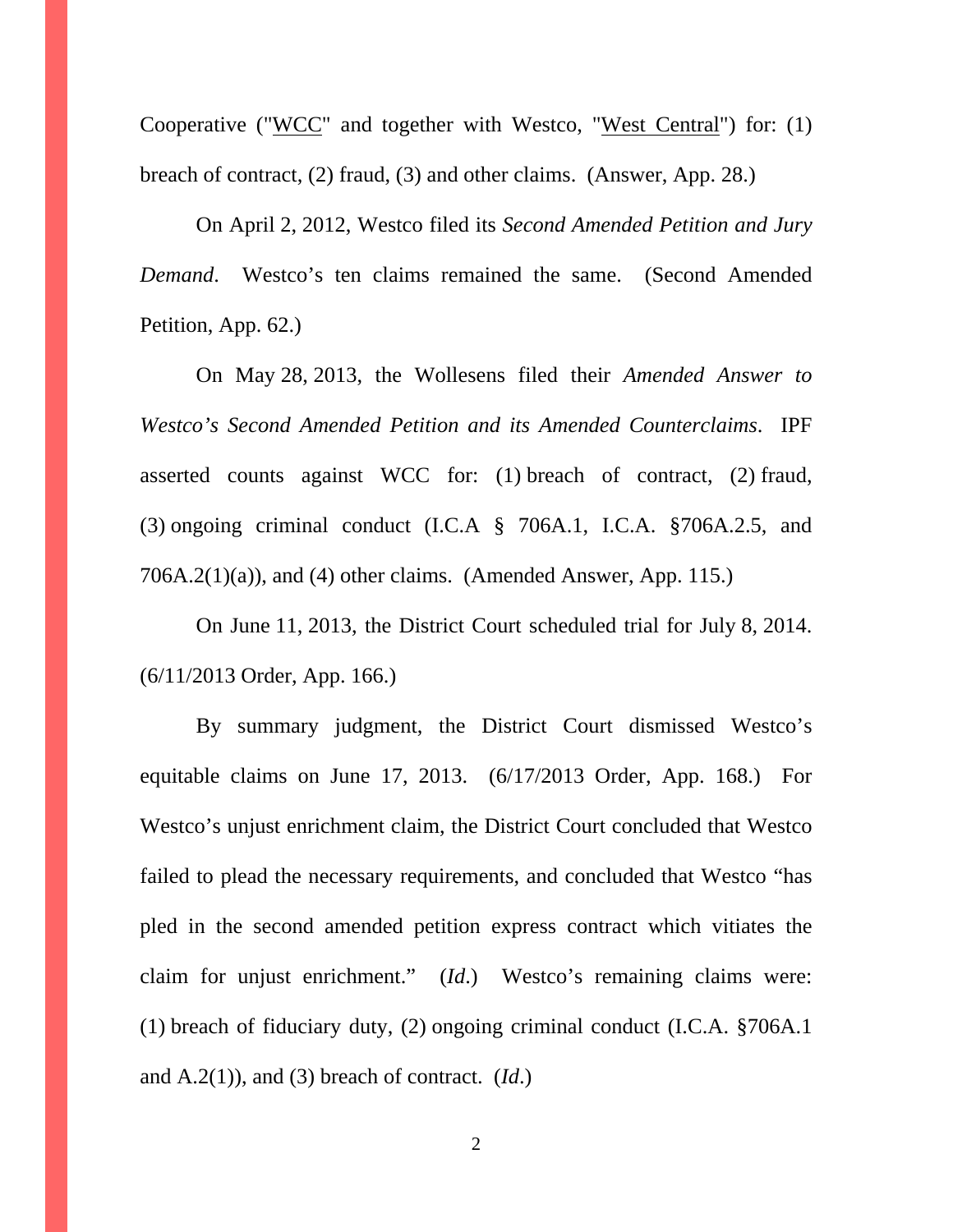On December 31, 2013, the District Court granted WCC's motion for summary judgment on IPF's claim for I.C.A. §706A.2.5 and certain other claims. The District Court ruled that I.C.A. §706A.2.5's limited burdenshifting provision is unconstitutional. (12/31/2013 Order, App. 175.) At trial, IPF's remaining counterclaims were: (1) breach of contract; (2) fraudulent misrepresentation; and (3) ongoing unlawful conduct (I.C.A. §706A.1 and 706A.2(1)(a)). (*Id.*)

On May 10, 2014, the Scheduling Order's deadline to file pleadings or motions lapsed. (5/11/2012 Order, App. 107.)

Less than three weeks before trial, on June 17, 2014, Westco moved to amend its petition to: (1) seek restitution and rescission, and (2) "demand a trial by jury [only] of all issues properly tried to a jury." (Motion, App. 253); (Proposed Third Amended Petition, App. 258.) Westco simultaneously moved pursuant to Iowa Code §611.10 to "have the equitable issues of rescission and restitution tried in equity." (Motion, App. 276.) Westco provided no explanation for its untimely requests. (*Id*.) The Wollesens opposed both motions. (Responses, App. 280.)

On June 24, 2014, the Wollesens submitted their proposed jury instructions. IPF's proposed instruction for its 706A claim contained the language of the statute. (Proposed Instructions, App. 370.)

3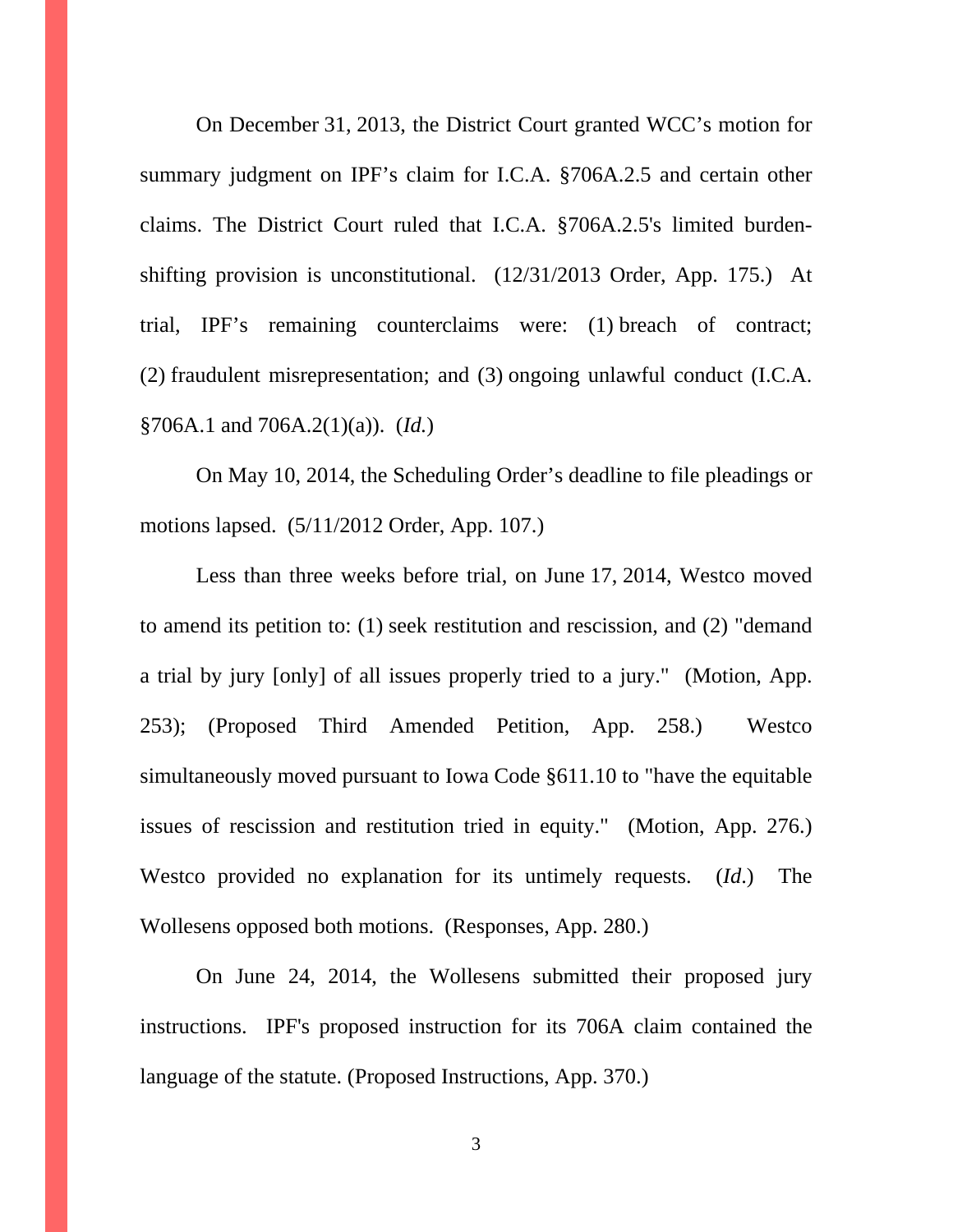On July 1, 2014, the District Court denied Westco's motions to amend its petition and sever, finding that Westco's motion to amend was untimely and would unfairly prejudice the Wollesens. (7/1/2014 Order, App. 445.) The District Court determined that Westco was "attempting to resurrect" its previously dismissed equitable causes of action. (*Id*.) The District Court determined that Westco's breach of contract, 706A, and breach of fiduciary duty claims were pled as legal actions. (*Id*.) The District Court also determined that each of IPF's counterclaims was pled at law. (*Id*.)

A jury trial commenced on July 8, 2014. West Central presented its evidence concerning the prices reflected on its records through monthly statements generated from its accounting system. While disputing that the statements were issued or received, the Wollesens did not dispute the quantities and descriptions of products in the accounting system. West Central presented evidence concerning its alleged damages through two expert witnesses.

On the afternoon of August 4, 2014, following the completion of evidence, the District Court presented its jury instructions. The instructions included West Central's proposed instruction for IPF's 706A claim, which provided that IPF was required to prove: "Chad Hartzler committed [specified unlawful activity in violation of Iowa Code 706A] as defined in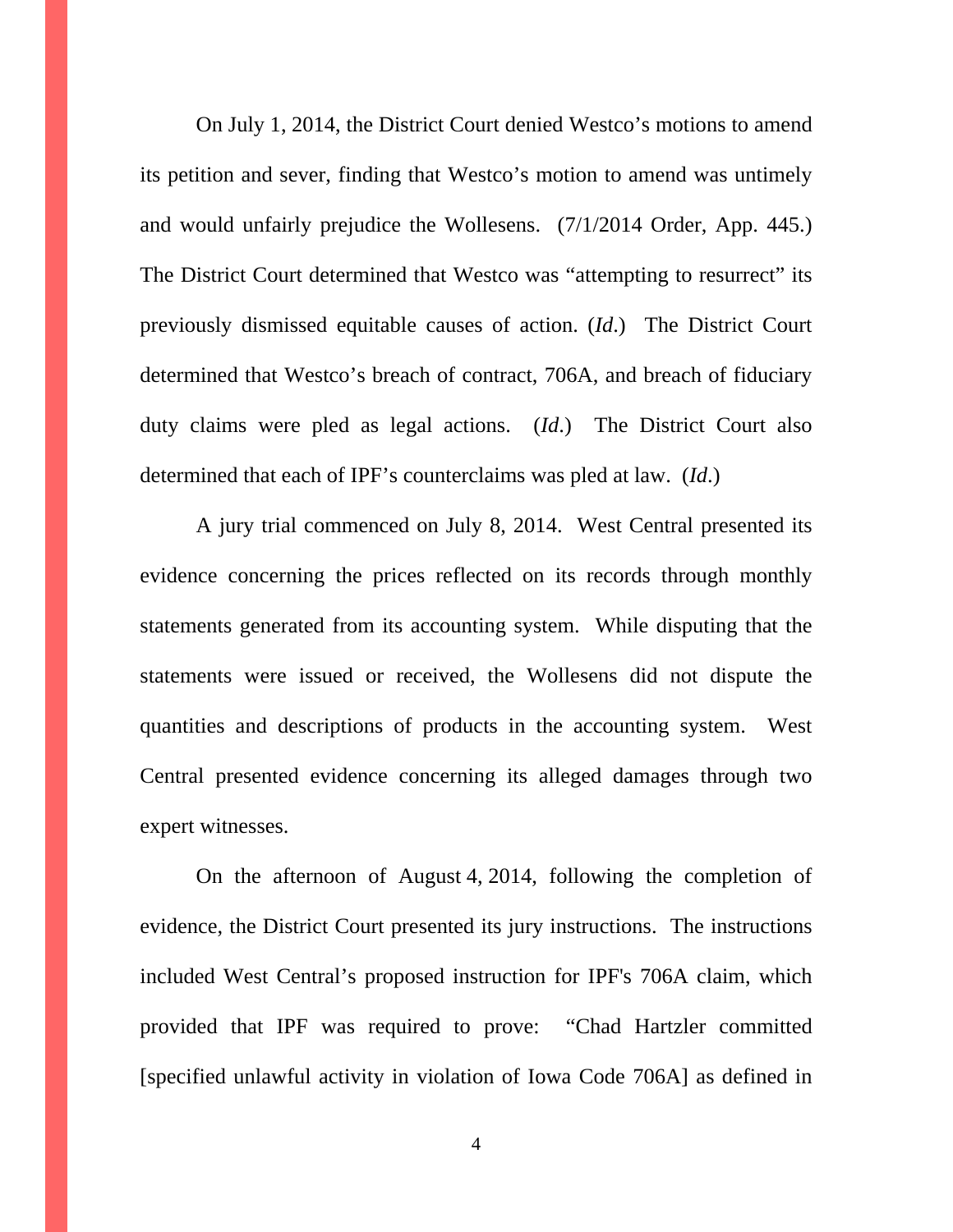Instructions No \_\_\_..." (*Id*., App. 1288) That night, the Wollesens submitted written objections to "each omission of any proposed jury instructions submitted by the Wollesen Parties." (Objections.)

On the morning of August 5, 2014, the District Court provided its final jury instructions. For IPF's 706A.1 claim, the District Court revised the bracketed language in West Central's proposed instruction to say "commercial bribery." (*Id*., App. 543.) Thus, the Jury was instructed that IPF was required to establish the Wollesens bribed Hartzler to prevail on its claim. Following closing arguments, the Wollesens renewed their objections to "any instructions that [the Wollesens] provided that were not used." (Tr. 3317:21-3318:6, App. 1085-6.)

On August 7, 2014, the Jury returned the *Verdict Form and Special Interrogatories*. (Verdict, App. 573.) The Jury concluded that Hartzler "breached his duties owed to Westco" and engaged in ongoing unlawful conduct against Westco. (*Id.*) The Jury did not conclude that Hartzler engaged in commercial bribery or received the proceeds of commercial bribery. (*Id*., App. 574.) The Jury ordered Hartzler to pay \$485,315 in damages to Westco. (Verdict, App. 575.) The Jury concluded that each of the Wollesens did not engage in ongoing unlawful conduct or conspire with Hartzler to breach any duties he owed to Westco. (*Id*.)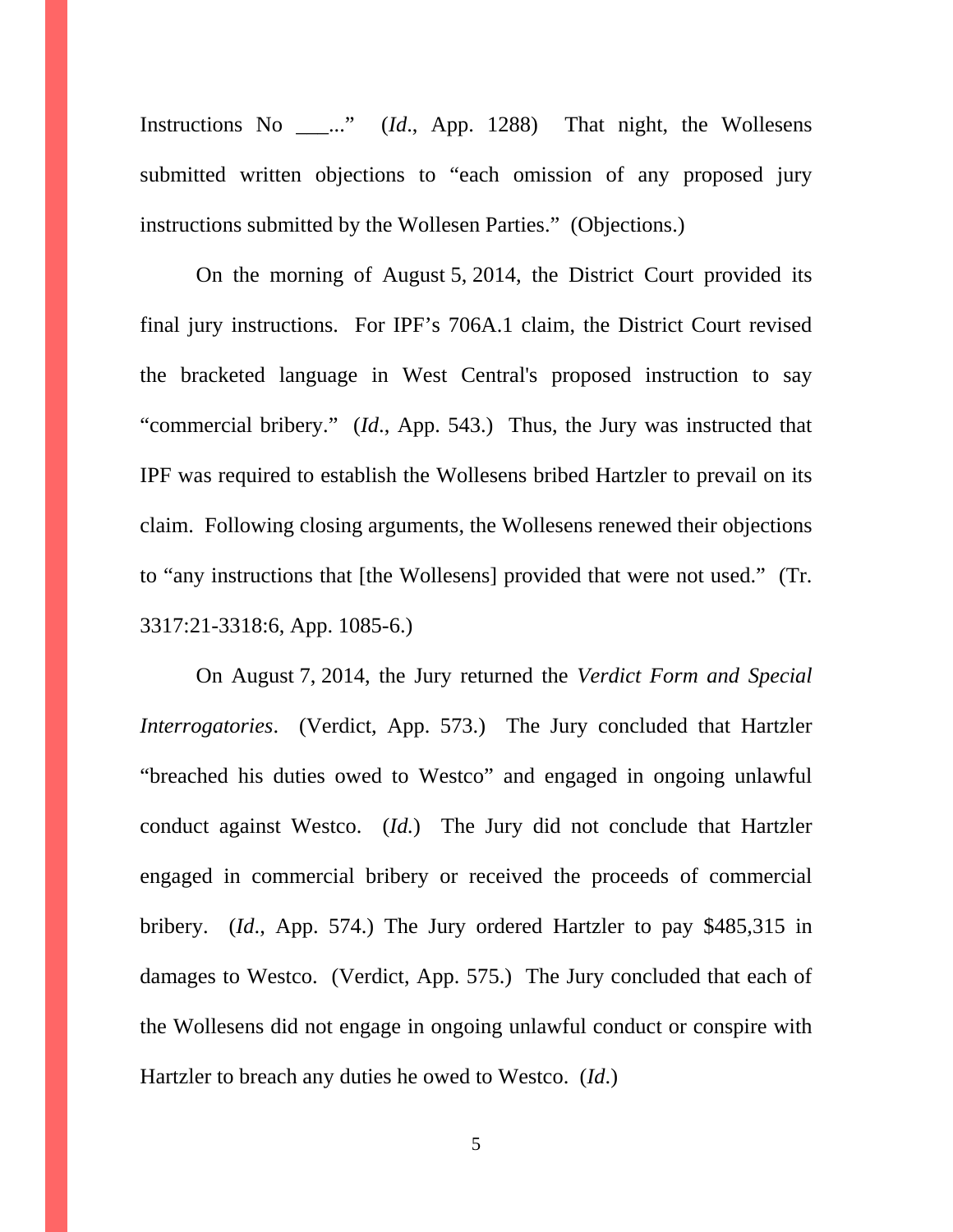The Jury concluded that WCC breached its contracts with IPF and engaged in fraud, and it awarded \$576,189 in damages in favor of IPF against WCC. (Verdict, App. 590.) The Jury concluded that WCC did not engage in ongoing unlawful conduct against IPF. (*Id*.)

On August 7, 2014, the District Court entered an order of judgment. As subsequently amended on August 28, 2014, the order dismissed Westco's claims against the Wollesens and entered judgment in favor of: (1) Westco against Hartzler for \$485,315 and (2) IPF against WCC for \$576,189. (8/7/2014 Order, App. 592.)

On September 22, 2014, IPF moved for a new trial on its 706A claim, arguing that the Jury Instruction was legally incorrect and required it to prove that it engaged in unlawful conduct with Hartzler, and that it was entitled to additur. (Motion, App. 598.) On March 3, 2015, the District Court entered an order denying IPF's post-trial motions. (Order, App. 614.)

On March 26, 2015, IPF filed its notice of cross-appeal of the District Court's December 13, 2013, August 7, 2014, and March 3, 2015 orders. (Notice, App. 620.)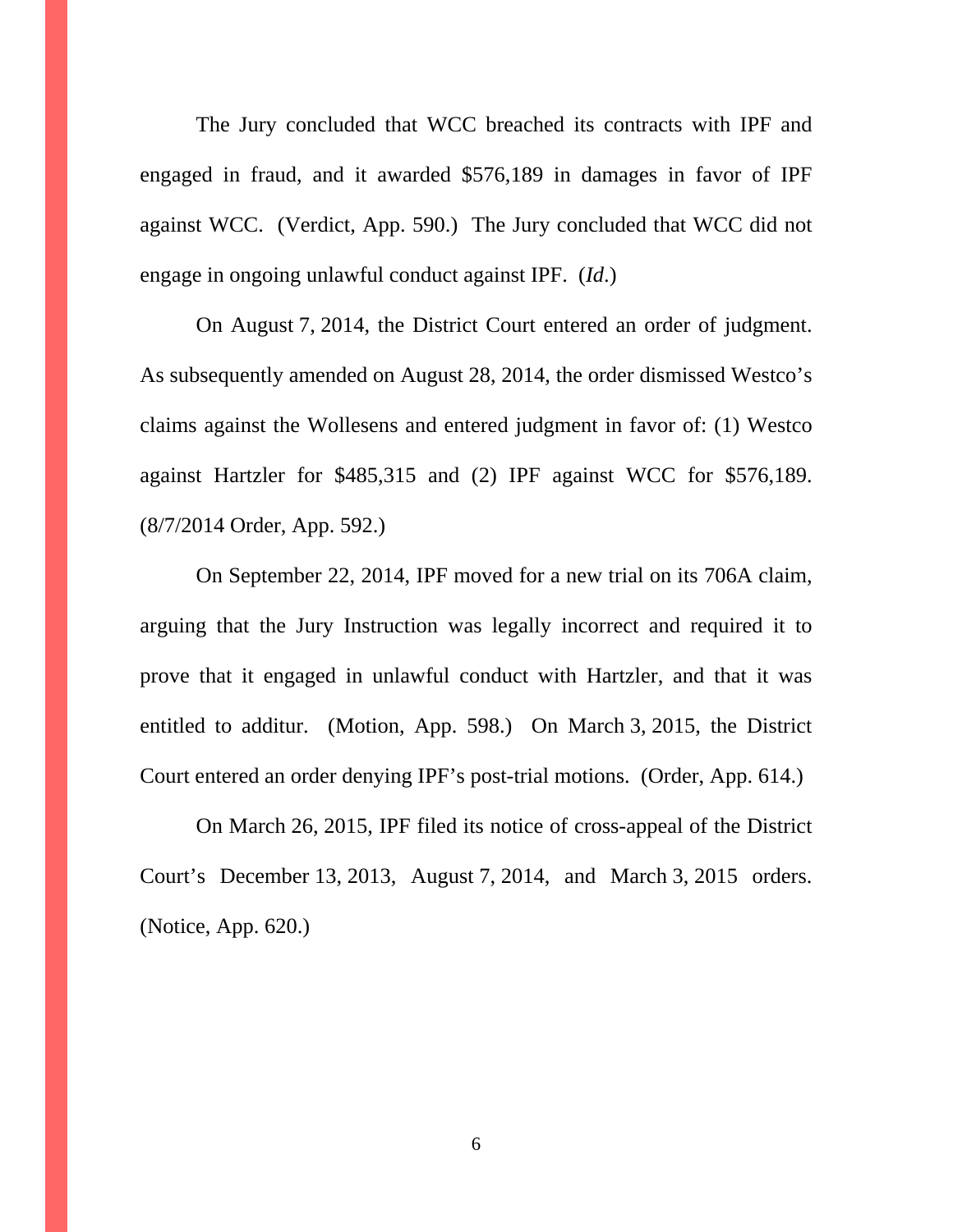#### **STATEMENT OF FACTS**

#### **I. Introduction**

At its heart, this case is quite simple. The Wollesens purchased agronomy products for several years from and through Hartzler, the West Central agronomy representative that had been specifically assigned to their account. Hartzler directed the Wollesens to pay him directly for some of the purchases, representing that they were special deals that he had authority to make.

The Jury was required to decide two seminal questions: (1) Did Bill Wollesen give a cash bribe to Chad Hartzler in 2005 to lower the price of an outstanding bill, and (2) did the Wollesens know or have reason to know that the direct payments Hartzler solicited from them were for improper purposes or, as they testified, for products Hartzler represented as possessing to sell for his own benefit and commissions he represented that he was entitled to receive directly?

Following five weeks of trial, during which extensive competing evidence was presented, the Jury answered each of these questions in the negative. Having done so, the Jury's remaining decisions concerning its enforcement of the contracts at issue and the fraudulent application of IPF's funds flowed as a natural consequence.

7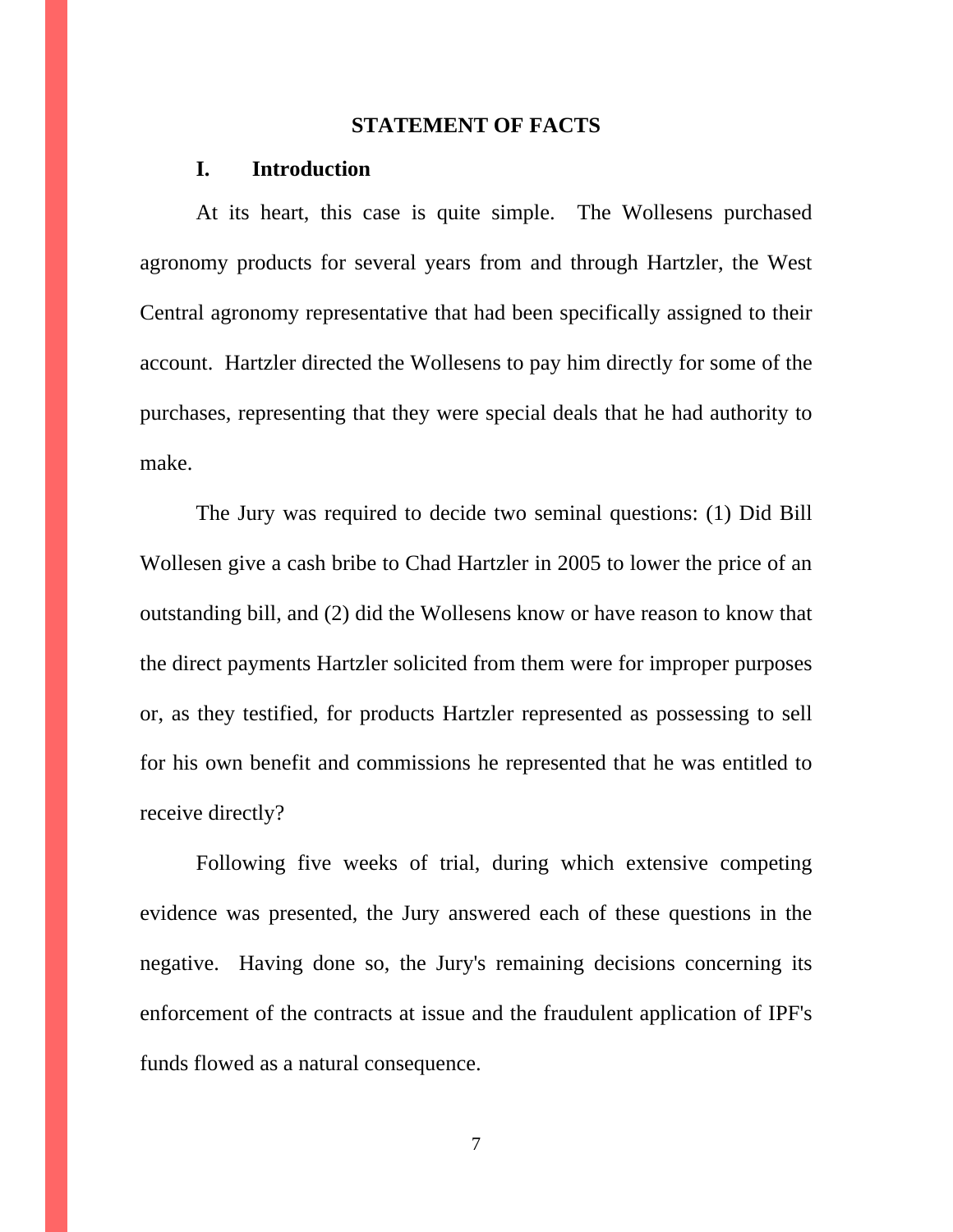#### **II. Parties**

 WCC is one of the largest grain companies in the United States; for fiscal-year 2014, it had revenues in excess of \$645 million. (Ex. W594, App. 2811.) WCC historically did not emphasize its agronomy department. (Hartzler 3/28/13 Dep. at 38:1-16, App. 642.) In July 2002, WCC hired Hartzler as its Seed Department Manager, because it "wanted to compete wholeheartedly with the other retailers in [its] area." (Hartzler 3/28/2013) Dep. at 35:6-13, App. 641; Ex. W2.) Those retailers include cooperatives and other companies. (Tr. at 1991:9-18, App. 998.) The distinction between cooperative and other retailers concerns ownership, not how a company operates. (Tr. at 1991:19–23, App. 998.)

WCC advertised that "[c]reating coordinated marketing programs and developing specialized product programs to area farmers are Chad's focus." (Ex. W385, App. 2757.) Hartzler referred to himself as "the dealmaker" when calling on customers, stating that if the customer purchased more than \$1 million, then the deals "really started." (Tr. at 2625:25-2626:6; 2626:17-23, App. 1056-7.) Hartzler's compensation was based heavily on bonuses that were tied to sales growth. (Ex. W572, App. 2792.)

Westco is a Delaware limited liability company, which was formed in January 2005, as a joint venture between WCC and Agrilliance LLC.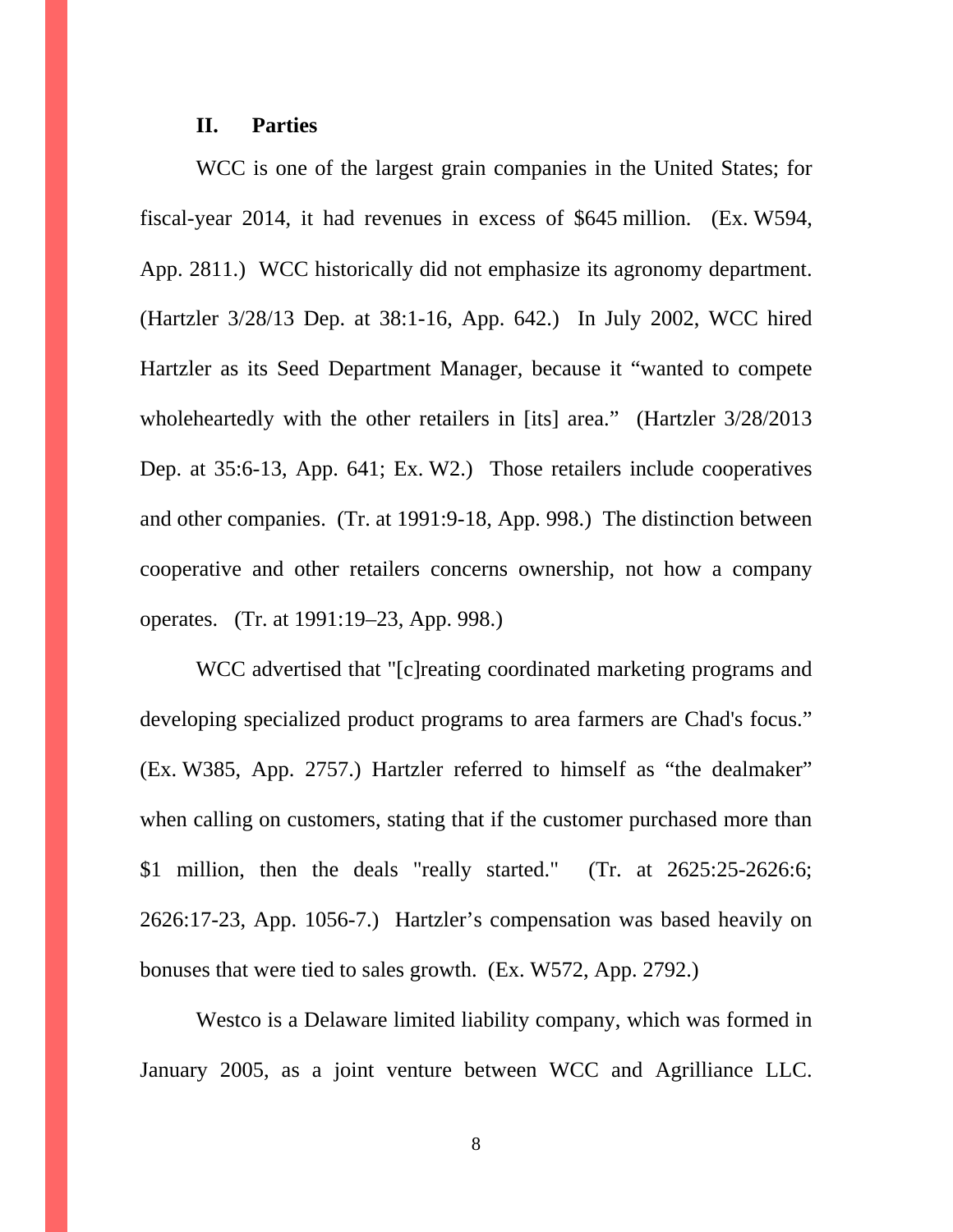(Ex. P433, App. 2688.) WCC purchased Agilliance's interest in 2008. (Tr. at 33-34, App. 799-800.)

Bill, Kris, and John Wollesen are farmers who reside in Lake View, Iowa; they are the general partners of IPF. (App. Br. at 14-15.) Bill and Kris Wollesen also brokered and sold agronomy products through IPF and Byrite Supply. (Tr. at 2200:9-14, App. 1029; 2236:4-13, App. 1031.)

On September 25, 2001, IPF established an account at WCC. (Ex. W366, App. 2751.) IPF began making agronomy purchases from WCC on a prepay basis. (*Id*.) In the spring of 2002, WCC's Credit Manager asked Bill Wollesen to complete a credit application. (*Id*.) Bill Wollesen declined any credit privileges, and he notified WCC's Credit and Marketing Managers that IPF would prepay for its purchases. (*Id*.)

#### **III. Hartzler Is Given Broad Authority.**

Hartzler was the second-highest ranking employee in West Central's agronomy division. (Ex. P433, App. 2688.) West Central authorized Hartzler to: (1) set retail prices for seed  $\&$  chemicals; (2) approve and account for "free seed" given to customers for marketing purposes; (3) make sales; (4) enter into prepayment contracts with customers; (5) enter prepayment contracts into West Central's systems; (6) approve price exceptions for seed and chemicals; (7) make sales entries into West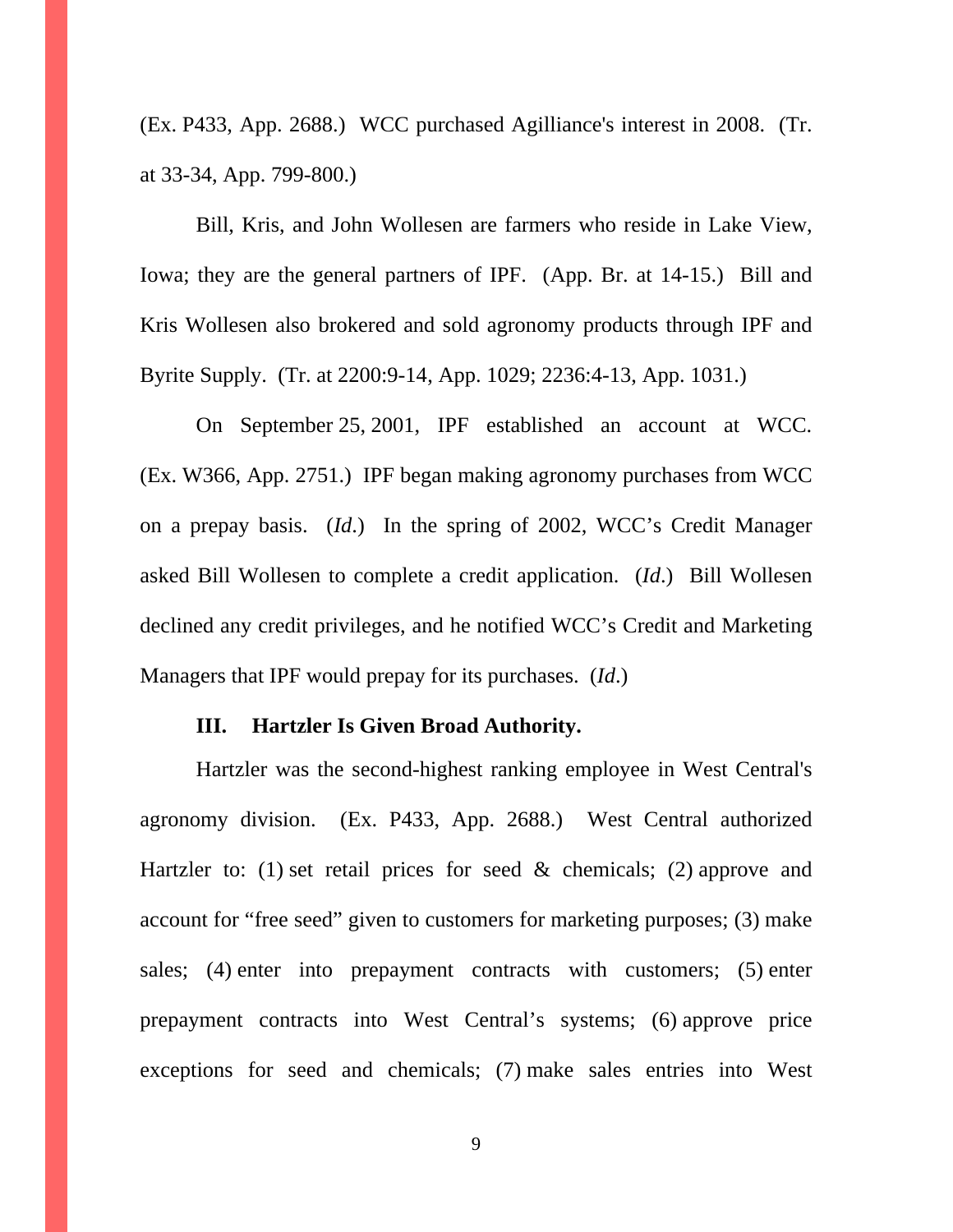Central's accounting systems; (8) collect payments from customers; (9) personally hold checks from customers for prolonged periods; (10) apply payments from customers to accounts; (11) negotiate rebate programs with suppliers; (12) meet with customers annually to review their accounts through spreadsheet accountings; and (13) determine the amount of money that West Central accrued each year for rebates that had not been paid. (Hartzler 6/30/14 Dep. at 6:21-7:4; 8:16-25; 30:21-32:1; 33:2-5; 66:15-24; 116:22-117:8; 156:17-157:5; 188:25-189:9; 248:18-250:3; 328:18-330:8; 331:2-5; Tr. at 2033:11-20, App. 655, 657, 673-6, 694, 712-3, 725-6, 739- 40, 749-51, 765-768.)

Hartzler repeatedly used this broad delegation of responsibility to steal from WCC.<sup>1</sup> Hartzler sold WCC products as his own, or represented that he was entitled to direct payment of commissions on the sale of WCC products. He then used his authority to make entries in WCC's accounting system to conceal this theft.

 $\overline{a}$ 

<sup>1.</sup> The first known instance of theft took place in 2003. In February 2003, Hartzler was contacted by Dale Carlson, an Iowa farmer. (Hartzler 6/30/14 Dep. 216:21-24, App. 745.) Mr. Carlson informed Hartzler that Hartzler's brother owed money to him. (*Id*.) Hartzler stole seedcorn from WCC and provided it to Mr. Carlson in exchange for forgiveness of the debt. (*Id*. at 216:3-8.) Thereafter, Hartzler repeatedly stole seedcorn from WCC and sold it to Mr. Carlson in exchange for personal payment. (*Id*. at 218:9-19, App. 747.) WCC has never accused Mr. Carlson of improper conduct. (Tr. at 185:2-7, App. 833.)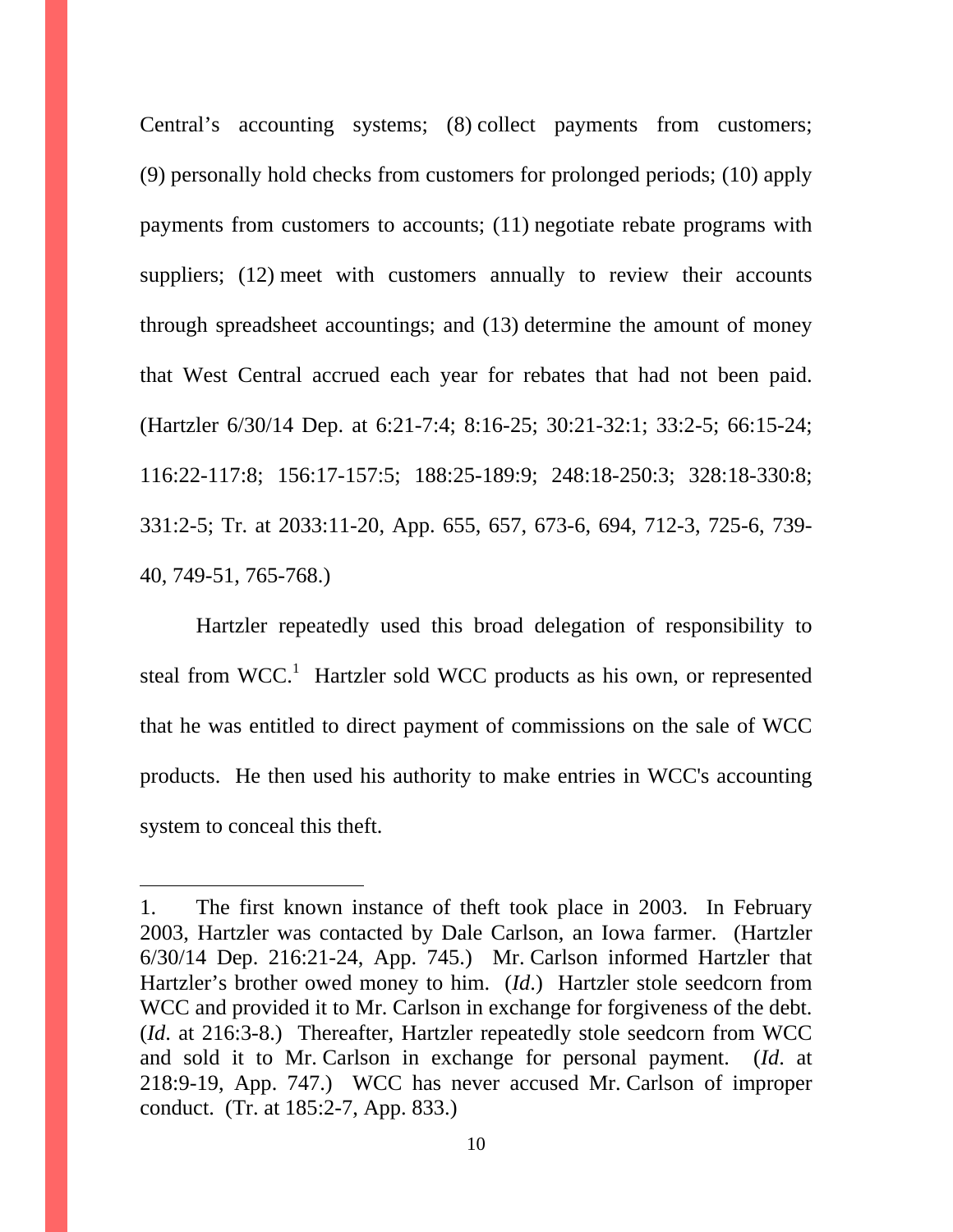# **IV. West Central Introduced Hartzler to the Wollesens as "Doing Things Differently."**

For crop year 2005, Jay Sturtz was the West Central agronomist assigned to IPF's account. (Hartzler 6/30/14 Dep. at 15:11-19, App. 6; *id*. at 61:22-62:2, App. 692; Tr. at 1878:13-23, App. 973.) Bill Wollesen first met Hartzler in the fall of 2005, when Mr. Sturtz informed Bill Wollesen that Hartzler would be taking over the account. (Tr. at 1925-1927, App. 983-5.) Mr. Sturtz told Bill Wollesen that Hartzler had been hired to handle a few large accounts, and he was empowered to do things differently. (*Id*. at 1926:2-15, App. 984; 1931:2-8, App. 987.)

During their first meeting, Hartzler told Bill Wollesen that he was empowered to make deals and do things differently. (*Id*. at 1927:18-1928:5, App. 985-6.) Hartzler also said that from time to time, he would have product to sell for his own benefit. (*Id*.) Bill Wollesen purchased \$5,000 in product from Hartzler, paying with a check payable to "Chad Hartzler." (*Id.* at 1928:6-17, App. 986; Ex. P1a, App. 1396.) Thereafter, Hartzler told the Wollesens that for certain sales, he was entitled to receive a commission and to collect it directly from IPF. (Tr. at 1931:11-14, App. 987.)

From December 2005-2010, IPF made sixty-two payments for products via check from and through Chad Hartzler. (Ex. P4; Ex. P5; Ex. P6a; Ex. P7; Ex. P8a; Ex. P9, App. 1438-73.) When selling for himself,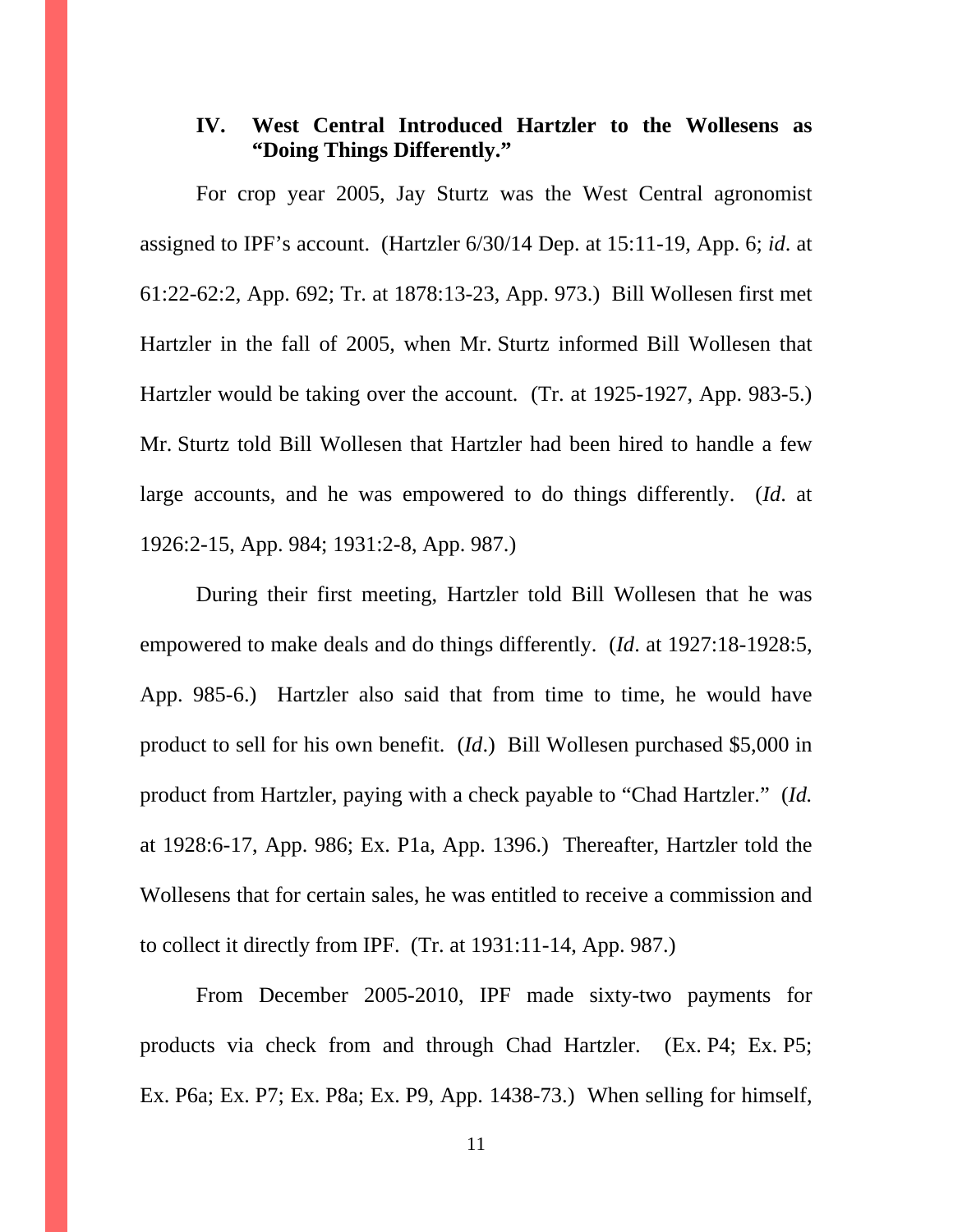Hartzler would contact Bill Wollesen and say that he had "a special deal." (Hartzler 6/30/2014 Dep. at p. 255:12-17, App. 752.) Hartzler refused to describe the payments from the Wollesens as "bribes". (Hartzler 3/28/13 Dep. at 292:24-293:4.) All amounts that IPF paid to Hartzler were for specific products. (Ex. W496, App. 2772; Tr. at 1931:9-14, App. 987.)

At the end of each year, Hartzler met with the Wollesens and presented an Excel spreadsheet or similar document, which identified their purchases during the year and compared those purchases to IPF's payments. (Ex. P5; Ex. P6a; Ex. P7; Ex. P8a; Ex. P9, App. 1438-73.) The Wollesens would then provide prepayment for the following year. (Tr. at 1933:4-1934:4, App. 988-9.) The accountings Hartzler provided to the Wollesens often were sent via fax from West Central, with a "West Central Cooperative" fax header and cover-page. (Ex. W76a, App. 2695; Hartzler 6/30/14 Dep. at 265:18-266:11, App. 754-5.) They were intended to and did look "official." (*Id*. at 265:18-266:11.) The Wollesens previously had met annually to review their purchases with other salespeople. (Tr. 2005:1- 2006:8, App. 1001-2.)

#### **V. Salespeople Often Represent Multiple Parties.**

Hartzler's explanation for the direct payments seemed reasonable to the Wollesens. (Tr. at 1879:14-19, App. 974; 1931:21-25, App. 987;

12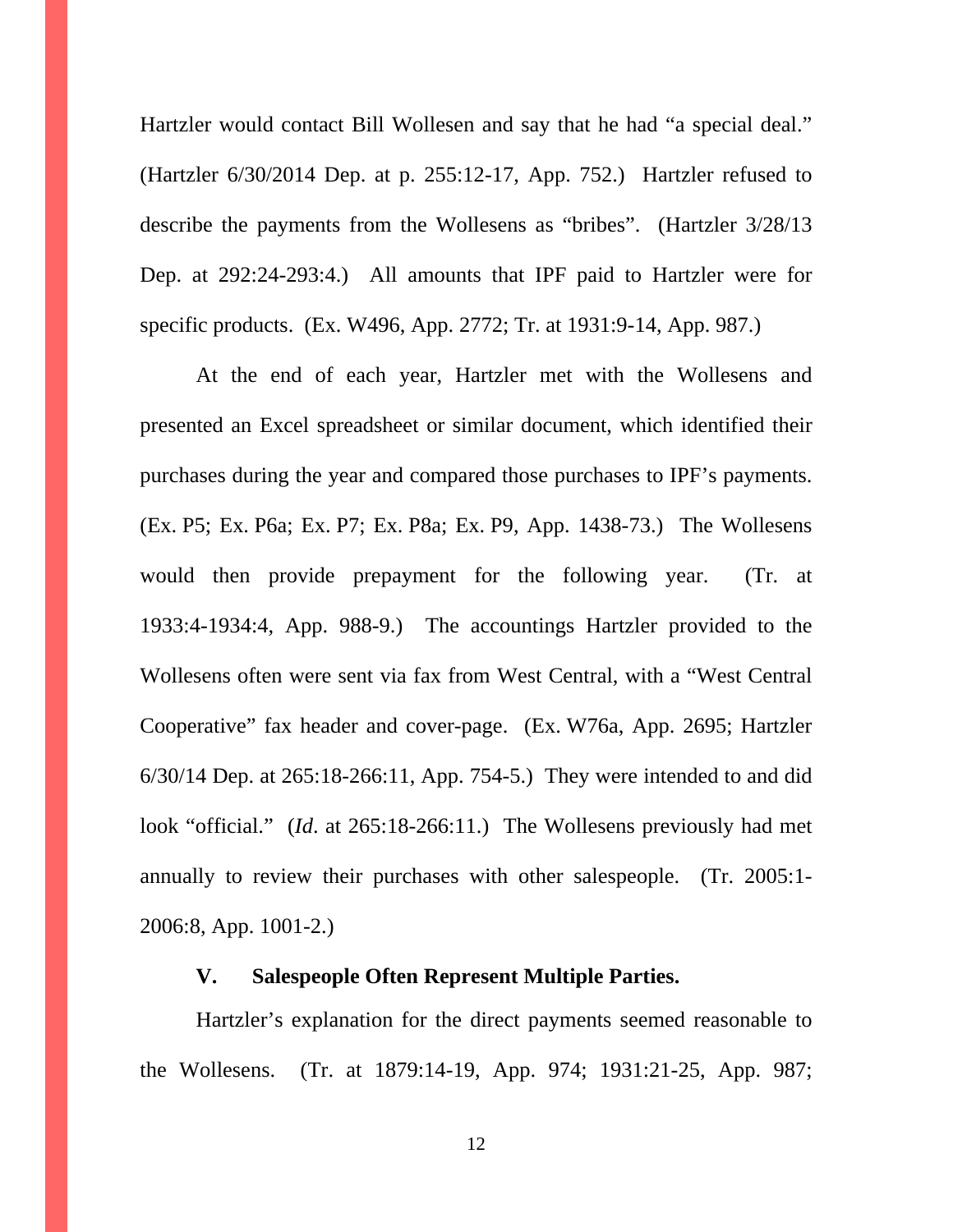2000:9-2001:3, App. 999-1000; 2310:22-2311:17, App. 1035-6; 2347:10-14; 2368:2-13.) Representatives of agronomy retailers often represent multiple parties. Three of WCC's board members sell seedcorn in competition with  $WCC<sup>2</sup>$  (Hartzler 6/30/14 Dep. at 168:9-13, App. 728.) The Chairperson of WCC's board even uses her Pioneer seed email account to conduct West Central business. (Ex. W72, App. 2694.) For several years, Jay Sturtz sold products and collected payments for WCC and also "Farm Depot," leading the Wollesens to inadvertently write at least one check to the wrong party. (Tr. at 1416:13-25, 1420:15-19, App. 955-6; Ex. W422, App. 2758.) When Hartzler's West Central employment began, he also served as the district manager for Croplan Genetics, a seed company. (6/30/14 Dep. at 162:1-14, App. 727.)

## **VI. Direct Payments are Common in the Agronomy Industry.**

Before meeting Hartzler, the Wollesens purchased agronomy products from at least six individuals, knowing their employers also sold the same products, without anyone claiming they had "bribed" the employees. (Tr. at

 $\overline{a}$ 

<sup>2.</sup> The Wollesens were not provided or aware of the contents of WCC's confidential employee handbook, but that handbook allows employees to hold outside positions and compete with WCC after they have disclosed their conflicting position. (Tr. at 2075:24 – 2076:13, App. 1018-9; 2300:2– 7, App. 1034;) (Ex. P37 at p. 23, App. 2505.)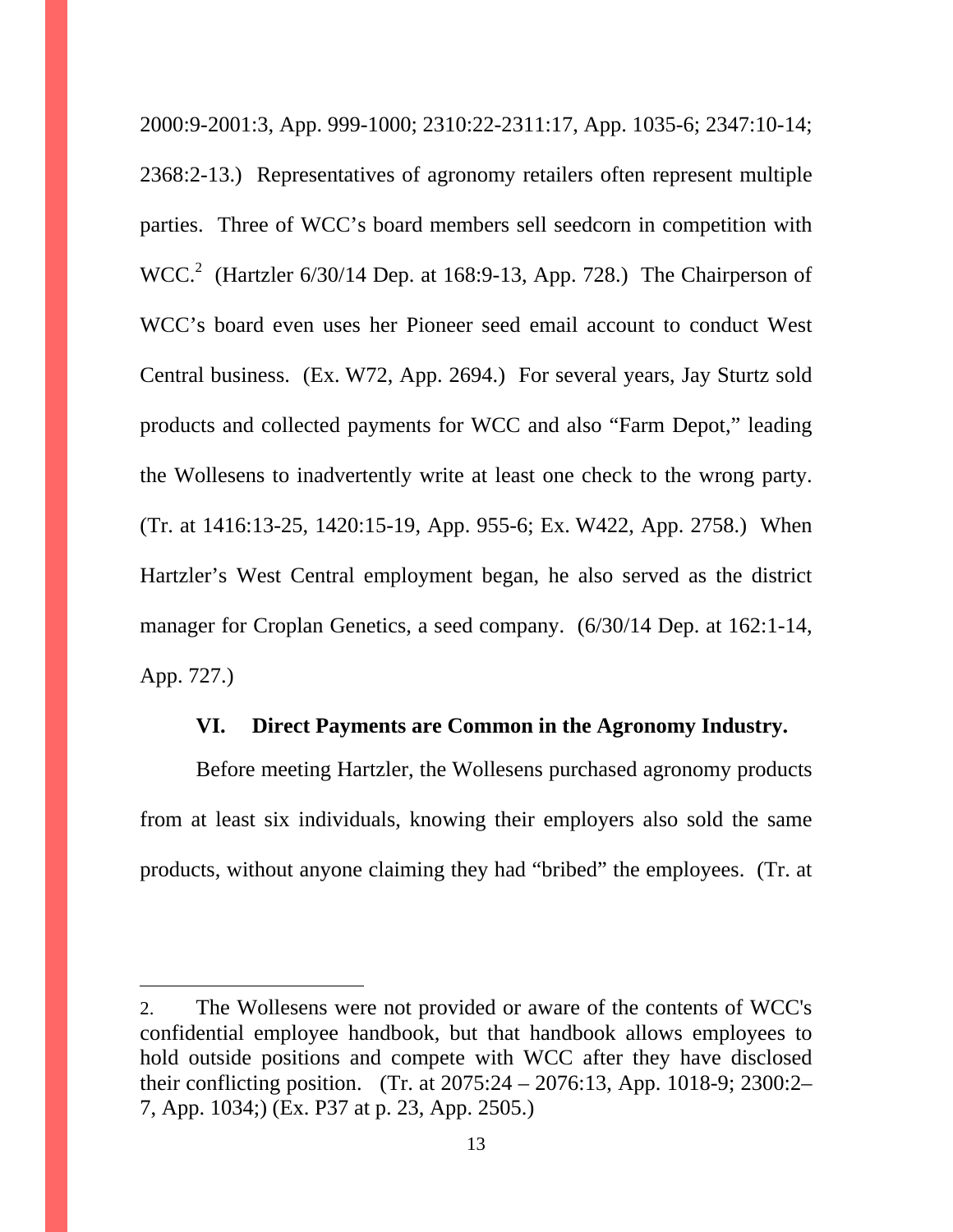1880:15-20, App. 975; 1885:13-1886:2, App. 976-7; 2000:9-2001:3, App. 999-100; Ex. W491, App. 2771.) They were not alone.

For more than fifteen years, the Wollesens and hundreds of others, including cooperatives and other retailers, purchased agronomy products from Tom Brincks, knowing he sold the same products on behalf of his employer, Van Diest Supply Co., a competitor of West Central. (Tr. at 2513:25-2514:15, 2516:6-18, App. 1050-2; 2524:4-11, 2524:17-2525:2, App. 1053-4; W427, App. 2769.) It was common knowledge within the community that Brincks sold the same products for himself and his employer. (Tr. at 1967:24-1968:23; Tr. 1971:19-22, App. 993-97.)

One of Mr. Brincks' customers was New Cooperative, a competitor of WCC. (Tr. at 1942:25-1943:2; *id*. at 1967:24-1968:1, App. 991-4; Ex. W427, App. 2769.) According to New Cooperative's CEO, Dan Dix, he purchased more than \$470k in chemicals from Mr. Brincks, because Mr. Brincks offered a lower price from himself than his employer. (Tr. at 1968:24-1970:4, App. 994-6; Ex. W52, App. 2693.) Mr. Dix did not believe there was anything wrong with his purchase. (Tr. at 1968:19-23, App. 994.) At least three other Van Diest sales representatives also sold products for themselves in competition with Van Diest. (Tr. at 2545:13-23, App. 1055; Ex. Dx 13, App. 1395.)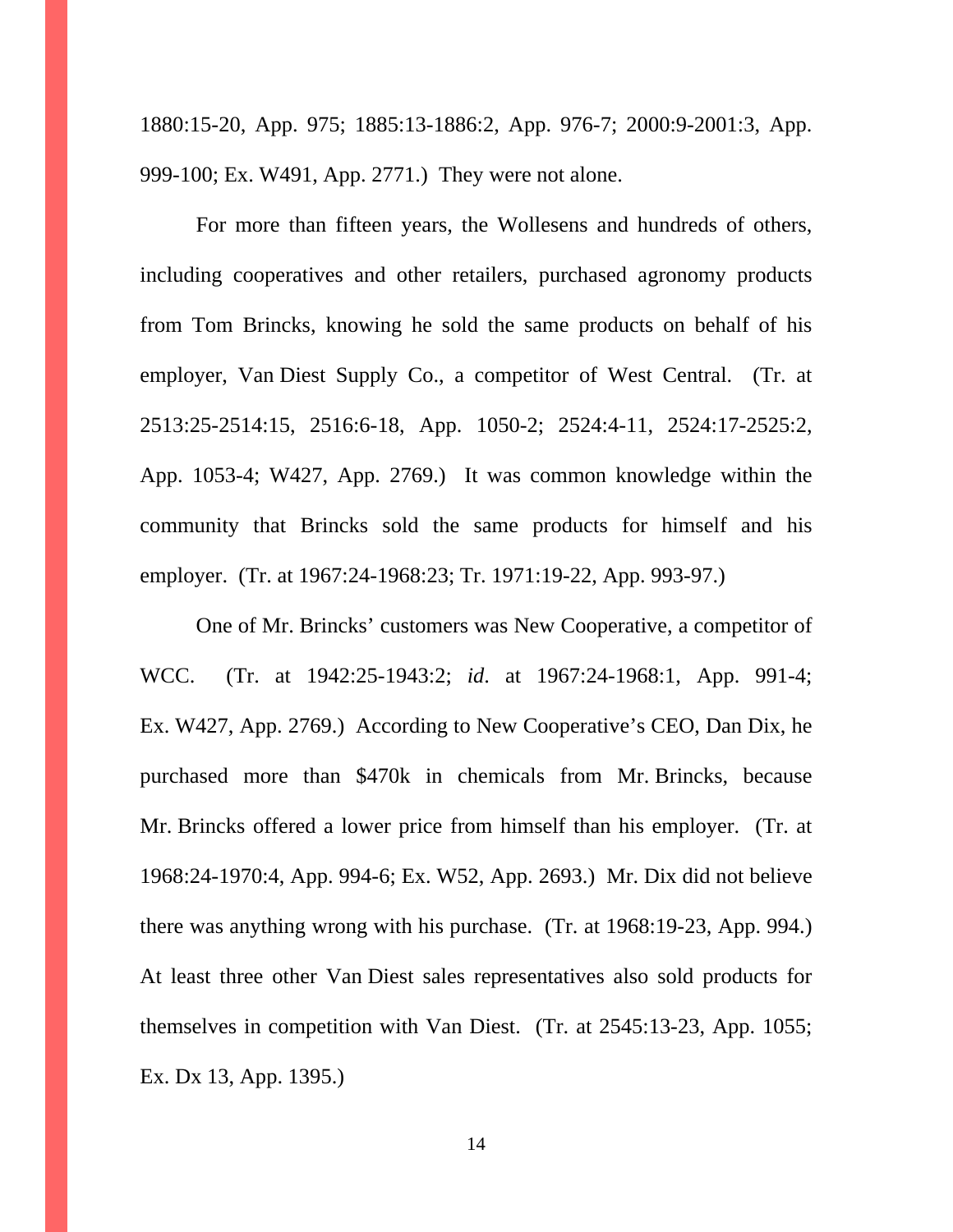The Wollesens' payments to Hartzler were virtually identical to their payments to Mr. Brincks. In both situations, the payments were: (1) to the employee of an agronomy retailer; (2) where the employer and employee sold the same products; (3) the payments were for specific seed or chemicals; (4) the employer's truck delivered the products purchased from the employee; (5) they performed accounting at the end of the year, using Excel spreadsheets; and (6) the purchases continued for years, without incident. (Ex. P5; Ex. P6a; Ex. P7; Ex. P8a; Ex. P9; Ex. P78, App. 1438- 73.)

According to Hartzler, "it's probably common" to make direct payments to sales representatives in the agronomy industry. (Hartzler  $6/30/14$  Dep. at 170:16-21, App. 729.)<sup>3</sup> According to Mr. Dix, direct payments "happen" and are "not off the radar." (Tr. at 1971:8-18, App. 997.) Neither of West Central's purported industry experts ever met Hartzler or conducted any business with him, Mr. Brinks or anyone else similarly situated. (Tr. at 259:20–24, App. 848; 273:18–19, App. 850; 1330:9–23, App. 945; 1361:7–9, App. 950.) They simply purchased products from their

 $\overline{a}$ 

<sup>3.</sup> Mr. Carlson and other farmers purchased products directly from Hartzler without any allegation of "bribery." (Ex. W590B, App. 2810); (Hartzler 6/30/14 Dep. 22:1-15, App. 669); (W72, App. 2694.)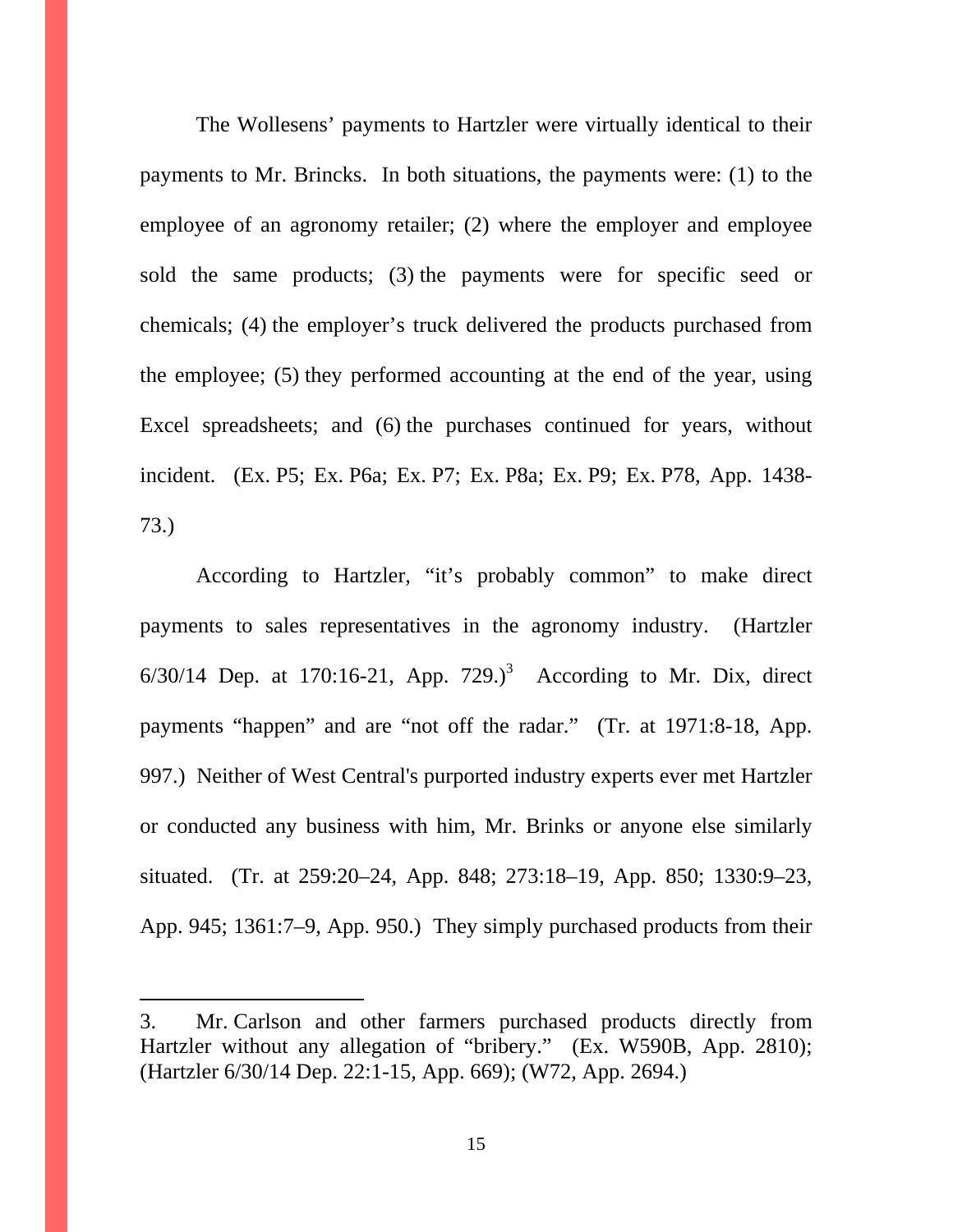local cooperative, without taking any steps to find the lowest price. (Tr. at 265:7–22, App. 849; 1342:12 – 1343:17, App. 946-7.)

#### **VII. Hartzler's "Ponzi-Like" Scheme.**

Unbeknownst to the Wollesens, Hartzler applied IPF's payments differently than he told the Wollesens. (Hartzler 6/30/2014 Dep. at 189:5-9, App. 736.) Hartzler concealed his theft from IPF through what he described as a "Ponzi-like" scheme. (*Id*. at 192:12-20, App. 741.) When Hartzler sold products to IPF for his personal benefit, he also entered those same sales in IPF's WCC account. (Hartzler 6/30/14 Dep. at 188:16-189:9, App. 739-40; 264:13-20, App. 753.) Hartzler also entered different prices into the WCC system than he had quoted to the Wollesens. $4$  IPF was billed twice, at different rates. (Hartzler 6/30/14 Dep. at 264:23-265:1, App. 753-54.) Because IPF only paid once, at the price Hartzler quoted, an ever-growing deficit was created. (*Id*. at 189:15-22, App. 740.) Each successive year, Hartzler needed to make larger sales to IPF to fill his cumulative deficit. (*Id*. at 194:14-196:6, App. 742-4.)

 $\overline{a}$ 

<sup>4.</sup> For example, in March 2010, Hartzler forged "Bill Wolleson" in the signature line on a WCC prepayment contract, which provided for the purchase of fertilizer from WCC at \$468/ton and \$440/ton. (Ex. W172, App. 2725.) In the year-end accounting, Hartzler then falsely represented to the Wollesens that IPF paid \$400/ton for that fertilizer. (Ex. W222, App. 2748.)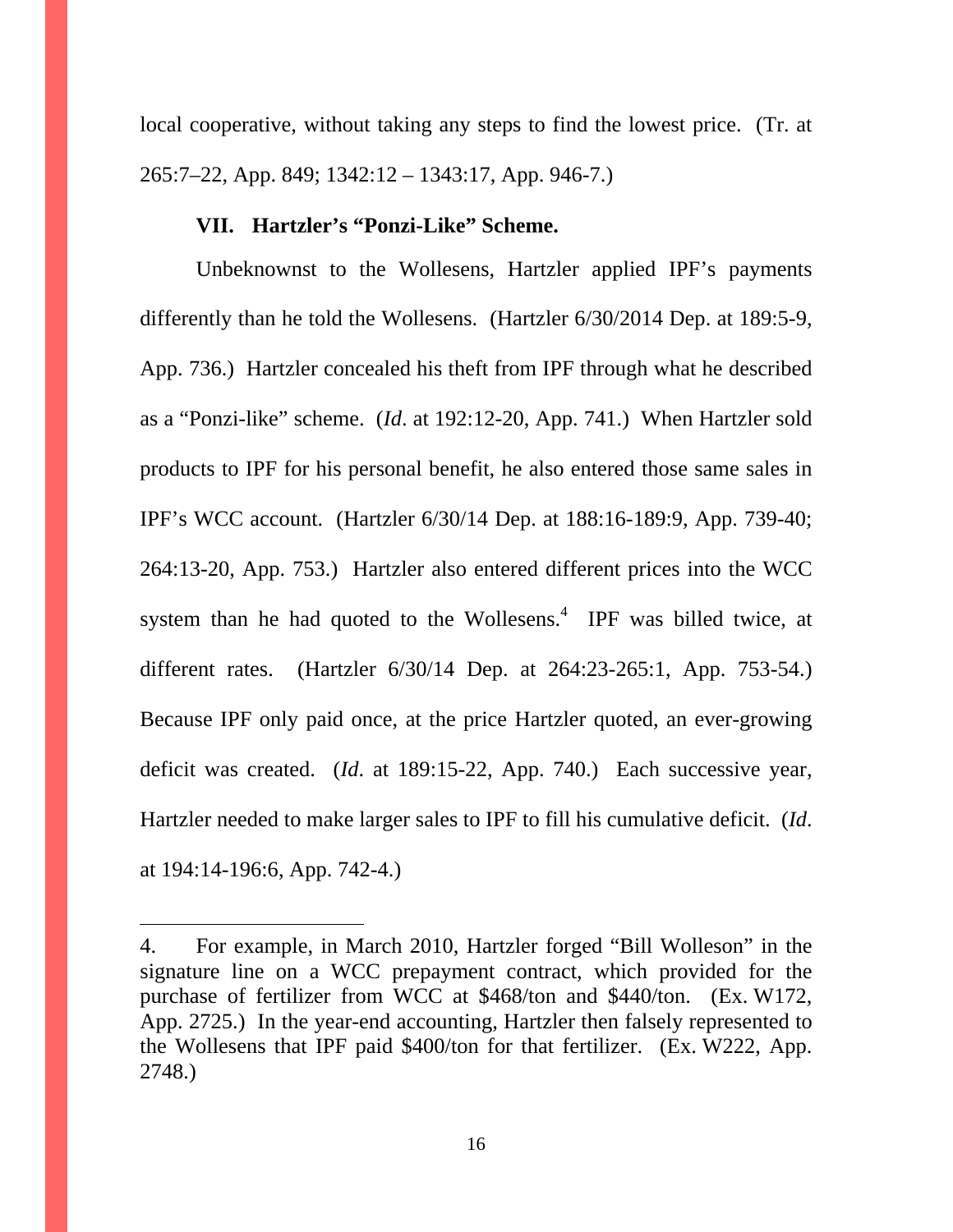The prices Hartzler quoted were not indicative of bribery. Hartzler acknowledged that Bill Wollesen was "probably the best" at finding low prices and could get wholesale prices elsewhere. (Hartzler 6/30/2014 Dep. at 139:18-140:1; 141:4-6, App. 722-4.) Hartzler had to match those prices to entice the Wollesens to keep purchasing products. (*Id*.) The prices that the Wollesens paid to WCC and Hartzler were consistent with the prices they paid for the same products elsewhere during the same period. (Ex. W559, App. 2787.) The Wollesens did not know WCC's costs for its seed or chemical products. (Tr. at 1908:24 – 1909:13, App. 981-2.)

# **VIII. Hartzler Was Allowed to Misuse Consignment to Conceal his Theft from the Wollesens.**

When a product is delivered from West Central and placed in consignment, the item is not billed. (Hartzler 6/30/14 Dep. at 48:1-17, App. 686.) Hartzler concealed his scheme from the Wollesens by placing items in consignment for prolonged periods. (Hartzler 6/30/14 Dep. at 278:11-14; 279:1-6, App. 756-7.) Hartzler's use of consignment prevented statements being generated, until Hartzler solicited prepayment monies for the following year. (*Id*. at 279:1-23, App. 757.)

WCC's policies required consignment balances to be billed within thirty days. (Ex. W129, App. 2707.) In 2009, WCC's internal auditor, Dawn Thielen, was "policing" consignment accounts, yet she allowed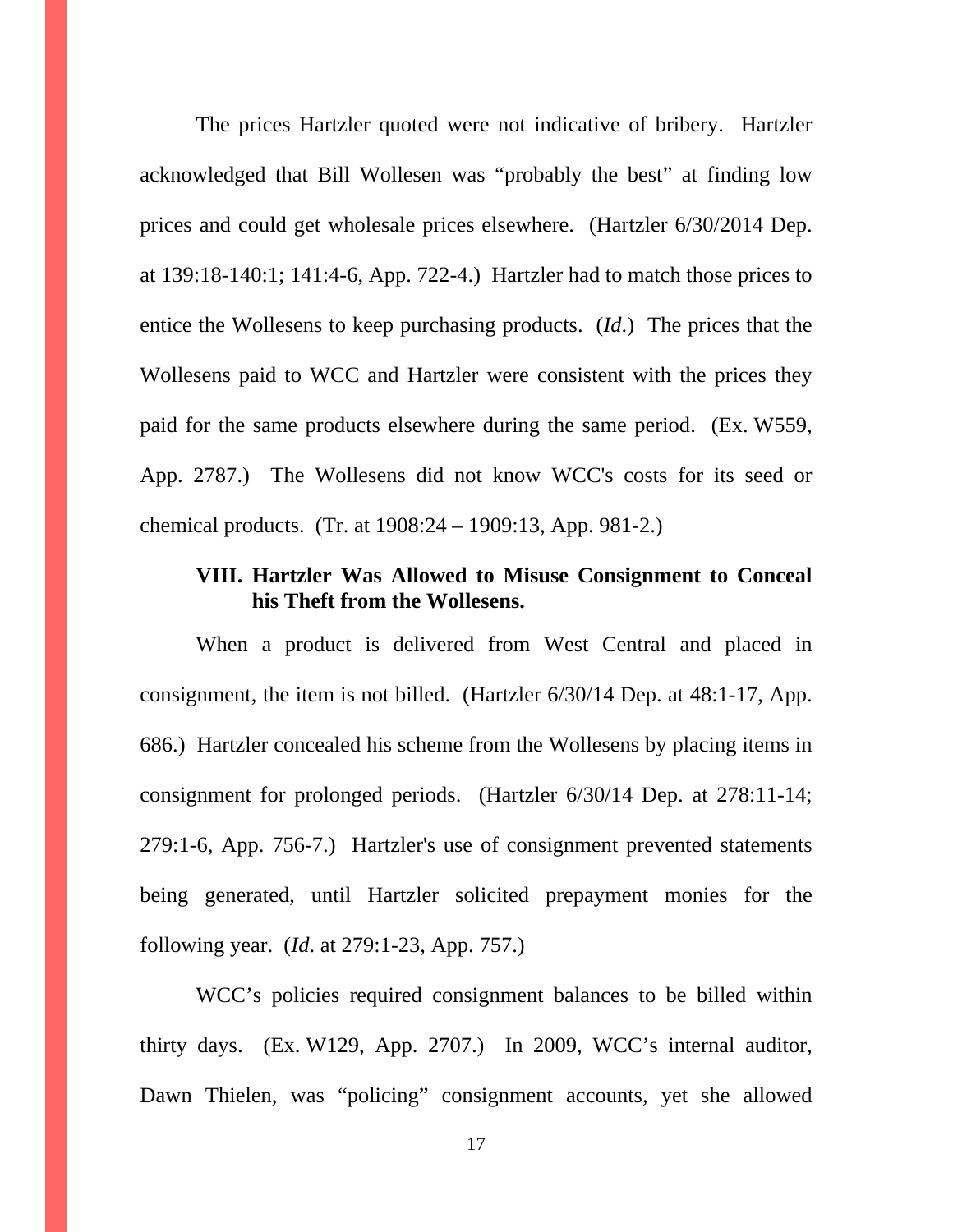Hartzler to keep large balances in consignment for IPF for months. (Ex. W122; Ex. W124; Ex. W127; Ex. W128; Ex. W139; Ex. W143; Ex. W527, App. 27012-2722, 2786.) Ms. Thielen made light of Hartzler's abuses, describing her emails to him as her "weekly reminder :)" [sic] to bill IPF's delinquent consignment balance. (Ex. W148, App. 2723.)

Despite Hartzler's efforts, statements occasionally were generated for IPF. West Central's employee in charge of mailing monthly statements testified that when statements are printed, they sit in her open cubicle for hours, at times unattended. (Tr. at 674:8–11; 675:7–23, App. 879-80.) Hartzler testified that he "very well could have" pulled IPF statements out of the process. (Hartzler 3/29/13 Dep. at 463:3-7, App. 652.) Hartzler prevented statements from being mailed to IPF by directing accounting employees to not send them. (Hartzler 6/30/14 Dep. at 36:11-20; 264:7-9, App. 677, 753.) Hartzler also directed those individuals to give him IPF statements that were supposed to be mailed; the extent of this practice is unknown. (Ex. W524, App. 2783.)

The Wollesens did not expect or review monthly statements. Hartzler told the Wollesens that as long as they had a prepay balance, they would not receive statements. (Tr. 2006: 10-18, App. 1002.) The Wollesens intended to prepay for all of their purchases, and they met with their assigned sales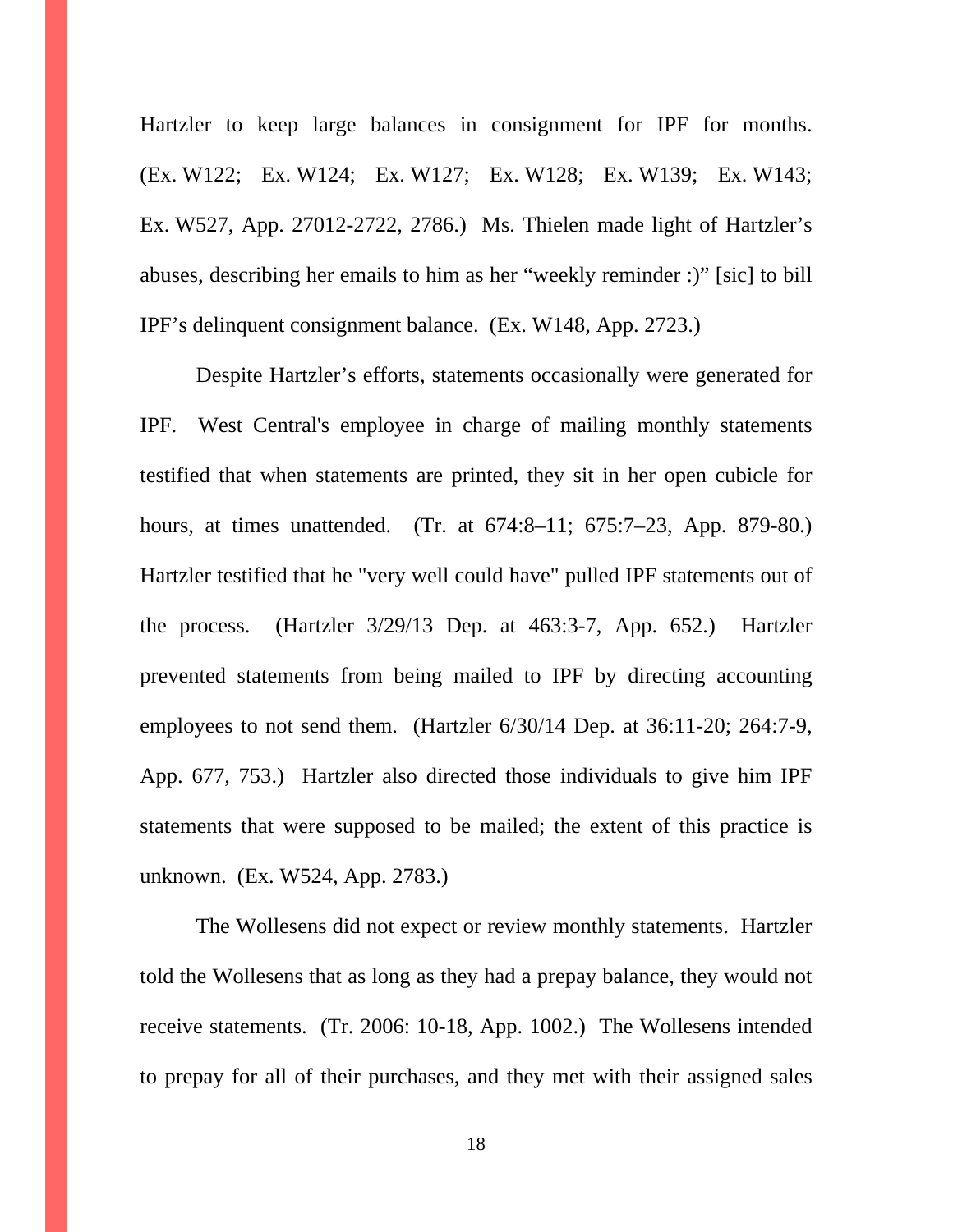manager each year to review their account. (Ex. W366, App. 2751). The Wollesens spent their winters in Florida, and their mail was not forwarded. (*Id.* at 1892:23-1893:4, App. 979-80; 2350:14-2351:7.) West Central and Hartzler knew this. (Ex. W119) ("He is gone a lot. He has a home in Florida.").

In those few instances where the Wollesens received and reviewed monthly statements, Bill Wollesen contacted Hartzler, and Hartzler provided what he describes as "persuasive explanations that weren't true." (Hartzler 6/30/2014 Dep. 287:1-10, App. 758; Tr. at 2291:24-2292:11, App. 1032-3; 2370:25-2371:7, App. 1039-40.) The Wollesens did not receive West Central statements for November 2010– January 2011. (K. Wollesen Dep. at 88:13-19, App. 636; Ex. P22b, App. 1623; Ex. P 23, App. 1637.)

There would have been no reason for Hartzler to take any steps to lie or conceal his actions from the Wollesens if they were complicit. According to Hartzler, "the way I can always sum it up is, he [Bill Wollesen] didn't know what I was doing…." (Hartzler 3/28/13 Dep. at p. 370:4-5, App. 650) (Hartzler 6/30/14 Dep. at 287:15-19, App. 758.)

The Wollesens' actions were inconsistent with knowing participation. John Wollesen personally delivered a check payable to Hartzler to West Central. (Tr. at 2008:19-2009:10, App. 1003-4.) In 2009, the Wollesens

19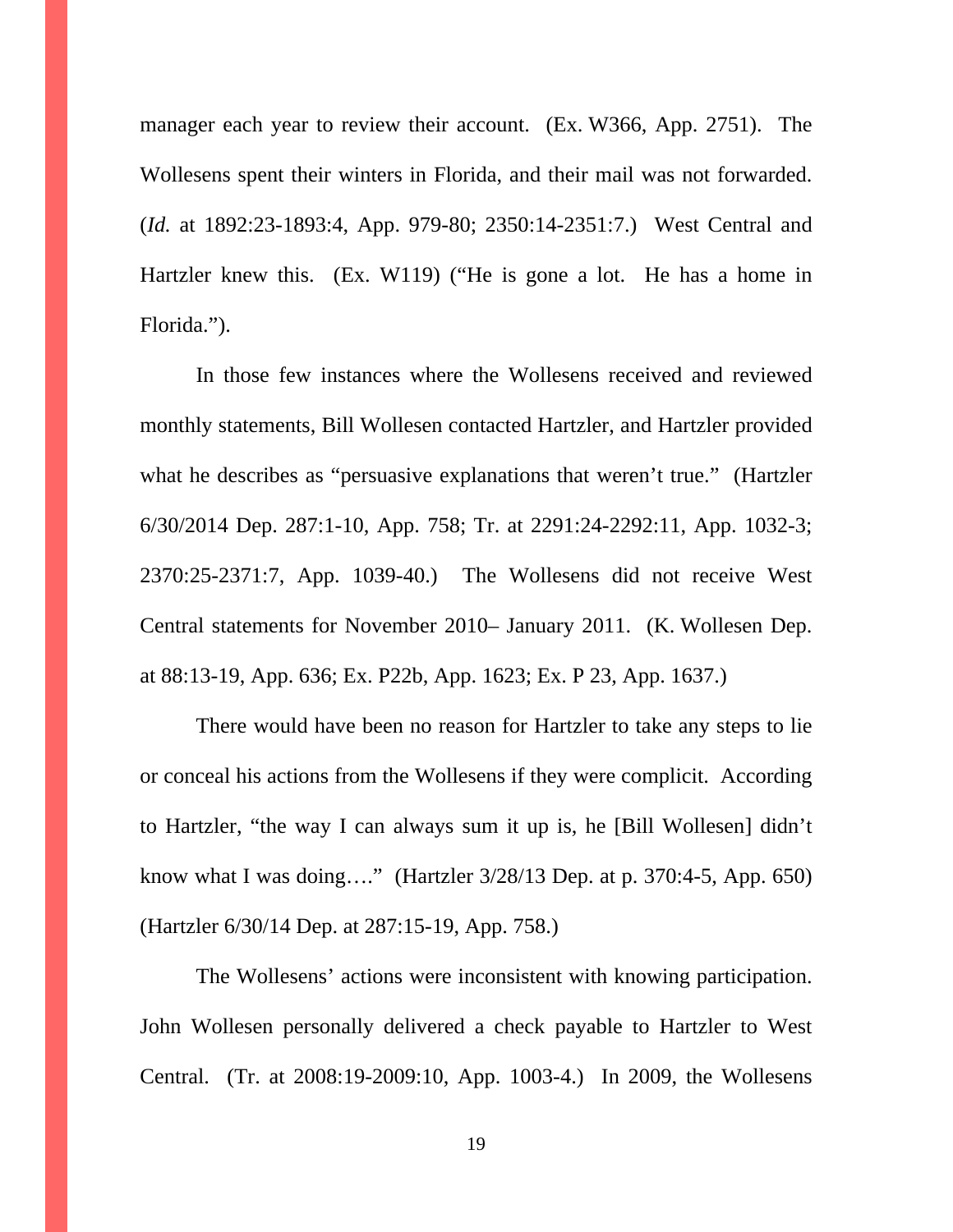demanded that WCC repurchase \$505,000 of product from IPF and issue a check to IPF in that amount. (*Id.* at 2020:17-2021:1, App. 1005-6; Ex. P8, App. 1451.) The Wollesens reported their payments to Hartzler in their taxes and other governmental filings. (Tr. at 2312:23-2313:14, App. 2312- 3.) The Wollesens' damages expert, Marc Vianello, certified in financial forensics, testified that the events did not suggest bribery, but rather a situation where Hartzler created an account deficit, and then needed to continue soliciting ever-growing payments to hide that deficit. (Tr. at 2877:10-24; 2881:2–2884:17, App. 1070-4; Ex. W571, App. 2794.)

#### **IX. West Central Stole From the Wollesens.**

On or about February 6, 2007, Hartzler solicited a \$46,500 check from IPF, which was made payable to "West Central Cooperative" and intended by the Wollesens to be applied to IPF's WCC account. (Hartzler 6/30/14 Dep. at 248:13-22, App. 749.) Unbeknownst to the Wollesens, Hartzler instead applied the check to Danny Newell's West Central account. (*Id.* at 248:23-250:3, App. 749-51.) Hartzler owed personal gambling debt to Mr. Newell, whom Hartzler described as his "bookie." (Id. at 243:22-244:1, App. 747-8.) When Bill and Kris Wollesen met with Hartzler later that year, Hartzler falsely represented that he had applied the payment to IPF's WCC account. (Ex. P6a, App. 1441.)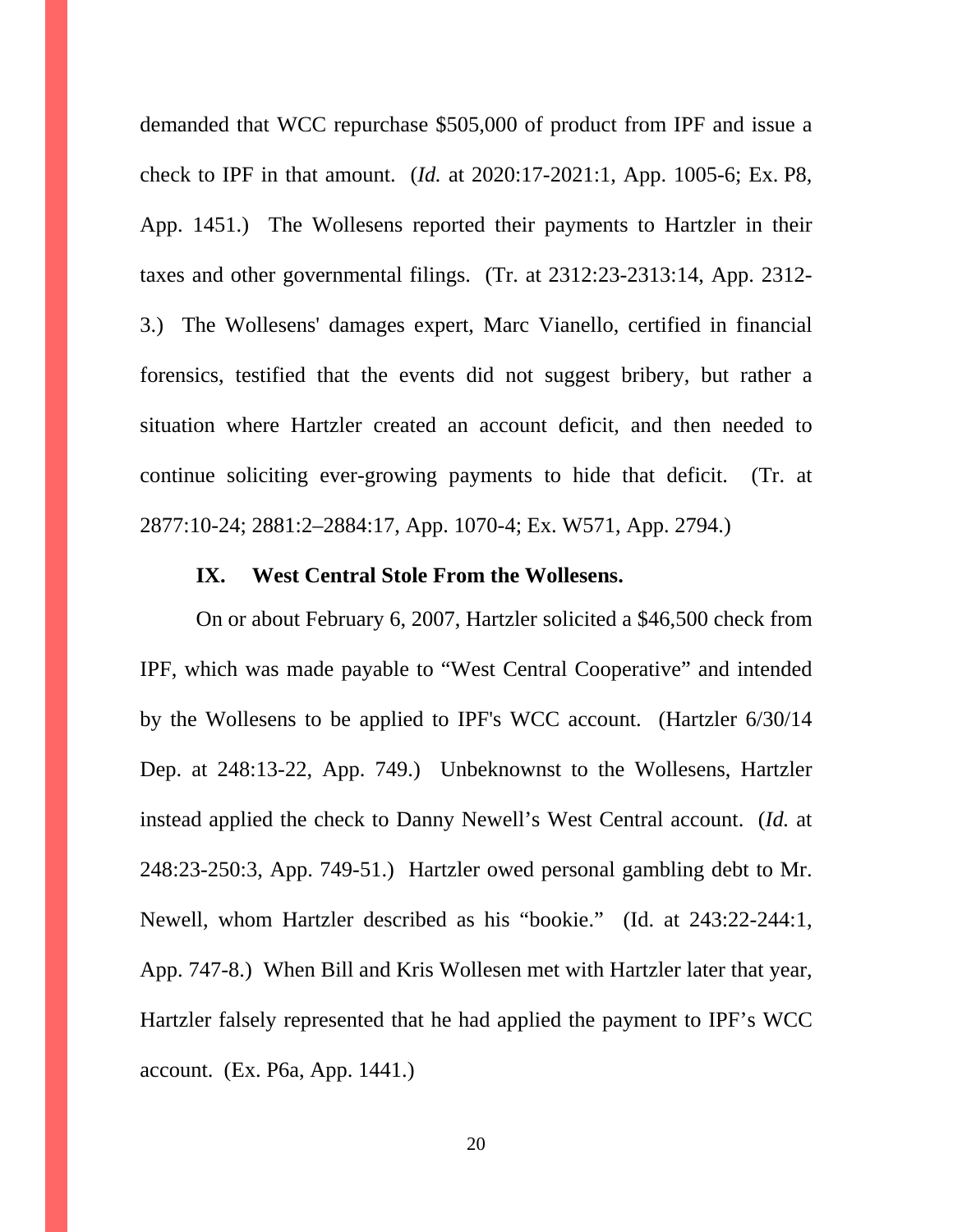# **X. West Central Learned of Hartzler's Fraud and Promoted Him.**

Unbeknownst to the Wollesens, in December 2007, West Central's audit committee reported to West Central's outside auditor, Mark Gardiner CPA, that it had received complaints that Hartzler was delivering products and services from West Central, for which it did not receive payment. (Tr. at 2711:9-2712:20, App. 1059-60; Ex. W72, App. 2694.) Mr. Gardiner informed West Central that he suspected Hartzler was engaging in fraud. (Tr. at 2733:1-19, App. 1068.)

Mr. Gardiner began a fraud examination. (*Id.* at 2725:6-13, App. 1061.)

By January 2009, Mr. Gardiner confirmed that Hartzler had engaged in several acts of fraud. (Tr. at 2725:14-2729:9, App. 1061-5; Ex. W115, App. 2700.) Paul Mears, a customer Hartzler used as a strawman in 2004 to indirectly sell thousands of bags of seedcorn to a customer that Hartzler was precluded from selling to himself, was given credit for the return of products that he did not purchase from West Central. (*Id*; Tr. at 2728:20-2729:9; 2729:16-2730:17, App. 1065-6.) Another Hartzler customer, Hunter Farms, was not charged for \$24,000 of fertilizer application. (*Id*. at 2727:13-27:28:1, App. 1063-4.) There also were several instances where Hartzler had entered into prepayment contracts on behalf of WCC with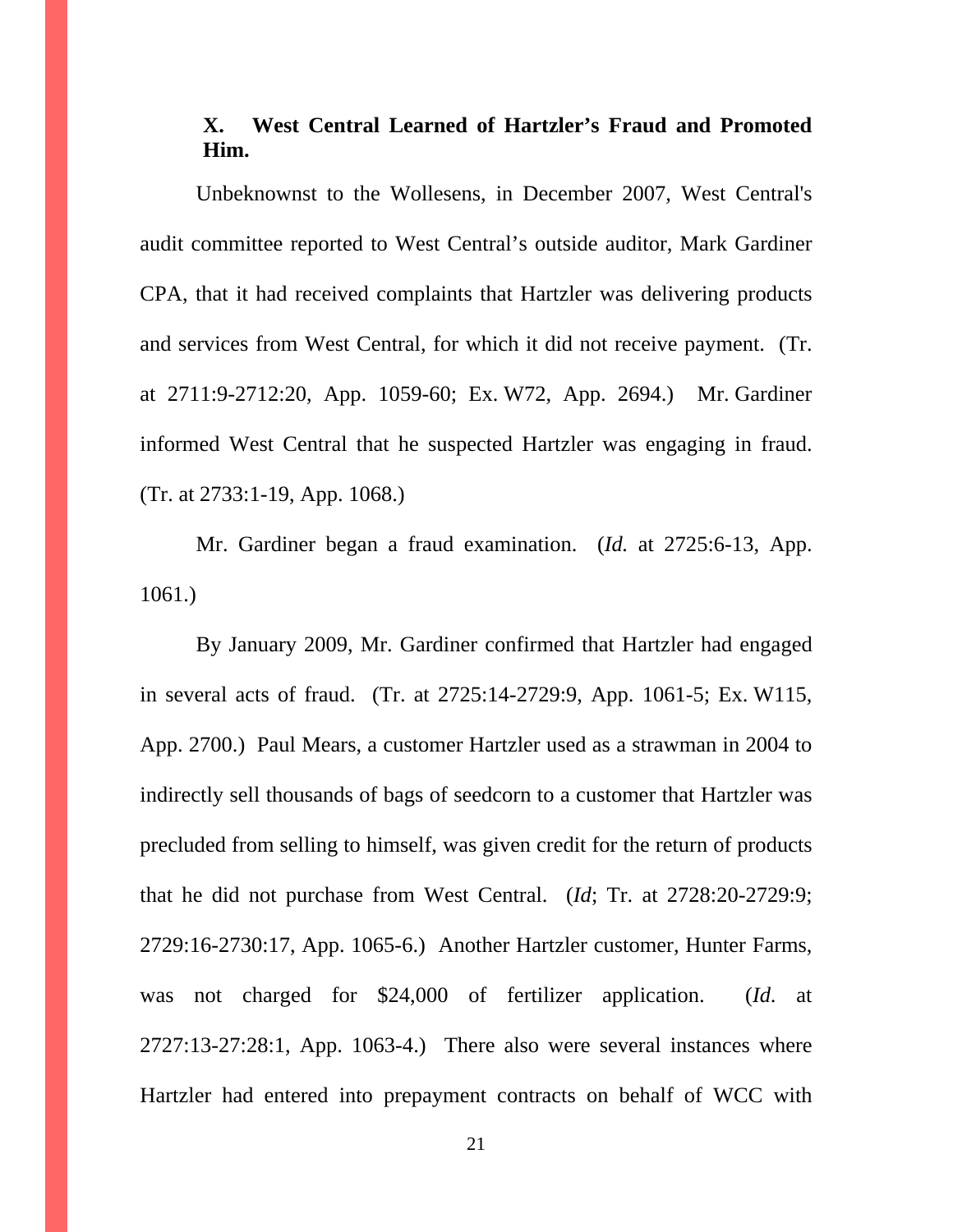Hunter Farms, but the contracts were never recorded on West Central's books and records. (Ex. W115, App. 2700.)

Mark Gardiner wanted to continue his investigation, and he expressed his desire to West Central. (Tr. at 2731:7-15, App. 1067.) WCC's Chief Information Officer told Mr. Gardiner to stop, and Mr. Gardiner was not allowed to conduct any further analysis. (*Id*. at 2731:5-22, App. 1067.)

Hartzler was not terminated or reprimanded. In February 2010, Hartzler was promoted to Director of Seed and Chemical. (Ex. W165, App. 2724.)

## **XI. West Central Learned of the Hartzler Deficit.**

On November 16, 2010, Harry Ahrenholtz, the General Manager of Westco and Hartzler's direct supervisor (Ex. P433, App. 2688), was presented with a consignment report, which showed that IPF was "still on the consignment list for seed." (Ex. W207, App. 2728.) According to Mr. Ahrenholtz, he:

[T]hought we were going to get that cleared [up] last month. I also thought there was a considerable amount of prepay remaining with these particular accounts. It was suggested to me this amount to over \$2 million which I confirmed with Cassie [Fiedler]. She also confirmed that there is only a total of \$9,500 prepay to go against that. What is the circumstance that has caused these to remain on the list so long? If we are out of prepay we have in essence extended \$2 million credit it appears to me. Do we have that kind of line approved here? Correct me if I am misunderstanding something.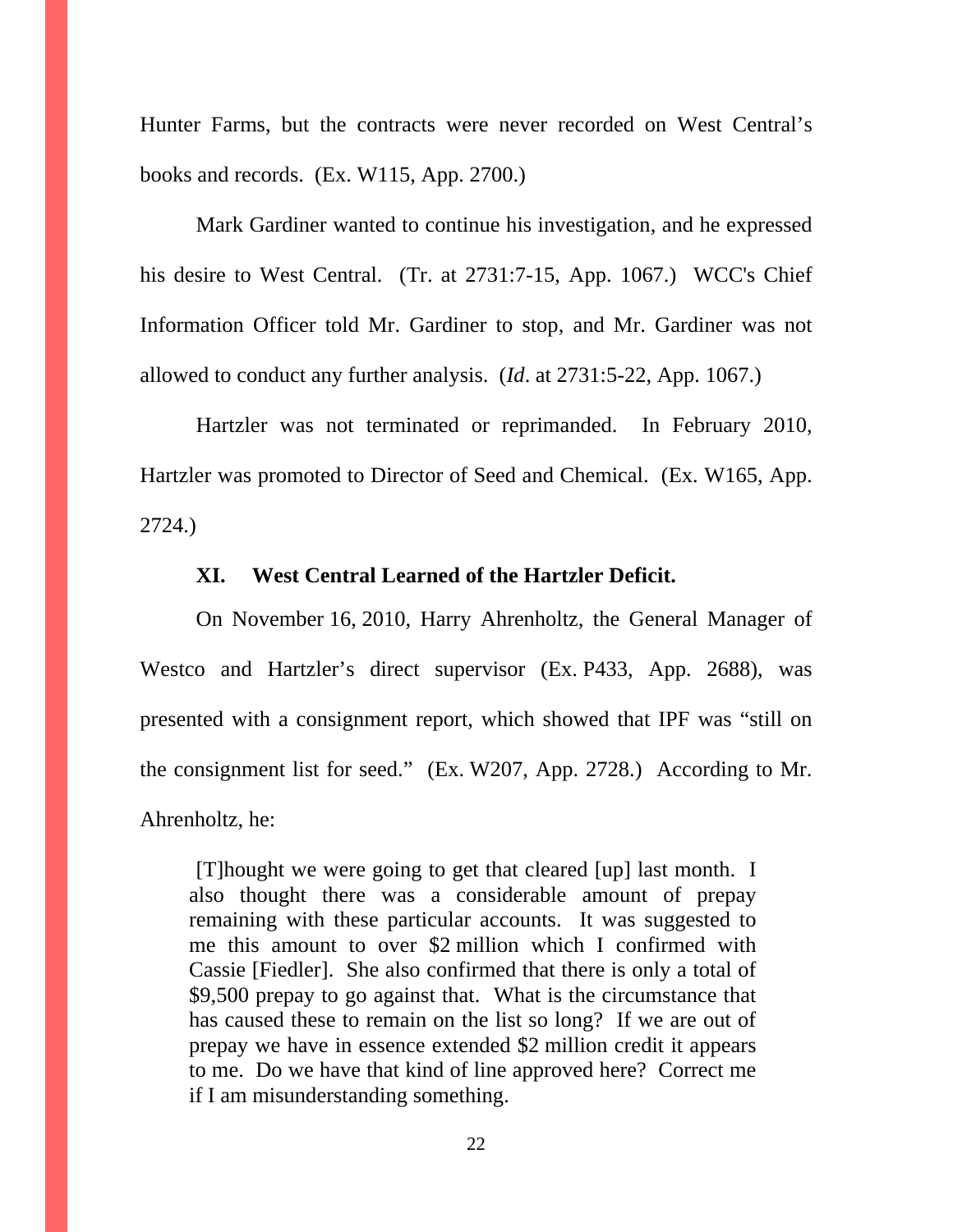(*Id*.) WCC knew that IPF had refused any credit privileges. (Ex. W366, App. 2751.)

By December 8, 2010, West Central confirmed that Hartzler had made sales to IPF and others at a loss. (Tr. at 1689:9-12, App. 970; Ex. W211, App. 2729.) West Central did not terminate Hartzler, remove him from IPF's account, or contact the Wollesens. (Hartzler 6/30/14 Dep. at 298:8-12, App. 762; Tr. at 1689:2-8, App. 970.)

Instead, on December 21, 2010, Hartzler met with the Wollesens and solicited \$2.16 million in prepayments—almost the exact amount of his cumulative deficit. (Tr. at 2026:23-2028:22, App. 1007-9.) Hartzler solicited the prepayments through three checks, each of which corresponded in amount with a written agreement, executed on West Central's standard contract form. (Ex. W216, App. 2731); (Ex. W217, App. 2737.) Hartzler also prepared and signed a separate document, wherein he confirmed IPF had a prepayment balance of \$105,936 before application of the prepayment checks, and he identified the products and quantities that would be provided. (Ex. P9, App. 1471.) Hartzler did not solicit any personal payment during the December 21, 2010 meeting. (Ex. P1a, App. 1396.)

The Wollesens did not know that there was a deficit in their account. (Tr. 2028:11-14, App. 1009.) The Wollesens believed they had a

23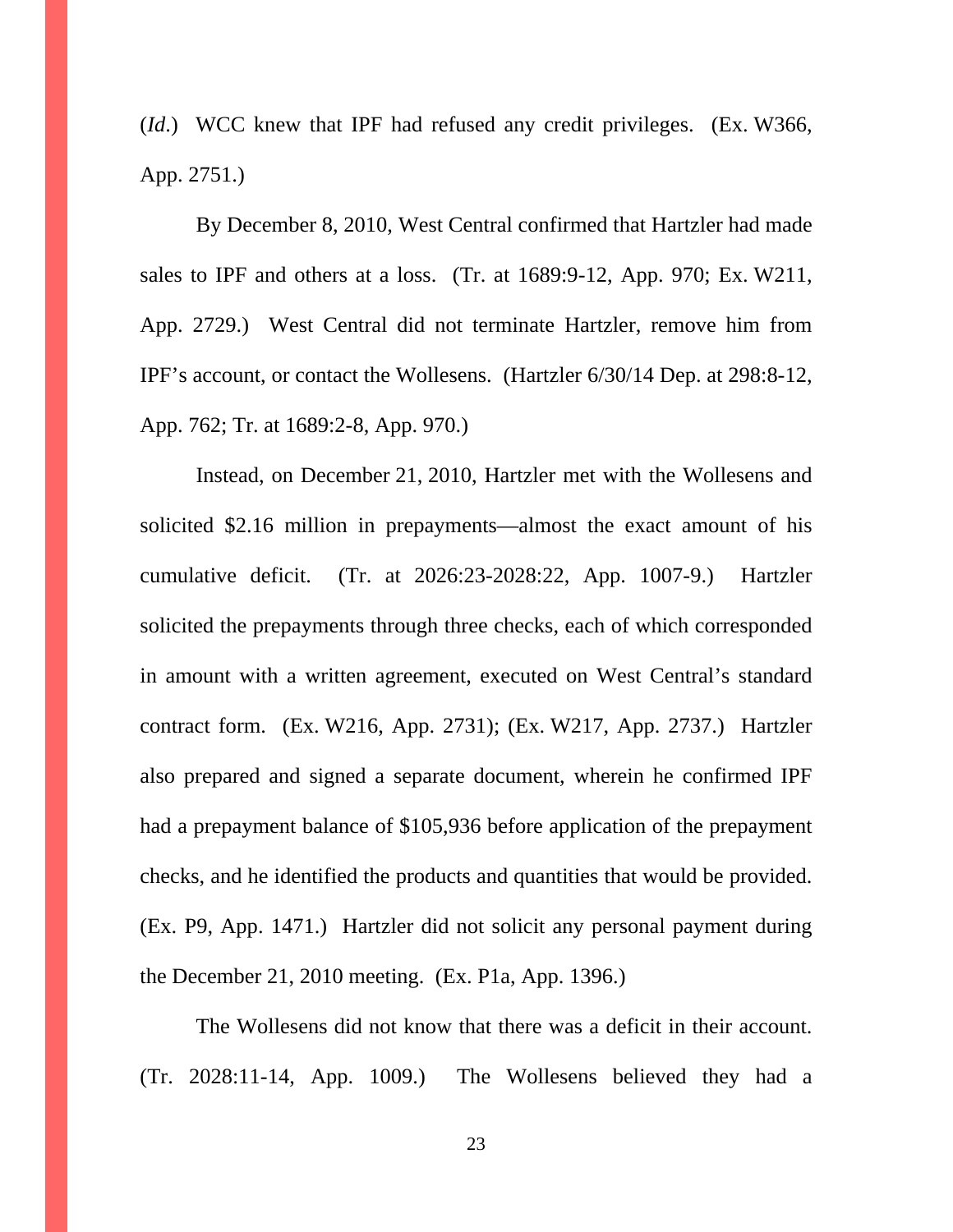prepayment balance, and they intended for the contracts and payments to be prepayments for 2011. (Tr. at 2026:12-2027:8, App. 1007-8.) Hartzler testified that the contracts indicated that IPF was prepaying for its 2011 inputs; and he understood the Wollesens intended to prepay. (Hartzler 6/30/14 at 295:11-19, App. 761.) However, as with previous years, Hartzler intended to, and did, take the prepayments and applied them to the deficit he had created. (*Id*. at 295:20-24, App. 761.)After application and billing of amounts that Hartzler had been allowed to store in consignment for months, West Central's records indicated that IPF had a prepayment balance of only \$2,232.50. (Tr. at 1517:20-1518:8, App. 963-5; 1785:2-5, App. 971.)

In the spring of 2011, West Central delivered some of the prepaid products before Hartzler resigned. (Tr. at 2036:9-15, App. 1011.)

## **XII. The Evolving and False "Bribe" Stories.**

On the morning of Saturday, April 30, 2011, Hartzler resigned from West Central. (Ex. P134, App. 2664.) Hartzler admitted theft and stated that "[t]his is all on my hands and my hands alone." (*Id*.)

That afternoon, Bill and Kris Wollesen learned that WCC would not deliver IPF's products. (Tr. at 2038:1–2039:4, App. 1012-13.) They immediately traveled to West Central and met with its executive team, including its CEO. (*Id*.) The Wollesens brought and presented the

24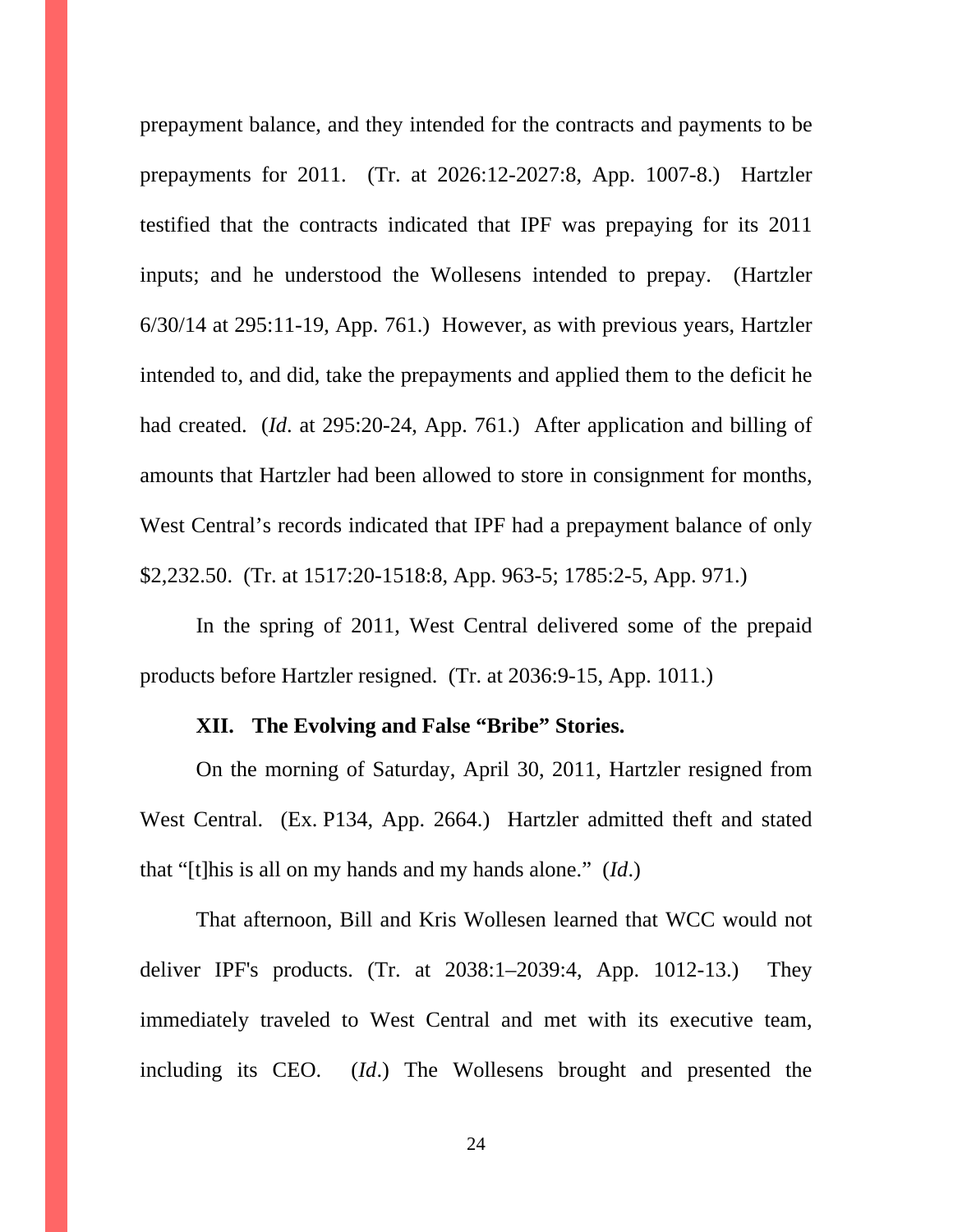December 2010 prepayment contracts and other materials identifying the purchases they had made from WCC and Hartzler. (Tr. at 2040:14–2041:4, App. 1014-5.) The Wollesens insisted that WCC honor its contracts. (Tr. at 2038:1–2039:4, App. 1012-3.) West Central did not accuse the Wollesens of any wrongdoing. (Tr. at 2038:1–2039:4; 2041:5-9, App. 1012-5.) Later that same day, the CEO of West Central had a private conversation with Hartzler. (Tr. at 49:23–50:2, App. 813-4; Hartzler 6/30/14 Dep. at 174:6-8, App. 730.)

On Monday, May 2, 2011, West Central took Hartzler's sworn statement. (6/30/14 Hartzler Dep. at 131:17-25, App. 721; 176: 23-25, App. 731.) Hartzler testified that he was "sure" that he accepted a \$2,000 cash payment from Bill Wollesen in June or July 2006 to lower an outstanding bill for seedbean. (*Id*. at 178:7-22; 181:2-5, App. 732-4.) Hartzler could not explain how he supposedly went about lowering the alleged bill. (*Id*. at 180:13-181:1; 184:23-185:10, App. 733-36.)

In April 2012, when Westco filed its second amended petition, it removed its previous allegation that a \$2,000 bribe was given in "June or July 2006." *Compare* (Am. Pet. at ¶39) *with* (2d Am. Pet at ¶42.)

On March 28-29, 2013, Hartzler was deposed. He again testified that Bill Wollesen gave him \$2,000 in cash to lower an outstanding bill to West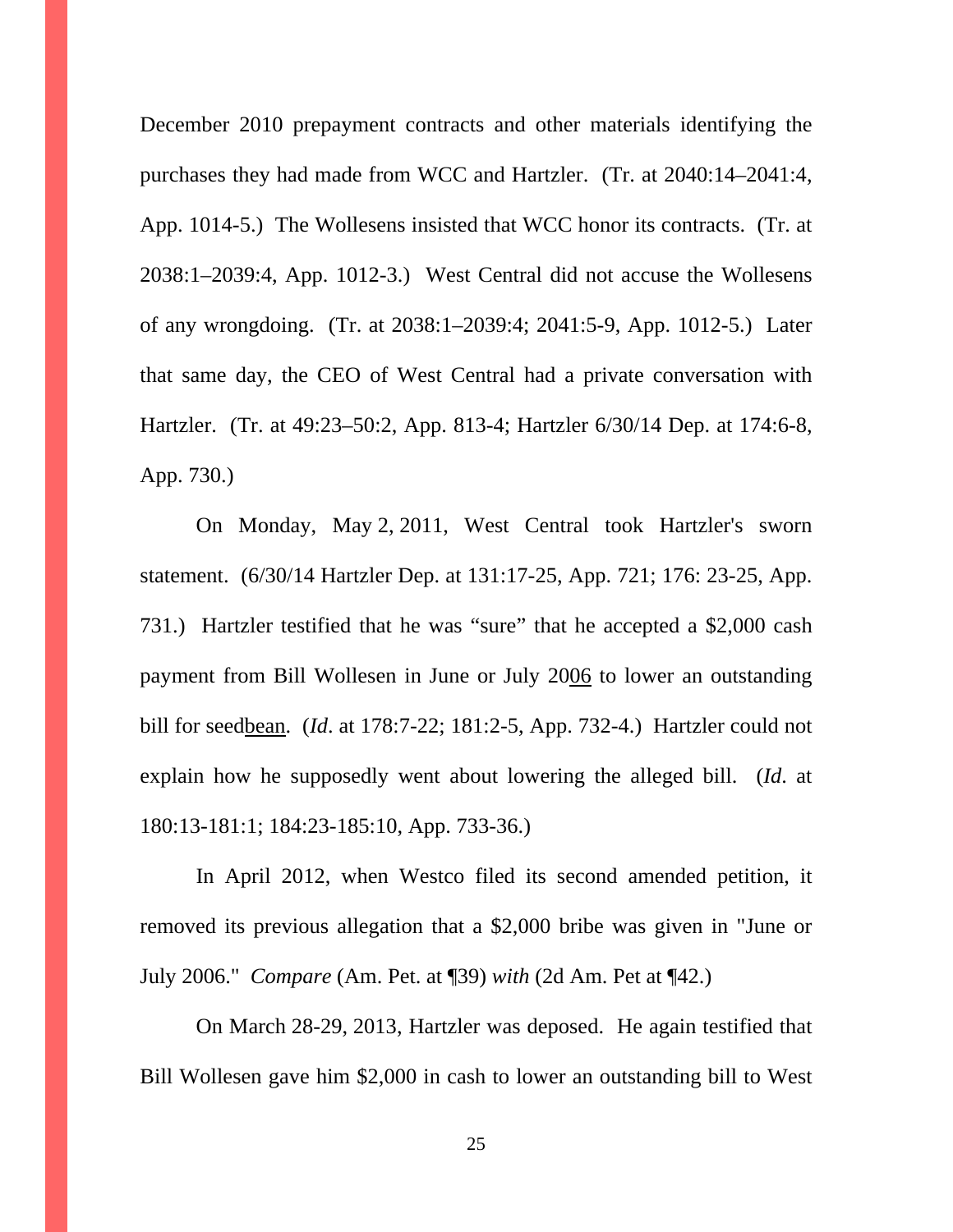Central for seedbean. (Hartzler 3/28/14 Dep. at 338:11-23, App. 648.) Unlike his prior testimony, however, Hartzler claimed the payment was made in June or July 2005. (*Id*. at 340:23-25, App. 649.) Hartzler testified that he lowered the price of seedbean from \$23 or \$24/bag to \$16 or \$17/bag. (*Id*.) Hartzler's story is demonstrably false. The Wollesens prepaid for their seedbean at \$17.50/bag in January 2005, before they ever dealt with Hartzler, and a prepayment balance remained through June 2005. (Ex. W422, App. 2758; Ex. P130, App. 2663.)

Ms. Thielen speculated at trial that Hartzler lowered a June 2005 bill for seedcorn. (Tr. at 1553:23-1554:5; 1556:2-10, App. 965-7; Ex. P130, App. 2663.) However, IPF had prepaid for seedcorn in March 2005, and its account still had a prepayment balance through June 2005. (Ex. P128, App. 2662); (Ex. P130, App. 2663.) While Hartzler claims he must have used "free seed" to lower the bill, the Wollesens received 23% of their seedcorn as free seed in 2005, an amount that is normal for similar customers. (Ex. P130, App. 2663; Hartzler 6/30/2014 Dep. at 186:26-187:5, App. 737- 8; Hartzler 3/28/13 Dep. at 340:19-21, App. 649.)

The Jury concluded there was no cash payment. (Ex. P4, App. 1438); (Verdict, App. 573.)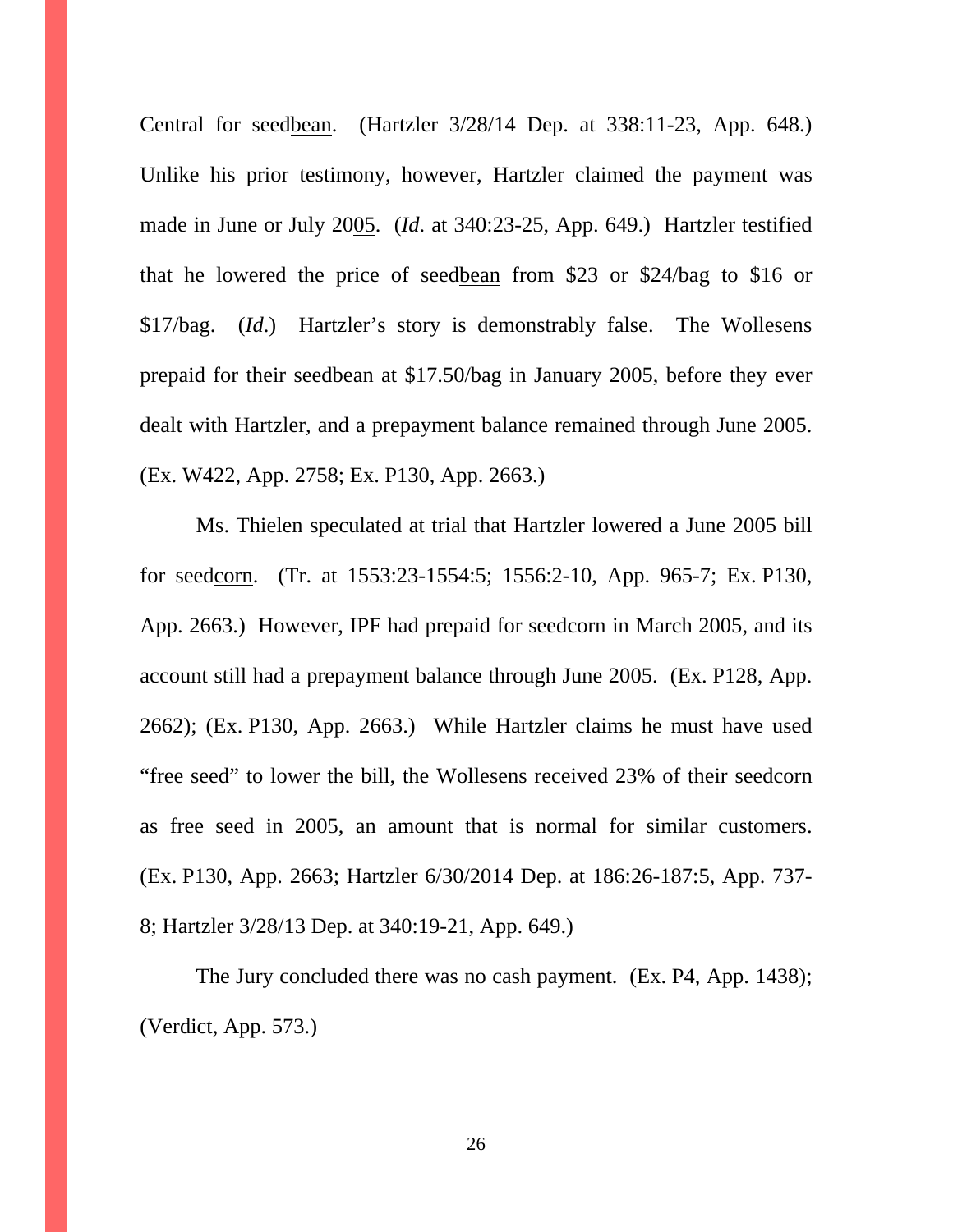#### **XIII. Damages.**

IPF presented two categories of damages through Marc Vianello, CPA, ABV, CFF: (1) After WCC's refusal to deliver products in May 2011, IPF was forced to purchase alternative products in the spot-market at prices that totaled \$576,189 more than its contracted prices with WCC. (Ex. W573, App. 2794; *see also* Court's Ex. 6-2 at 33, App. 1266.) (2) Had West Central applied payments from IPF to WCC in accordance with the prices it agreed through Hartzler, IPF would have a prepayment balance of \$805,499 remaining in its account, after appropriate, undisputed adjustments were made. (*Id*.) West Central did not dispute these amounts or present any expert or other testimony concerning IPF's damages.

#### **ARGUMENT**

# **I. The District Court Did Not Err In Submitting This Case To A Jury, Rather Than Trying It In Equity.**

#### **A. Preservation of Error.**

 The Wollesens agree that Westco filed motions to add claims for "rescission and restitution" and to try them in equity, and that issue has been preserved. The Wollesen Defendants disagree that error has been preserved on Westco's claim that its claims for breach of fiduciary duty, 706A, and conspiracy were exclusively triable in equity. Westco did not raise these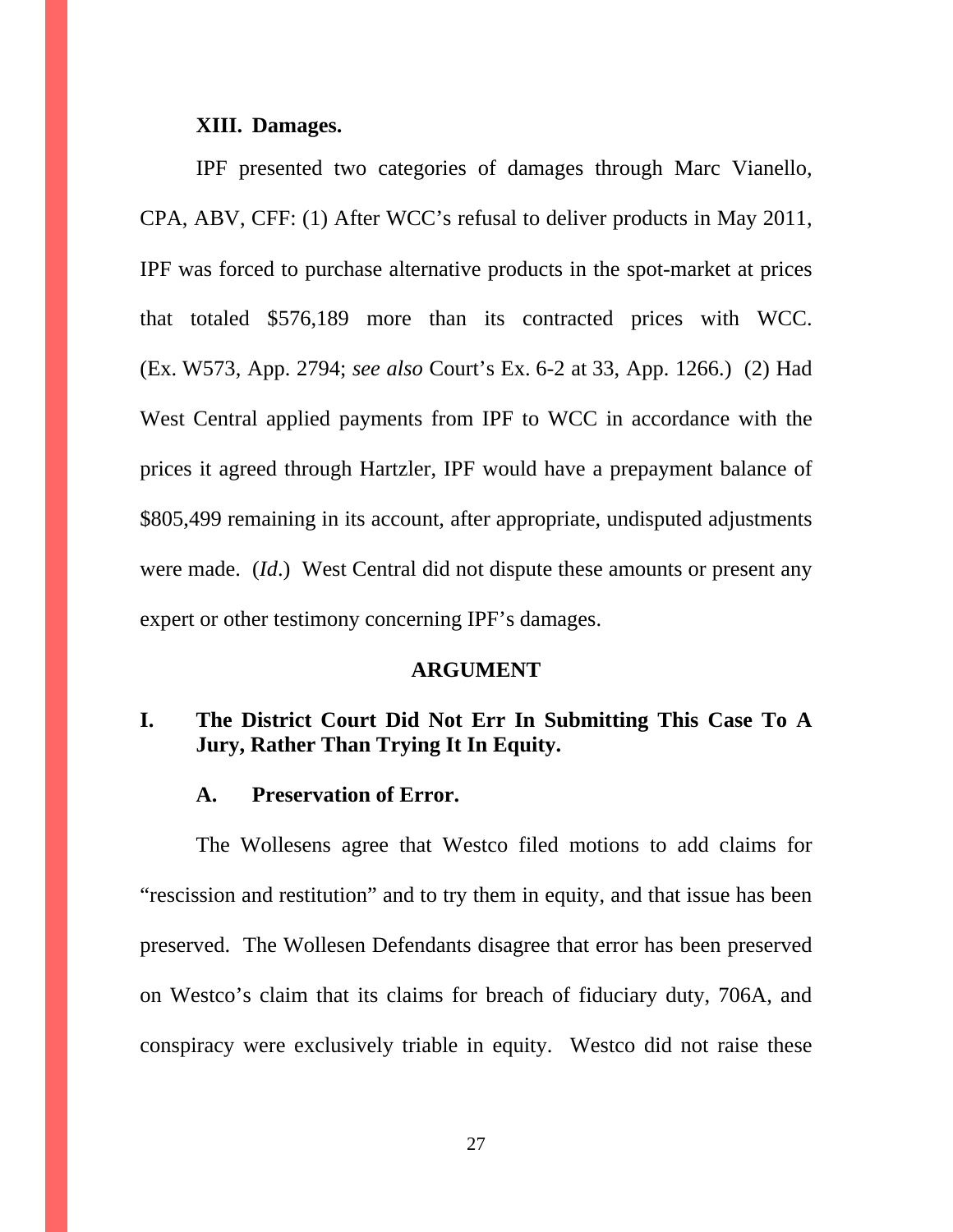arguments before the District Court. It demanded, and never withdrew, a jury trial on each of those claims.

#### **B. Scope of Review.**

 The District Court has discretion to enforce scheduling orders, and its denial of the untimely motions to amend and to try this case in equity is reviewable on an abuse of discretion of standard. *See Holliday v. Rain and Hail L.L.C.*, 690 N.W.2d 59, 65 (Iowa 2004) (quoting *Bennett v. City of Redfield*, 446 N.W.2d 467, 474-75 (Iowa 1989)). Denying an untimely motion to amend that "would have substantially changed the issues of the suit" is not an abuse of discretion. *Id*.

### **C. The District Court Correctly Denied The Motion To Amend And Motion To Try Issues In Equity As Untimely.**

 In *Bennett v. City of Redfield*, the Iowa Supreme Court held that a district court did not abuse its discretion in denying an untimely motion to amend. The sequence of events in *Bennett* is instructive:

[T]he motion was filed approximately sixteen months after the suit was commenced. It was filed approximately twenty days before the date set for trial and after the amendment deadline set by the court in a scheduling order. The court had ordered a scheduling conference be held approximately one year after the suit was commenced. With the written approval of both parties, in April of 1987, the court entered an order setting trial for August 10 and directing all amendments to the pleadings be filed by July 10. The proposed amendment would have substantially changed the issues of the suit. The court did not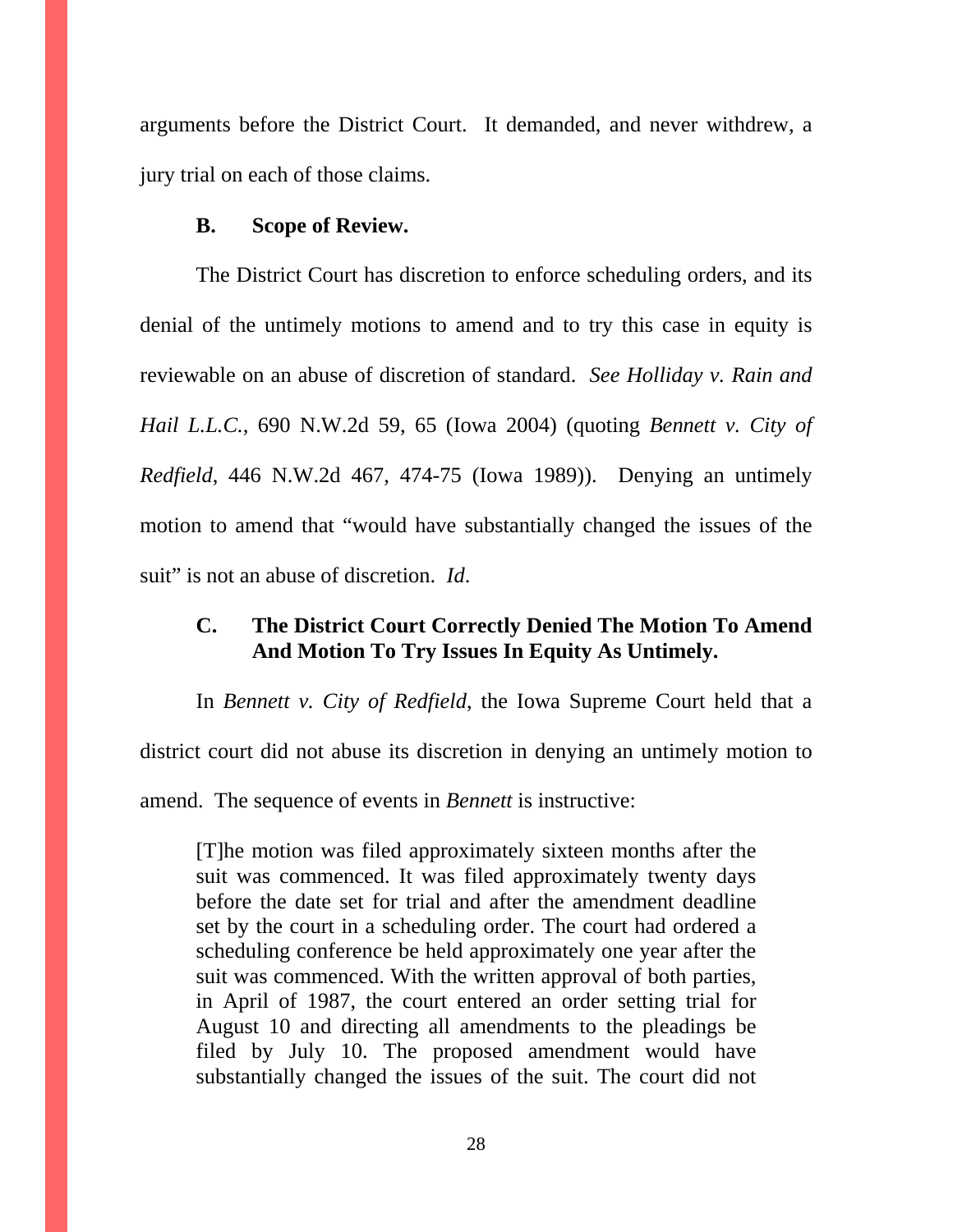abuse its discretion in denying the motion to amend because it was untimely.

*Bennett v. City of Redfield*, 446 N.W.2d 467, 475 (Iowa 1989). Here, as in *Bennett*, the subject motions were filed twenty days before the scheduled trial. These motions were filed three years after the lawsuit was commenced and well after the close of discovery. Here, as in *Bennett*, new claims were asserted, which would have substantially changed the issues of the suit. In addition, the motion to try issues in equity would have changed the factfinder from a jury to the judge. The District Court properly determined that the motions were not timely, and properly overruled them.

# **D. Westco's Claims Were Not Exclusively Cognizable In Equity.**

Iowa Code § 611.10 allows a plaintiff such as Westco that has initiated an ordinary proceeding, upon timely motion, to have any issues that are "exclusively cognizable" in equity resolved through an equitable proceeding. When the District Court denied Westco's motions to amend and to try restitution and rescission issues in equity, Westco was pursuing a breach of contract claim, which is not exclusively cognizable in equity.<sup>5</sup> Even after Westco voluntarily dismissed its breach of contract claim on the

 $\overline{a}$ 

<sup>5.</sup> An action at law for breach of contract may not be tried as an equitable action for rescission and restitution where the latter is not pled. *Wells v. Lynch*, No. 05 1260, 2007 WL 108349, at \*1–2 (Iowa Ct. App. Jan. 18, 2007).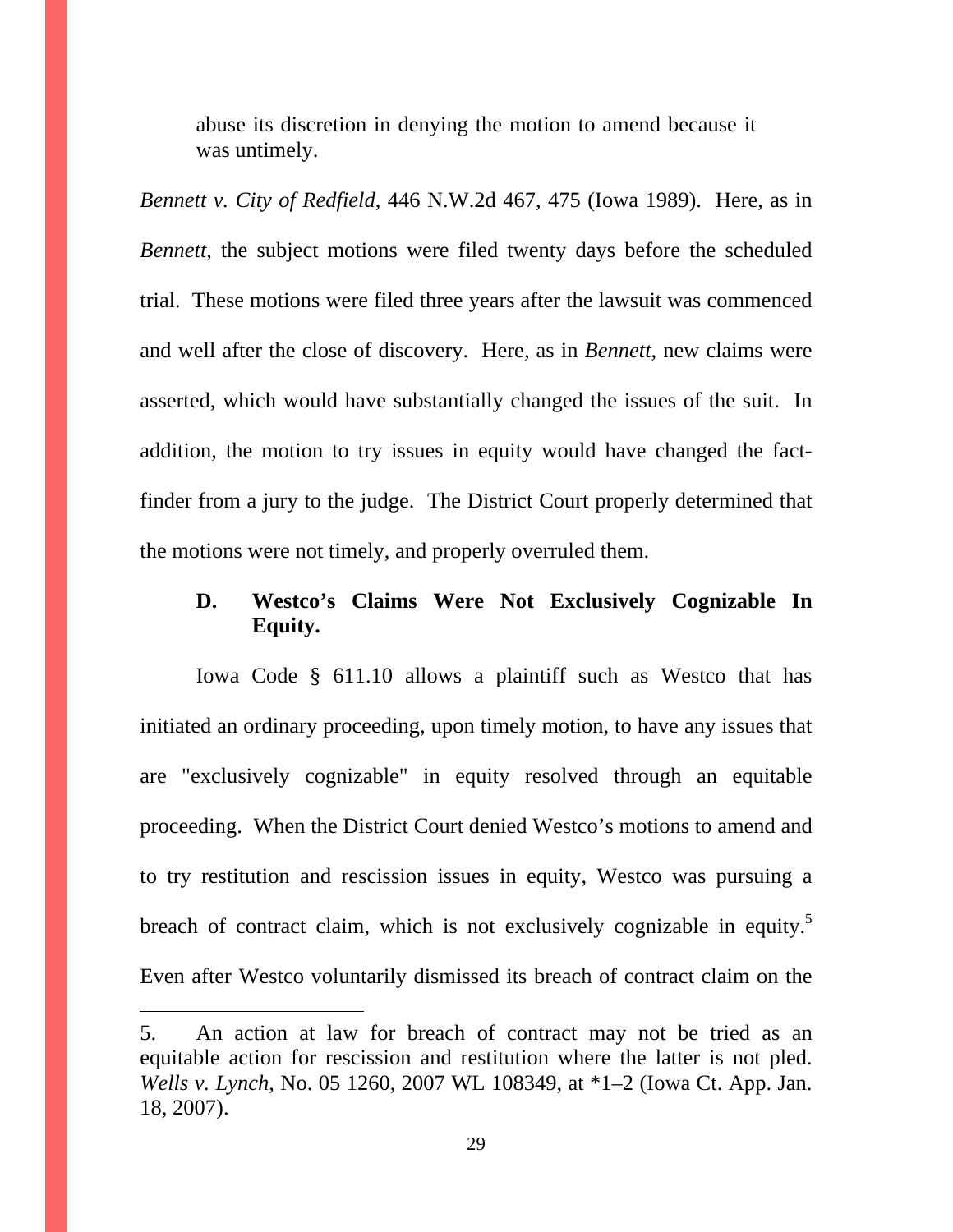morning of trial, its remaining claims were not exclusively cognizable in equity.

## **1. Westco's Claim For Breach Of Duty By An Employee Is Legal In Nature.**

Westco now argues that its claim against Hartzler for breach of fiduciary duty was cognizable solely in equity. Iowa Courts have long recognized that duty of loyalty cases may be brought at law. Decades of decisions, as well as the Iowa Civil Jury Instructions, demonstrate that it is a claim which can be brought at law.

The Iowa Supreme Court has noted that "[w]e recognize the existence of a common law duty of loyalty which is implied in employment relationships." *Condon Auto Sales & Serv., Inc. v. Crick*, 604 N.W.2d 587, 598 (Iowa 1999). For employees, such as Hartzler, breach of this duty may be brought at law and tried to a jury. *Id*. ("The District Court submitted Condon's claim for breach of loyalty under a contract theory.").

Other Iowa cases demonstrate that claims for breach of fiduciary duty are cognizable at law. In *Kurth v. Van Horn*, the breach of fiduciary claim was tried as a law claim. 380 N.W.2d 693, 695 (Iowa 1986) ("We first address the issues raised under the law claim of breach of fiduciary duty."); *see also Clinton Land Co. v. M/S Associates, Inc.*, 340 N.W.2d 232 (Iowa 1983) (breach of fiduciary duty claim against a real estate agent tried at law);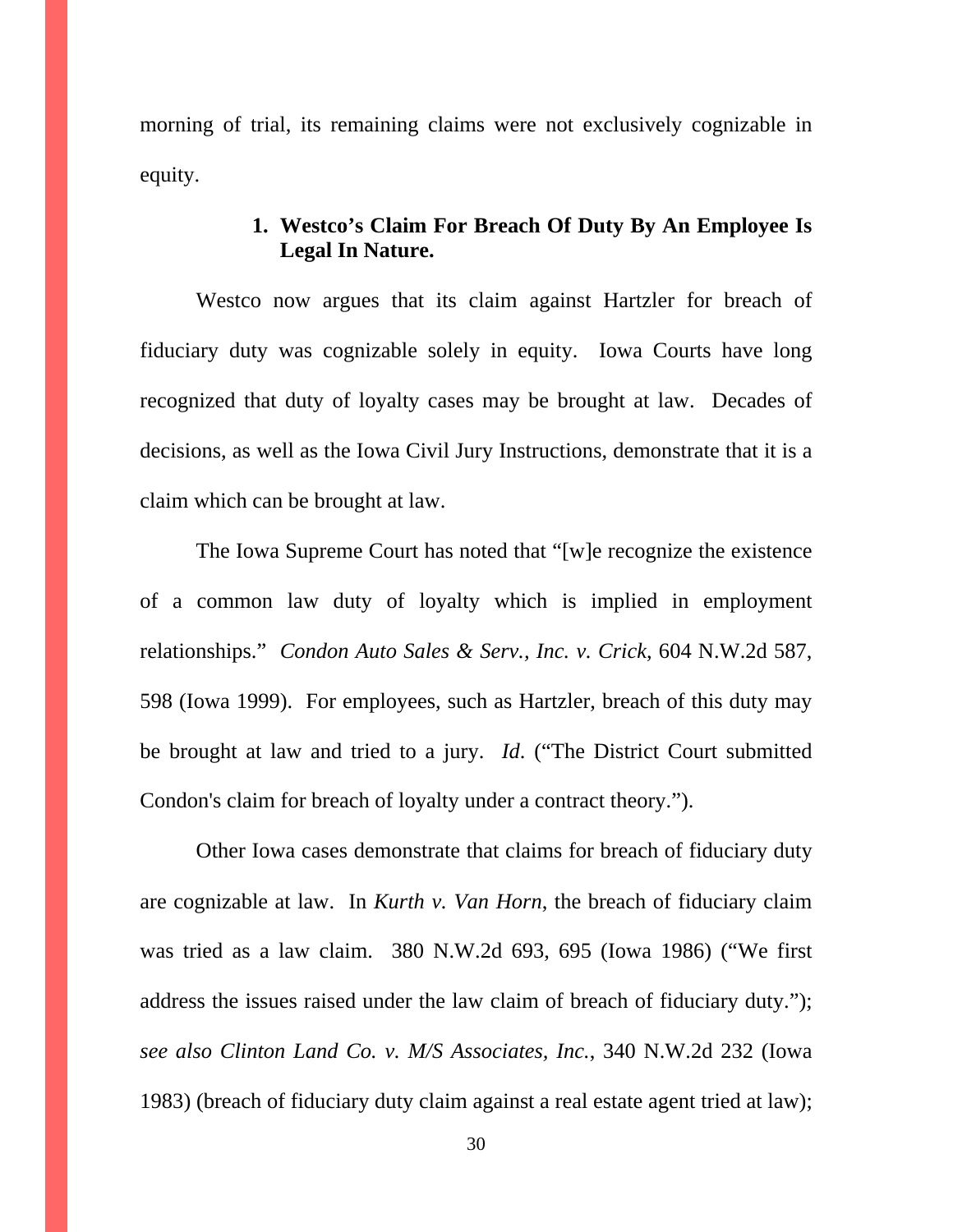*Miller v. Berkoski*, 297 N.W.2d 334, 337 (Iowa 1980) (claim for breach of fiduciary duty tried to the court as a law action); *Kabe's Restaurant, Ltd. v. Kintner*, 538 N.W.2d 281, 284 (Iowa 1995) (holding that a claim for breach of fiduciary duty against an employee presented issues of fact that were properly determined by the jury).

Recognizing this well-established principle, Iowa has promulgated a set of civil jury instructions for breach of fiduciary duty claims. *See* Iowa Civil Jury Instructions 3200.1 & 3200.2. Pattern jury instructions would not exist for a claim that cannot be tried to a jury.

Westco asks this Court to apply decisions from the specialized contexts of trust law and shareholder derivative lawsuits. (Appellant's Brief at 36-38.) Such cases do not apply here, since this is not a derivative lawsuit, and Hartzler was not a trustee. This case presented an employee breach of duty of loyalty, which can be pursued at law in Iowa. Because the duty of loyalty issue was not exclusively cognizable in equity, the District Court did not err in submitting Westco's breach of duty claim to the jury.

#### **2. Westco's Claim For Conspiracy Is Triable At Law.**

Westco has cited no authority for the proposition that a civil conspiracy claim is equitable. Nor does it cite any Iowa law supporting its bald assertion that civil conspiracy claims against the Wollesens were not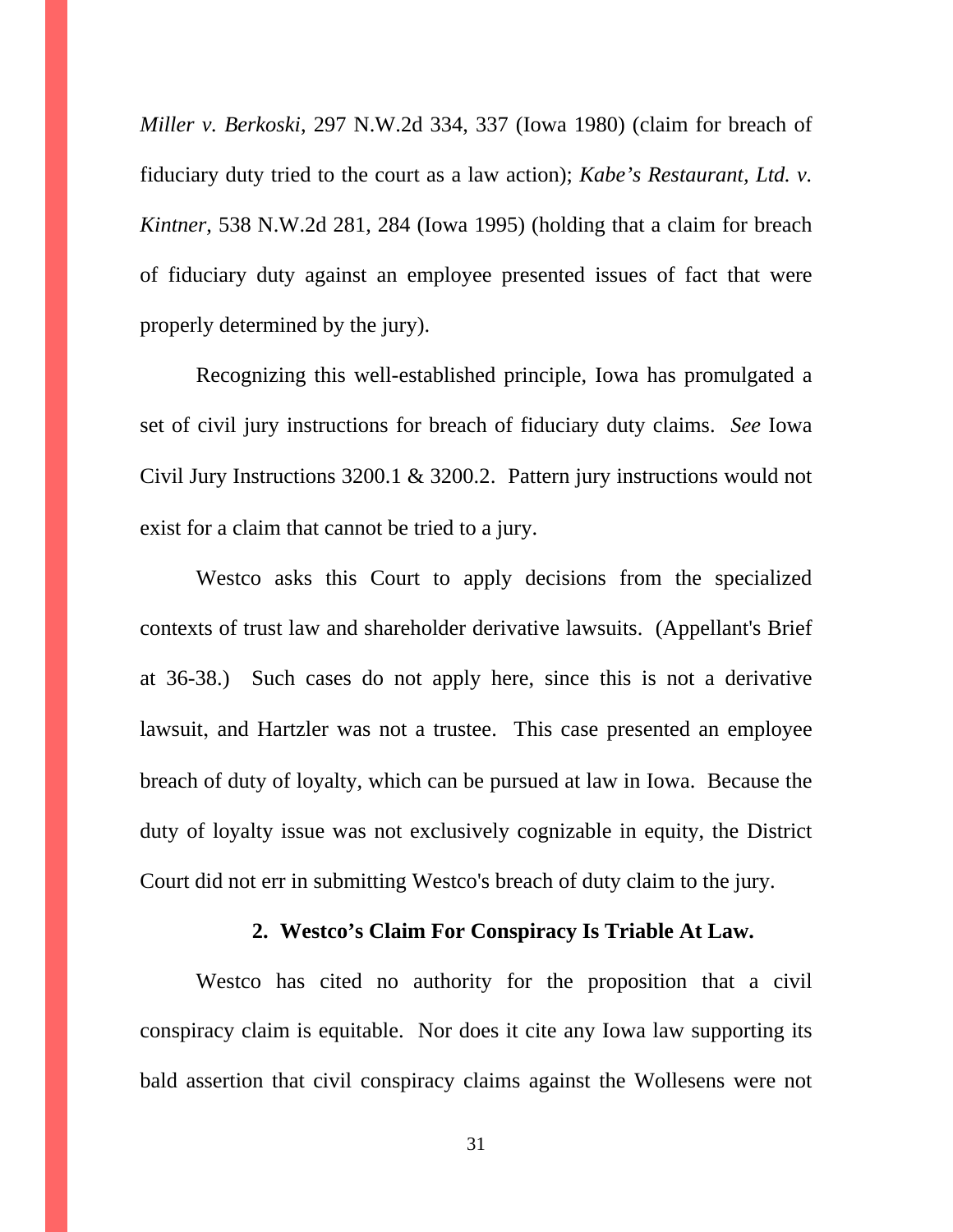severable from its claims against Hartzler. Civil conspiracy is a tort. *Wright v. Brooke Group Ltd.,* 652 N.W.2d 159, 172 (Iowa 2002). Iowa civil conspiracy cases have been tried as jury trials. *See Ezzone v. Riccardi*, 525 N.W.2d 388 (Iowa 1994); *Countryman v. Mt. Pleasant Bank & Trust Co*., 357 N.W.2d 599 (Iowa 1984); *Shannon v. Gaar*, 6 N.W.2d 304 (Iowa 1942).

Civil conspiracy is not exclusively cognizable in equity, and Iowa has promulgated civil jury instructions for this tort. *See* Iowa Civil Jury Instructions 3500.1 *et seq*. Iowa Code § 611.10 did not give Westco the ability to try civil conspiracy claims in equity.

## **3. Westco's Chapter 706A Claims Were Legal In Nature.**

 As with its conspiracy claims, Westco cites no authority for the proposition that its Chapter 706A claims are equitable. Iowa Code Chapter 706A is analogous to the federal civil RICO statute. West Central acknowledged that in its Motions in limine, where it described RICO as "analogous" to 706A. (Motion in Limine at pp. 26-27, App. 234-5.)

Where the plaintiff in a civil RICO claim has sought treble damages (as both Plaintiff and IPF did), courts have held that such claims are legal and properly submitted to a jury. *See, e.g., Maersk, Inc v. Neewra*, Inc., 687 F.Supp.2d 300, 340 (S.D.N.Y. 2009) ("The Remaining Defendants do have a Seventh Amendment right to a jury trial on Maersk's civil RICO claim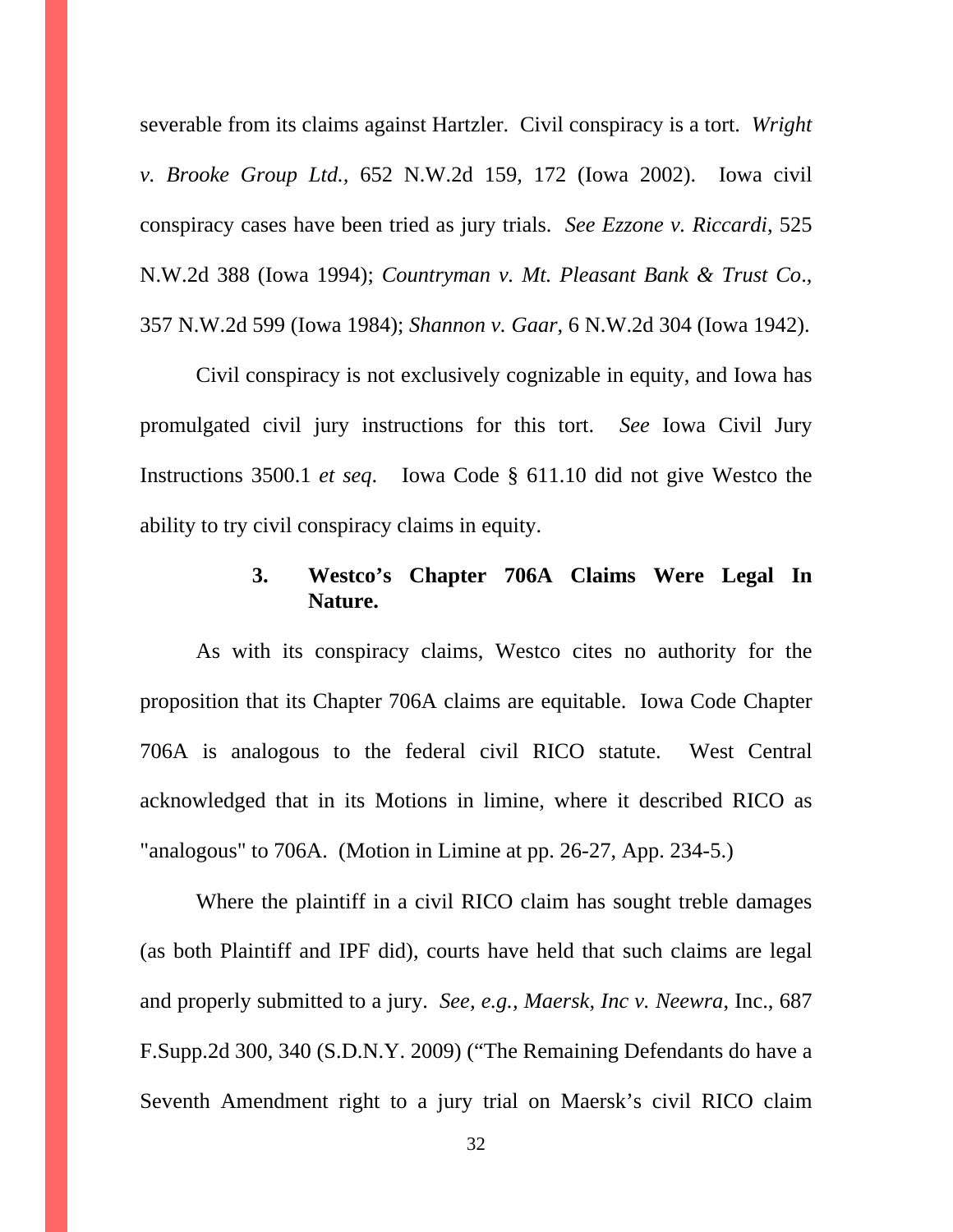seeking damages pursuant to § 1964(c) [the Federal statute providing triple damages and attorneys fees]."); *NSC Int'l Corp. v. Ryan*, 531 F.Supp. 362, 363-4 (N.D. Ill. 1981) (determining that the relief authorized by § 1964(c) is distinctly legal in nature); *Molloy v. Primus Auto. Fin. Servs*., 247 B.R. 804, 809 (C.D. Cal. 2000).

The District Court correctly determined that Westco's claim for treble damages and costs rendered its 706A claim legal in nature.

# **E. Westco Had No Right To An Equitable Or Other Accounting**

Westco argues that it was entitled to an accounting, because of the alleged complexity of the case.  $\binom{6}{4}$  (Appellants' Brief at 47.) Westco did not seek an accounting, and resisted IPF's request for an accounting on the grounds that "claims for equitable relief of an accounting are barred and/or preempted because of the remedy at law provided by Iowa Code Section 554.9210 and civil discovery in this matter under the Rules of Civil Procedure." (Westco First Amended Answer.) The concept of an "equitable accounting" has never been adopted in Iowa and has long been

 $\overline{a}$ 

<sup>6.</sup> The Item Sales Report referenced by West Central on page 47 of its Brief was prepared by West Central for its damages expert, to develop hypothetical prices he claims IPF should have been charged. It purportedly identifies every sale by West Central to *other customers* for the products purchased by IPF. (Ex. P29.) It does not identify any transactions with the Wollesens.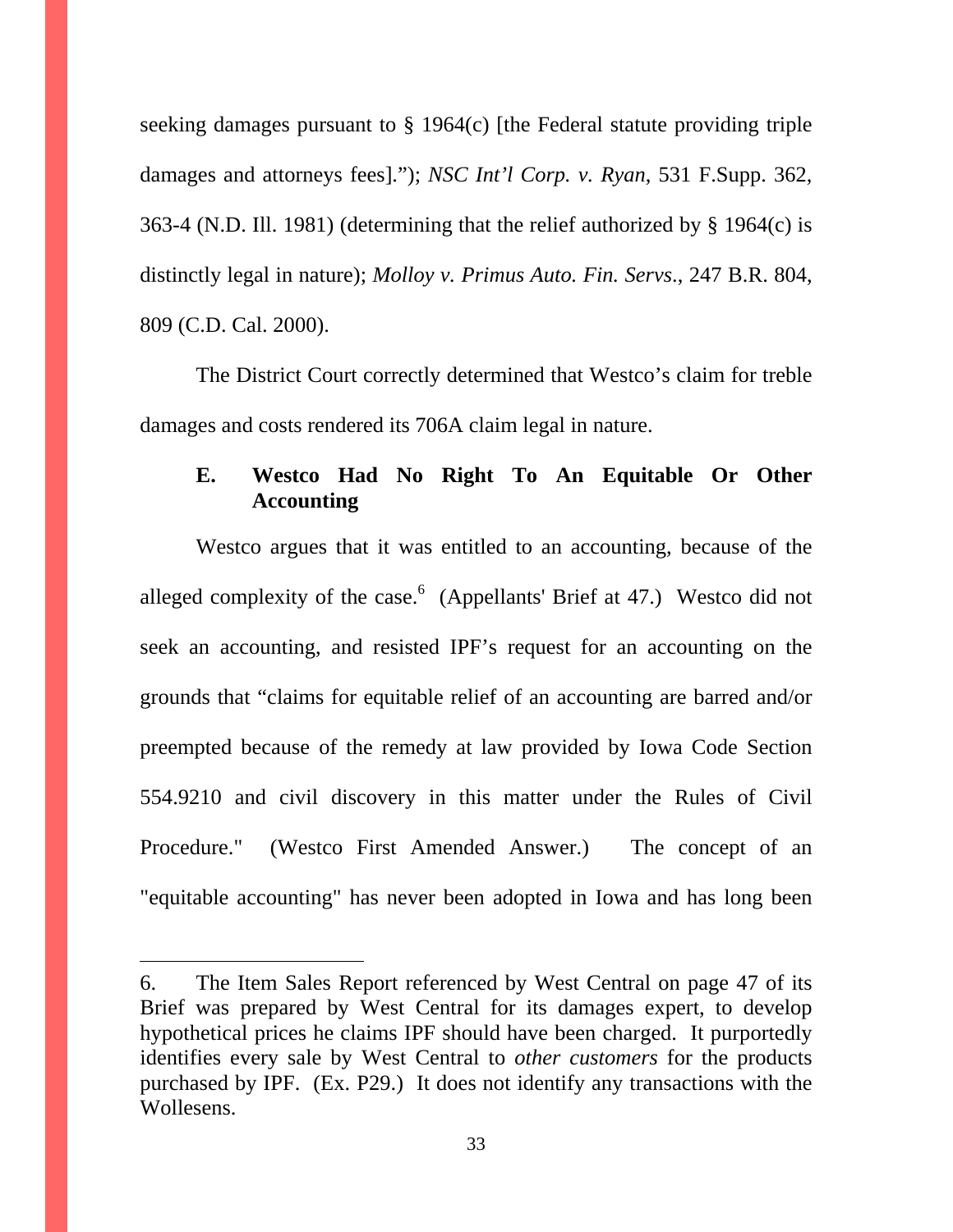abandoned in other jurisdictions. In 1962, the United States Supreme Court noted that "modern" procedural tools had rendered equitable accountings unnecessary. *See Dairy Queen, Inc. v. Wood*, 369 U.S. 469 (1962). Following *Dairy Queen*, "courts consistently have refused to accept [the need for an accounting] as a ground for the denial of a jury trial demand." 9 Charles Alan Wright, Arthur R. Miller & Edward H. Cooper, Federal Practice and Procedure § 2310, at 148.

# **F. The District Court Properly Tried The Legal Claims To A Jury First.**

 Iowa Code § 611.10 does not provide that resolution of issues that are "solely cognizable" in equity must occur before the jury trial. *Id*. "To avoid compromising a litigant's right to a jury trial, and based on collateral estoppel principles, where legal issues and equitable issues share common questions of fact in the same lawsuit, a jury should ordinarily determine the legal issues first, and its determination would be binding on the district court when the court considers the equitable claims." *Vlieger v. Farm for Profit*, No. 04-876, 2005 WL 1963002, at \*6 (Iowa Ct. App. Aug. 17, 2005). While Appellants cite several old Iowa cases for the proposition that equity issues should be tried first, more recent Iowa cases have clarified that equity does not have priority over law. *Id*.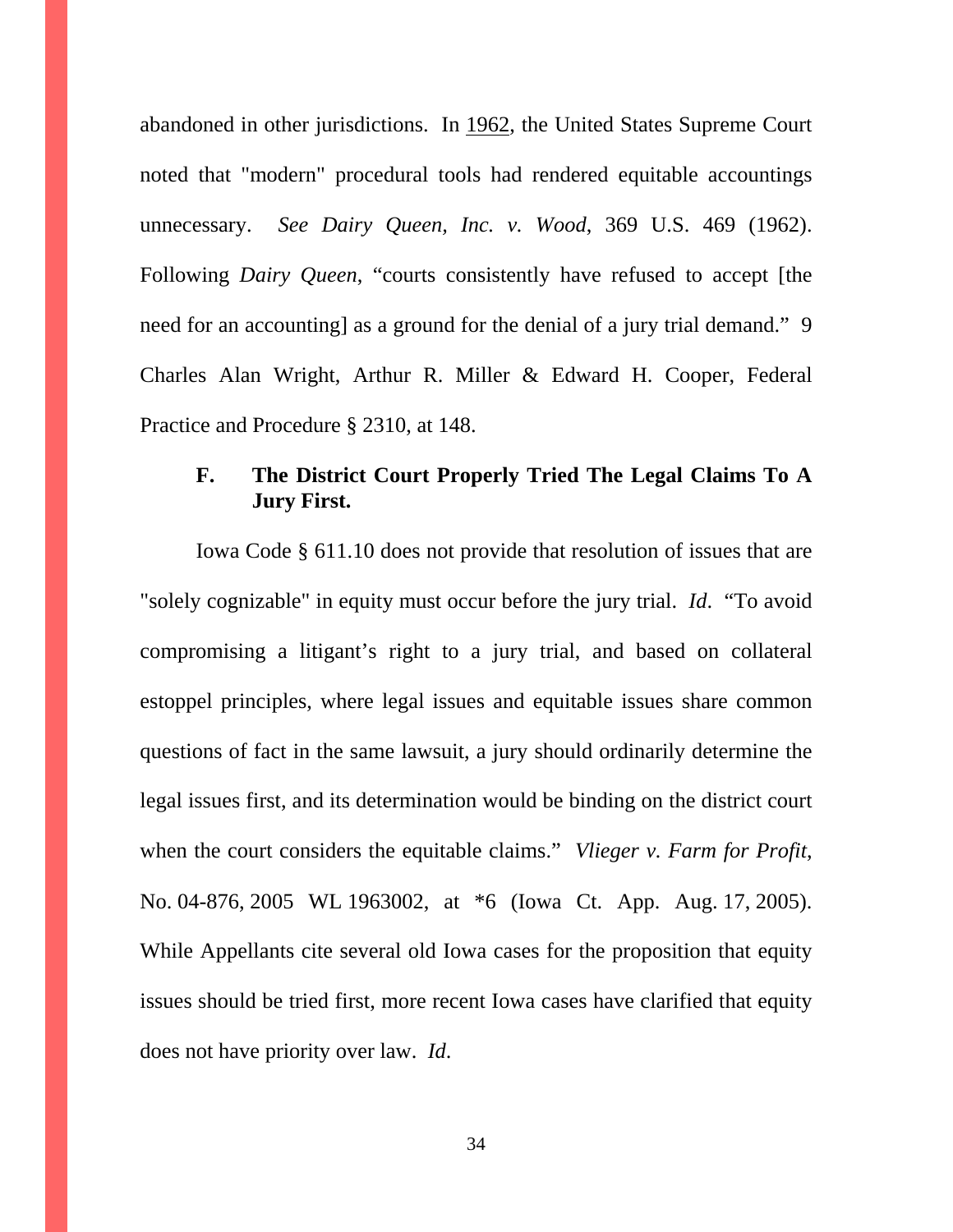Rather, if either law or equity is more likely to resolve the whole case, that one should be tried first. *Morningstar v. Myers*, 255 N.W.2d 159, 161 (Iowa 1977) ("Although it has been said that equitable issues should be tried first, this is not an inflexible rule. We have several times expressed the view that the case which is most likely to dispose of the whole controversy should be tried first in order to avoid an unnecessary second trial."). In *Morningstar*, the Iowa Supreme Court ordered that a legal counter-claim be tried first, stating:

Under these circumstances we are persuaded the trial court erred in ordering the quiet title action tried first. Morningstar should have his jury trial on the fraud issue. Not only will that probably dispose of the whole case, but the opposite result effectively takes away Morningstar's right to trial by jury. We reverse the trial court's order and remand with instructions that the law action be tried before the quiet title action.

*Id.* at 162. Here, the trial at law resolved all issues pertaining to Westco's claims and IPF's legal third-party claims; under *Morningstar*, the District Court did not err in trying the action at law.

IPF had a right to a jury trial, even if Westco had some claims which are equitable in nature. *See Conrad v. Dorweiler*, 189 N.W.2d 537, 538 (Iowa 1971) ("We consider first defendants' claim they were entitled to a jury trial on the counterclaim. We hold it was error to deny their timely request for such a trial."). In *Conrad*, the plaintiff had filed a petition in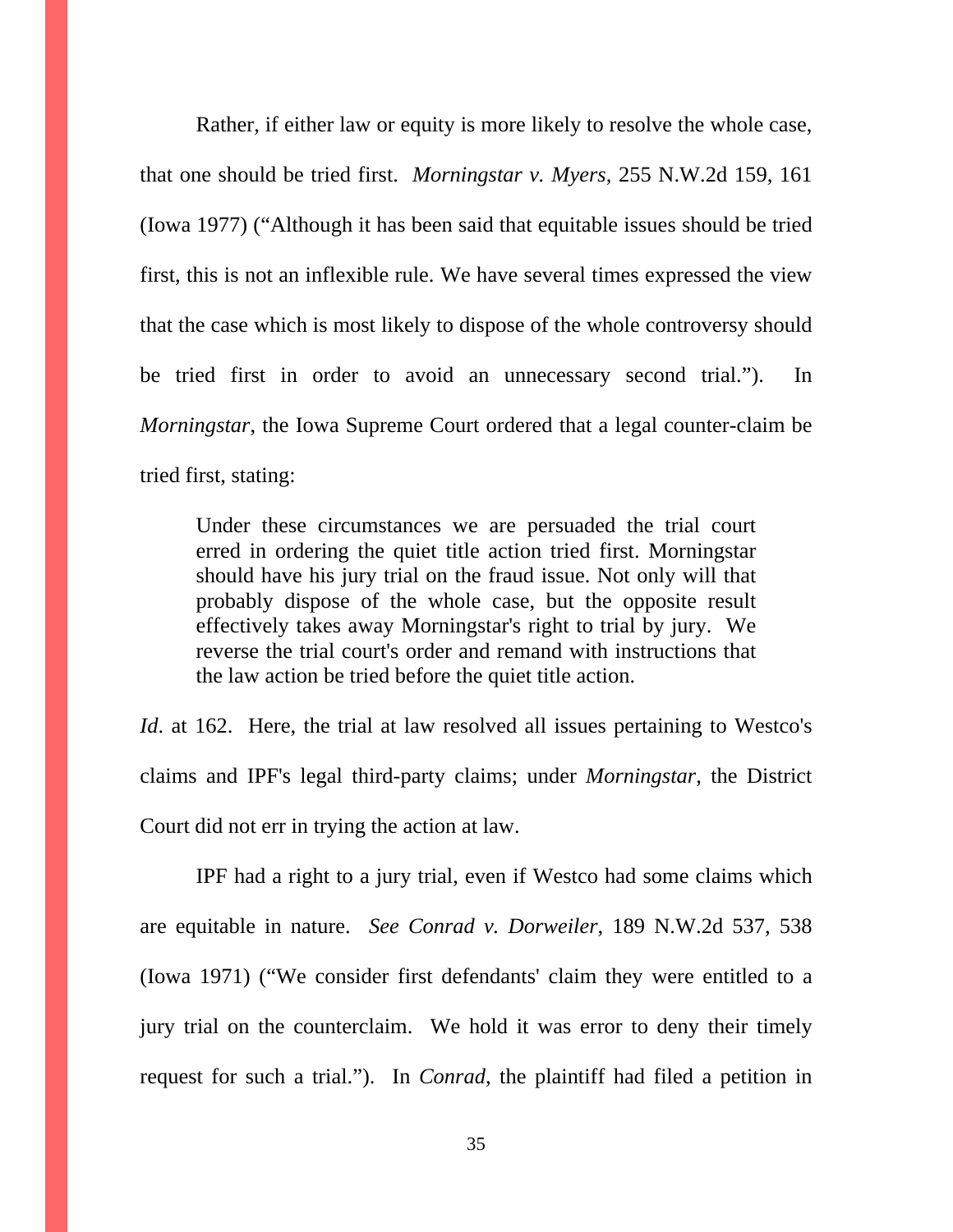equity to foreclose a mechanics lien, and the defendant pled a counter-claim for breach of contract. The Iowa Supreme Court held that the counter-claim could not be tried in equity, when a timely request for a jury trial had been made, and distinguished the earlier case of *Grandon v. Ellingson*, 144 N.W.2d 898 (Iowa 1966), where the counter-claim asserted defenses of waiver and estoppel which were cognizable either in law or equity. *Id*. at 539 (noting that *Grandon* involved "issues over which law and equity have concurrent jurisdiction. Since equity had already taken jurisdiction, defendant could not properly insist that there be a separate jury trial of them.").

Here, unlike either *Conrad* or *Grandon*, there was an initial jury demand, and the case was filed as a law action. Westco made no attempt to withdraw its jury demand, and it could not have been withdrawn without consent of the Wollesens. Iowa R. Civ. P. 1.902(1). Even if equity jurisdiction had been initially asserted, the presence of IPF's breach of contract claim required that the case be tried to a jury. *See Conrad*, at 539.

### **G. Westco Is Not Entitled To A New Trial In Equity.**

 Westco wrongly asserts that it is entitled to a new trial, in equity, because it generated a jury question on its claims. Westco notes that "[w]hen a party is wrongfully denied the right to a jury trial, the error is

36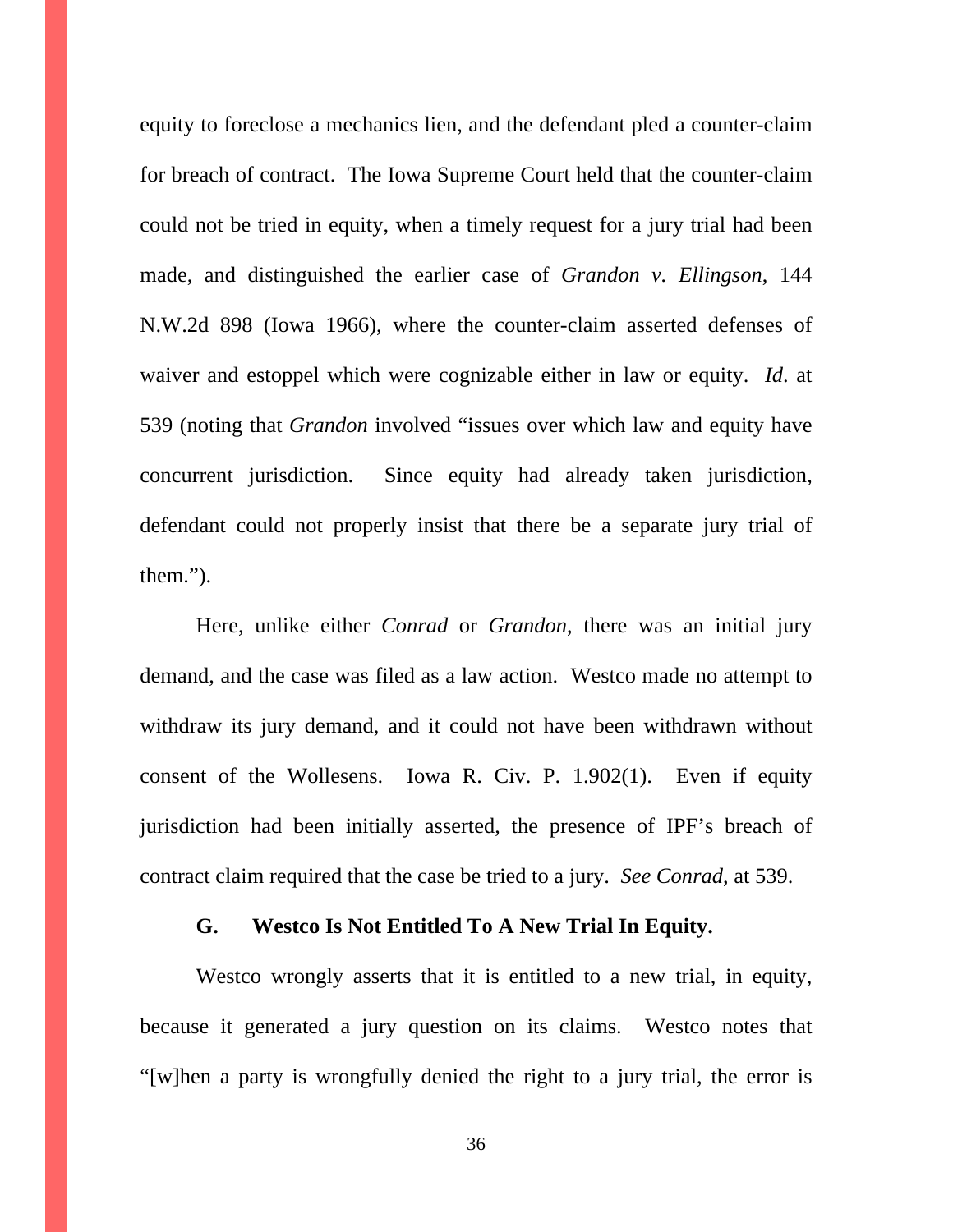prejudicial if the district court rules against the party on the merits and that party presented sufficient evidence to raise a jury question." (Appellants Br. at 51.) Westco incorrectly suggests that the converse is also true—that this rule "*should* also apply to a party who was erroneously denied a right to a trial of equitable issues by equitable proceedings." (*Id*.) (emphasis added.)

In Iowa, the constitutional right to a jury trial receives more protection than the statutory right to an equitable proceeding. Once demanded, a jury trial can only be withdrawn with the consent of all parties not in default. Iowa R. Civ. P. 1.902(1). In contrast, under Iowa Code § 611.10, a trial in equity is compelled, upon timely motion by plaintiff, only if the issue was "exclusively cognizable in equity", and only the defendant has the right to demand that issues which are cognizable in equity, but not exclusively so, be tried by equitable proceedings. Since Westco's jury demand in this case was not withdrawn with the consent of all parties, the case was properly tried to a jury.

A jury is entitled to determine the action first, and if the jury disposes of the entire case, there is nothing left to be tried in equity:

[I]f the trial of the law issue would, in the event of a verdict for one of the parties, render a trial of the equitable issue unnecessary, in that case the issue at law should be first tried. The issue, either equitable or at law, should be first tried, which may result in rendering a further trial unnecessary. This rule is supported by reasons based upon the economical and speedy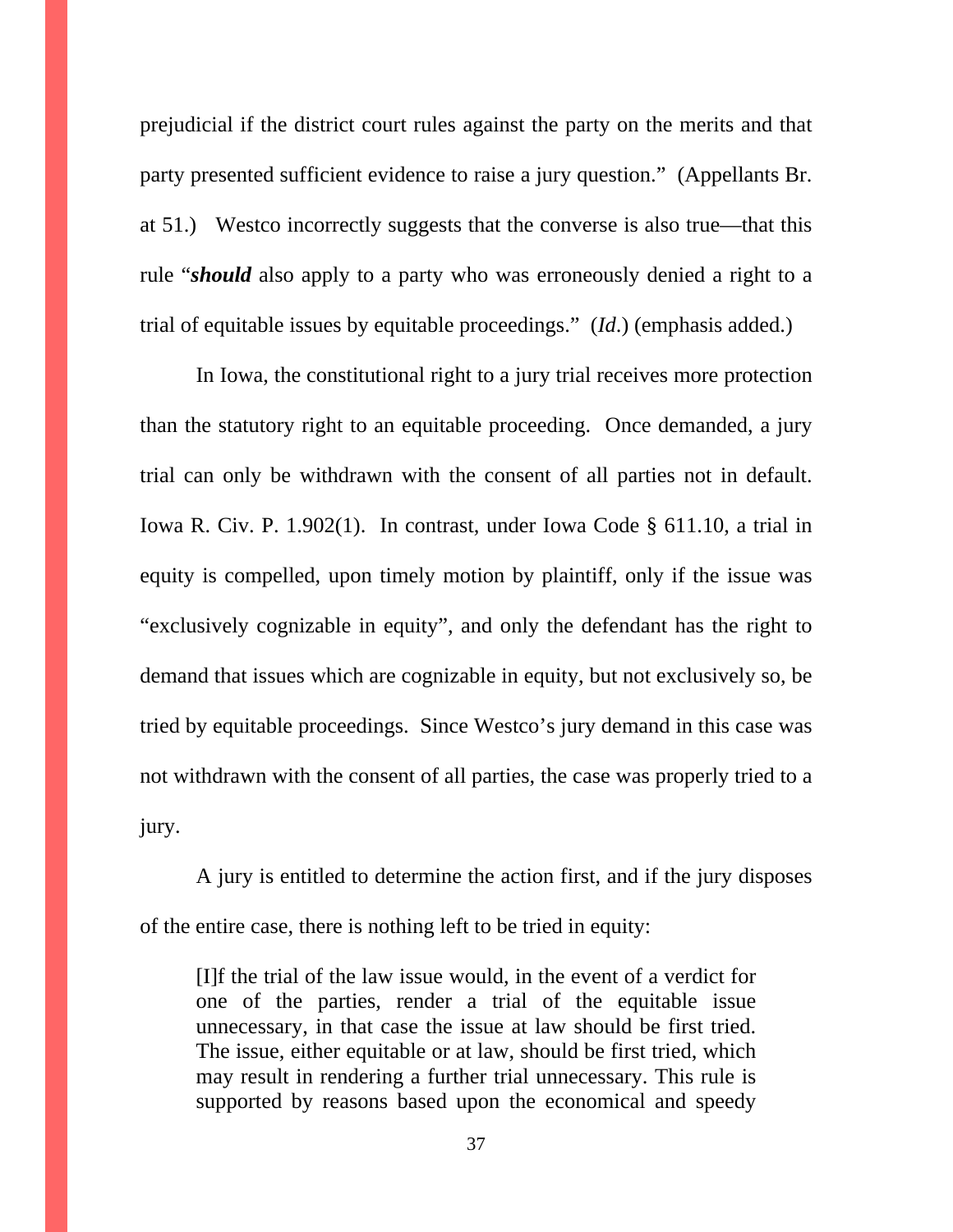administration of justice. If a single trial will dispose of a case, the law will not permit another.

*Morris v. William H. Merritt & Co*., 52 Iowa 496, 3 N.W. 504, 509-10 (1879). There was no error when the dispositive legal issues were tried first, even though the collateral estoppel effect prevented re-litigation of the issues in equity. *Vlieger v. Farm for Profit, Research & Dev., Inc*., No. 04-876, 2005 WL 1963002, at \*6 (Iowa Ct. App. Aug. 17, 2005).

 It is irrelevant whether Westco actually established sufficient facts to create a jury issue. The Jury received extensive, competing evidence and decided the case adversely to Westco. Collateral estoppel prevents Westco from receiving a second bite at the apple. *Morris v. William H. Merritt & Co*., 52 Iowa 496, 3 N.W. 504, 510 (1879).

### **II. The Jury Verdict Is Not Inconsistent.**

### **A. Preservation of Error.**

The Wollesens agree that error has been preserved on this claim.

#### **B. Scope of Review.**

 This Court reviews "the district court's conclusion as to whether answers are inconsistent for correction of errors at law." *Clinton Physical Therapy Servs., P.C. v. John Deere Health Care, Inc*., 714 N.W.2d 603, 609 (Iowa 2006).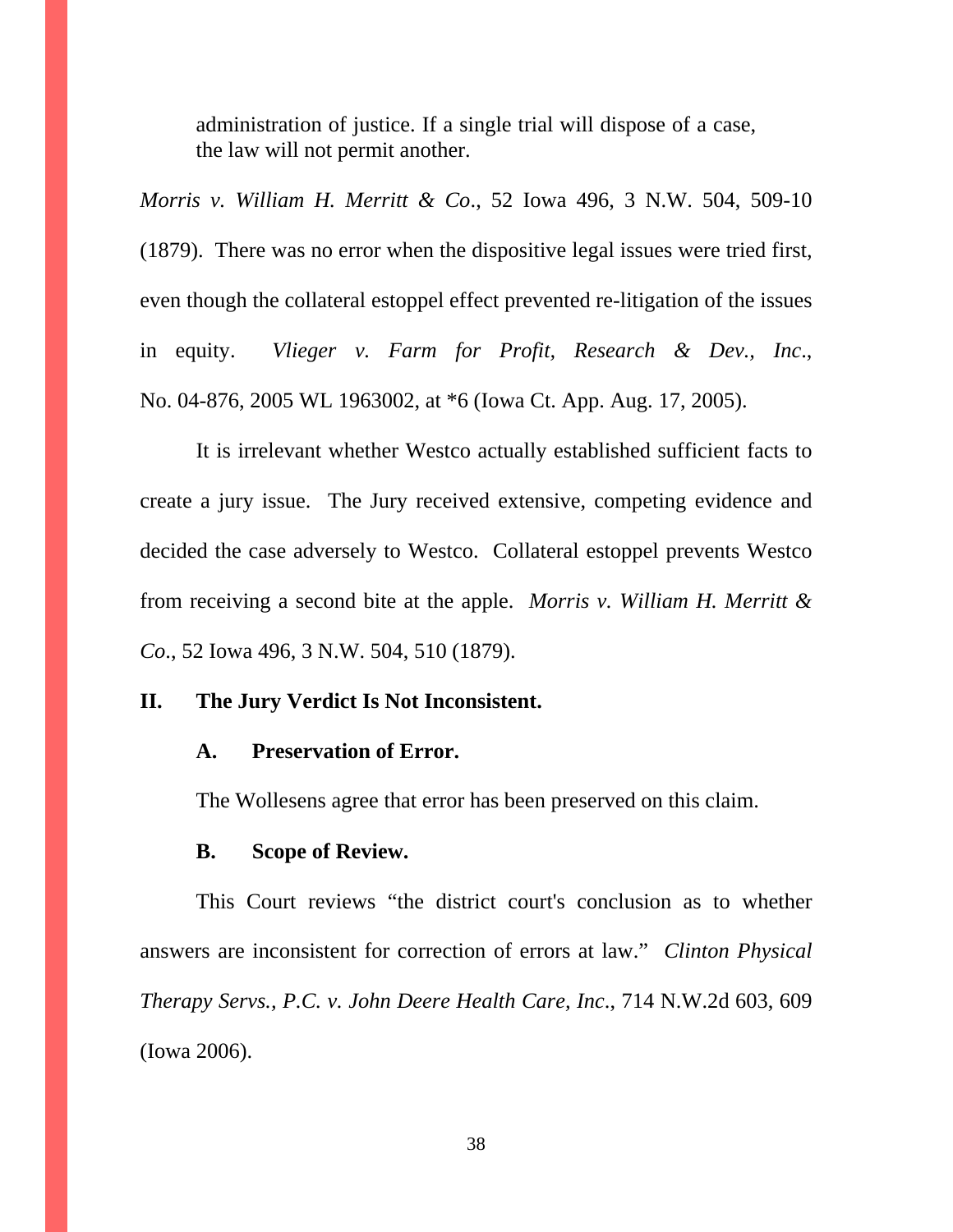## **C. The District Court Correctly Denied The Request For A New Trial Because The Jury Verdict Was Not Inconsistent.**

 "It is fundamental that a jury's verdicts are to be liberally construed to give effect to the intention of the jury and to harmonize the verdicts if it is possible to do so." *Hoffman v. Nat'l Med. Enterprises, Inc*., 442 N.W.2d 123, 126 (Iowa 1989). The test is "whether the verdicts can be reconciled in any reasonable manner consistent with the evidence and its fair inferences, and in light of the instructions of the court. Only where the verdicts are so logically and legally inconsistent that they cannot be reconciled will they be set aside." *Id*. (citations omitted). Westco claims an inconsistent verdict, because the Jury found Hartzler had committed "ongoing unlawful conduct", but it did not find that he had committed "commercial bribery". (Jury Verdict Interrogatory Nos. 3, 4, App.  $574$ .)<sup>7</sup> For at least two reasons, these aspects of the Jury's verdict are not inconsistent.

### **1. The Jury Could Have Followed Jury Instruction 18 And Found That Hartzler Committed Other Specified Unlawful Conduct.**

The Jury consistently found that neither Hartzler nor the Wollesens committed commercial bribery. Interrogatory No. 3 asked the Jury to

 $\overline{a}$ 

<sup>7.</sup> The jury clearly did not find that Hartzler committed commercial bribery. The jury did not check the box that Hartzler "committed commercial bribery for financial gain on a continuing basis" or "knowingly received any proceeds of commercial bribery for financial gain on a continuing basis." (Jury Verdict Interrogatory No. 4, App. 574.)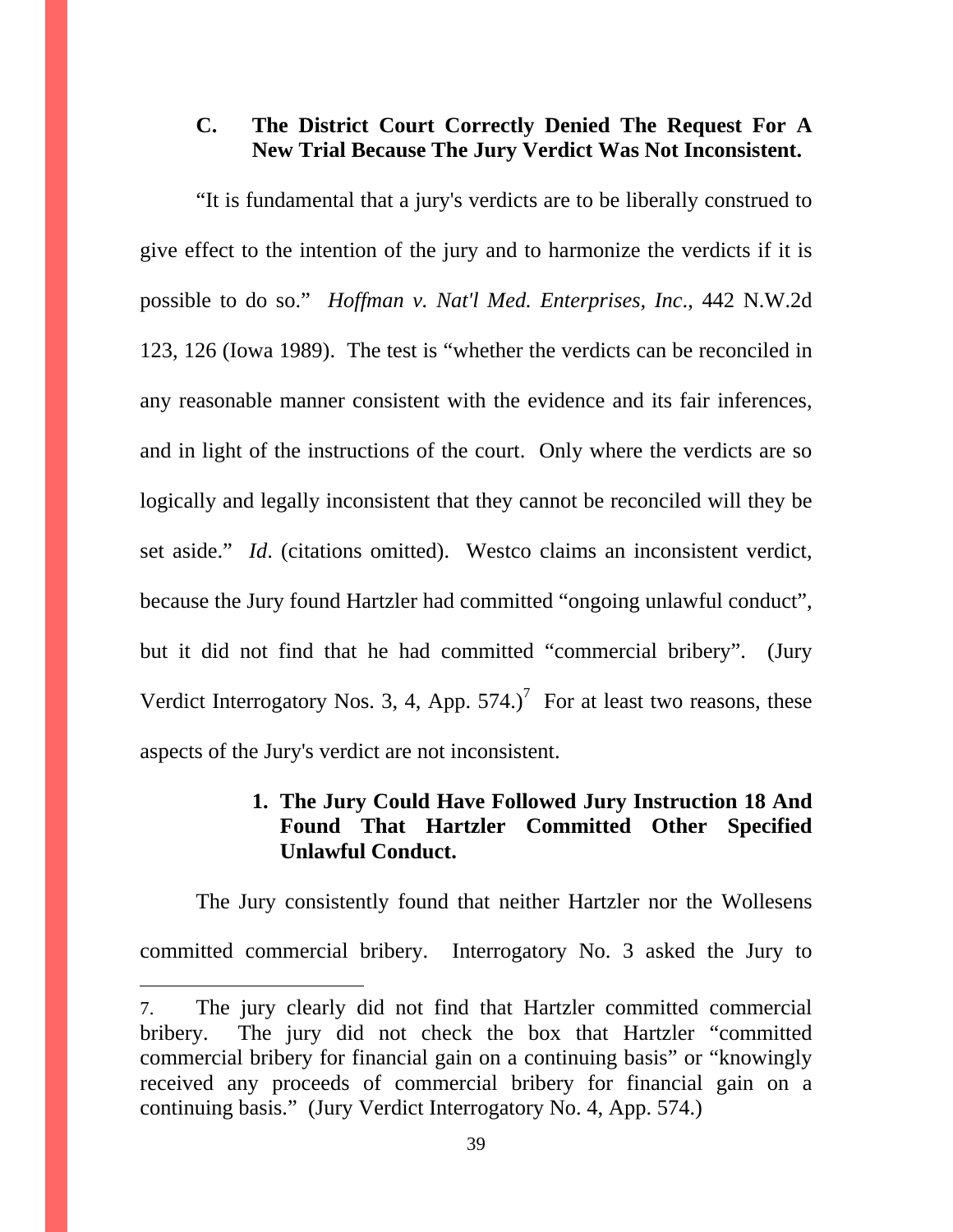determine whether "Hartzler engaged in ongoing unlawful conduct." It was undisputed that Hartzler engaged in ongoing unlawful conduct, including theft and fraud upon the Wollesens.

In Jury Instruction No. 18, the Jury was given definitions which applied to the claim of ongoing criminal conduct. "Specified unlawful conduct" was defined as "any act, including any preparatory or completed offense, committed for financial gain on a continuing basis, that is punishable as an indictable offense under the laws of Iowa." (Jury Instr. 18(6), App. 515.) Hartzler admitted that he engaged in ongoing unlawful conduct, and West Central introduced evidence that Hartzler pled guilty to wire-fraud for his ongoing theft and fraud upon West Central. (Hartzler 6/30/14 at 14:22-15:3, App. 663-4.); (Ex. P39, App. 2542.)

The Jury could have based its decision on the definition in Jury Instruction No. 18 and found that Hartzler was guilty of ongoing criminal conduct based on his theft or fraud, even though it did not find that he committed commercial bribery. Jury Interrogatory Nos. 3 and 4 did not inform the Jury that the listing of conduct in No. 4 was the exclusive means by which Hartzler could have engaged in ongoing unlawful conduct. Thus, there was ample support for the Jury's finding, even though the Jury did not find Hartzler committed commercial bribery.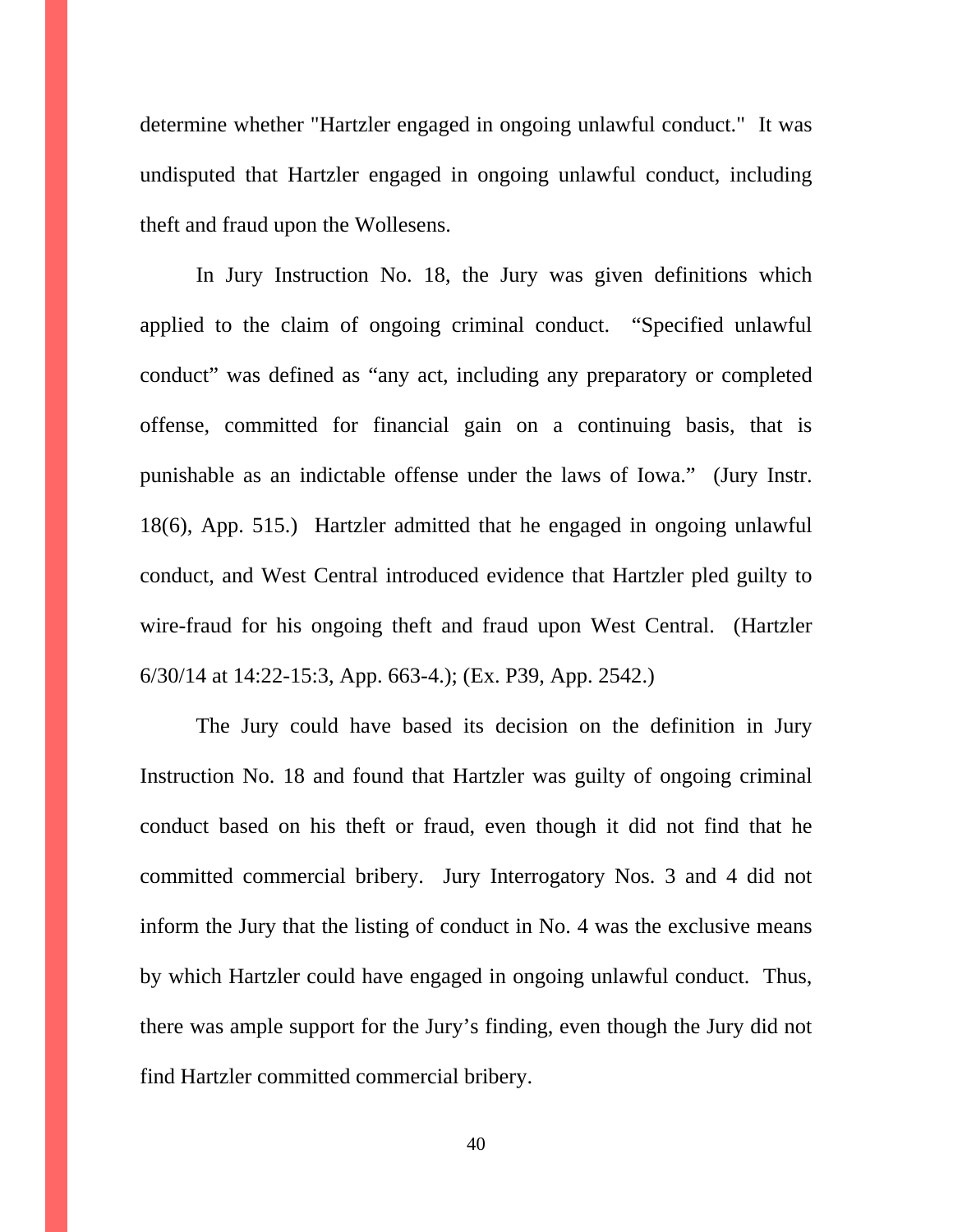**2. Even Assuming The Jury Found Hartzler Committed Commercial Bribery, The Jury Could Have Followed Jury Instruction 29 And Found For The Wollesens By Determining That Appellants Had Greater Culpability Than The Wollesens.** 

If this Court entertains Westco's speculation that the Jury actually found that Hartzler committed commercial bribery, despite the lack of such a finding on Jury Interrogatory No. 4, the Jury still could have followed the instructions and found that the Wollesens were not liable for ongoing criminal conduct. Jury Instruction 29 stated:

[N]o judgment may be entered against [the Wollesens], and Westco cannot recover against such parties on account of its claims against such parties for ongoing criminal conduct", if: "1. West Central possessed the same or greater knowledge as to the illegality or wrongfulness of the activity giving rise to such unlawful conduct, or 2. West Central was equally or more culpable than the respective party against whom the ongoing criminal conduct claim is asserted.

Even if Hartzler participated in commercial bribery, the Jury could have declined to enter judgment against the Wollesens, because West Central was equally or more culpable than the Wollesens.

This Court need not determine which route the Jury took in concluding that Hartzler, but not the Wollesens, engaged in ongoing unlawful conduct. The District Court could have reconciled the verdict against Chad Hartzler and the negative answer to Interrogatory No. 4 in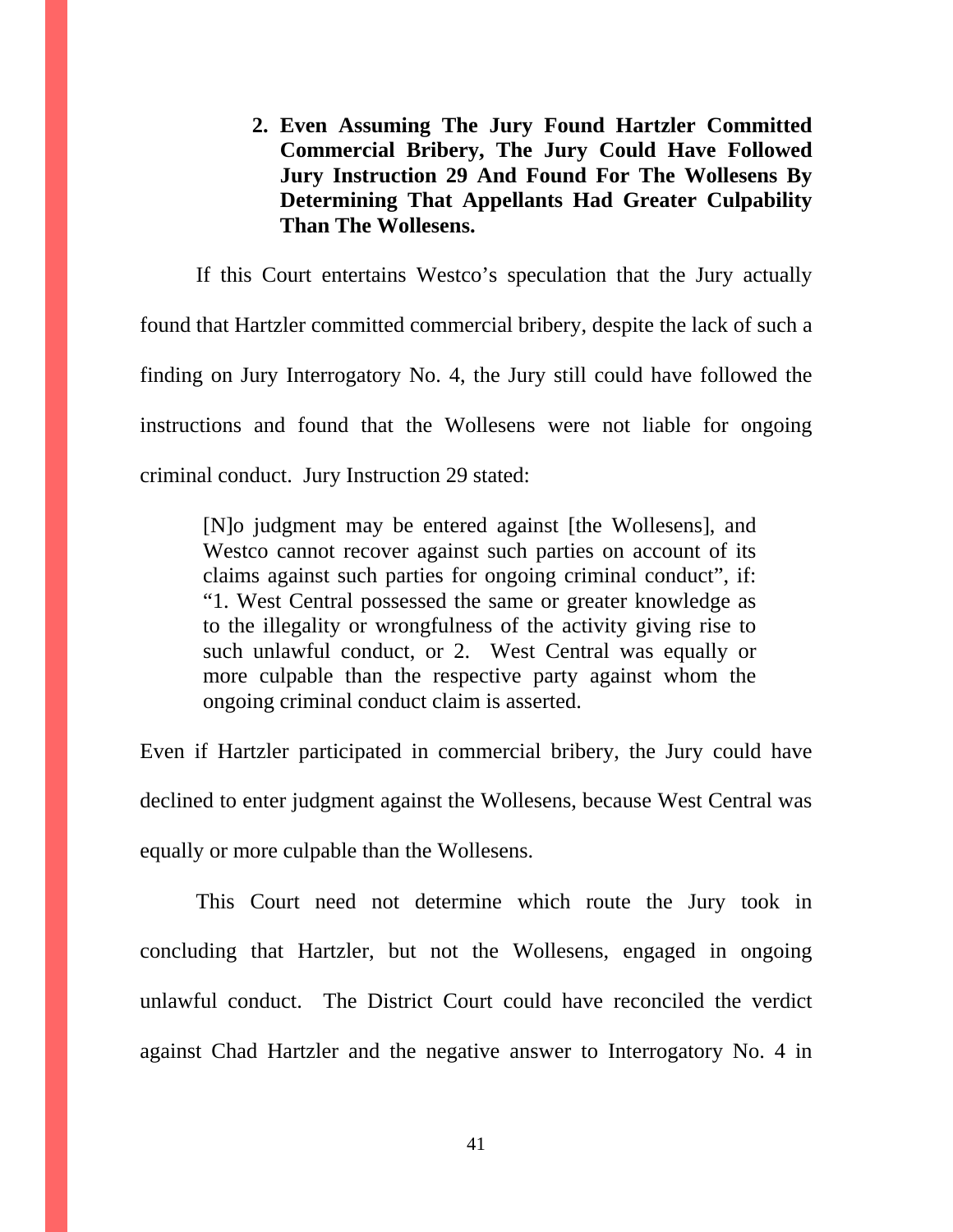multiple ways, and the District Court did not abuse its discretion in declining to grant a new trial.

## **3. Any Inconsistency Related Solely To Hartzler, And Does Not Provide A Basis For A New Trial Against The Wollesens.**

If the Jury misinterpreted the instructions, and erroneously found in favor of Westco, despite finding that Hartzler did not engage in, or receive the proceeds of, commercial bribery, such error does not compel a new trial against the Wollesens. The remedy for any such error would be a retrial of this claim against Hartzler only. *Dailey v. Holiday Distributing Corp*., 151 N.W.2d 477, 489 (Iowa 1967) (limiting retrial to issue of damages against one defendant, and concluding that "[t]o remand the case at hand for another complete trial would be an injustice to plaintiffs and a source of needless cost to defendant Holiday. The ends of justice will far better be served by limiting the issue determinable upon remand to the matter of damages.").

There is no conceivable inconsistency in the Jury's findings as to commercial bribery. The Jury concluded that each of the Wollesens did not engage in any unlawful conduct. (Rog. Nos. 12, 13, 21, 22, 30, 31, 44, 45, 55, 56, App. 573-87). The Jury concluded in Jury Interrogatory No. 4 that Hartzler did not engage in commercial bribery or receive the proceeds of commercial bribery. Therefore, at most, the verdict would be inconsistent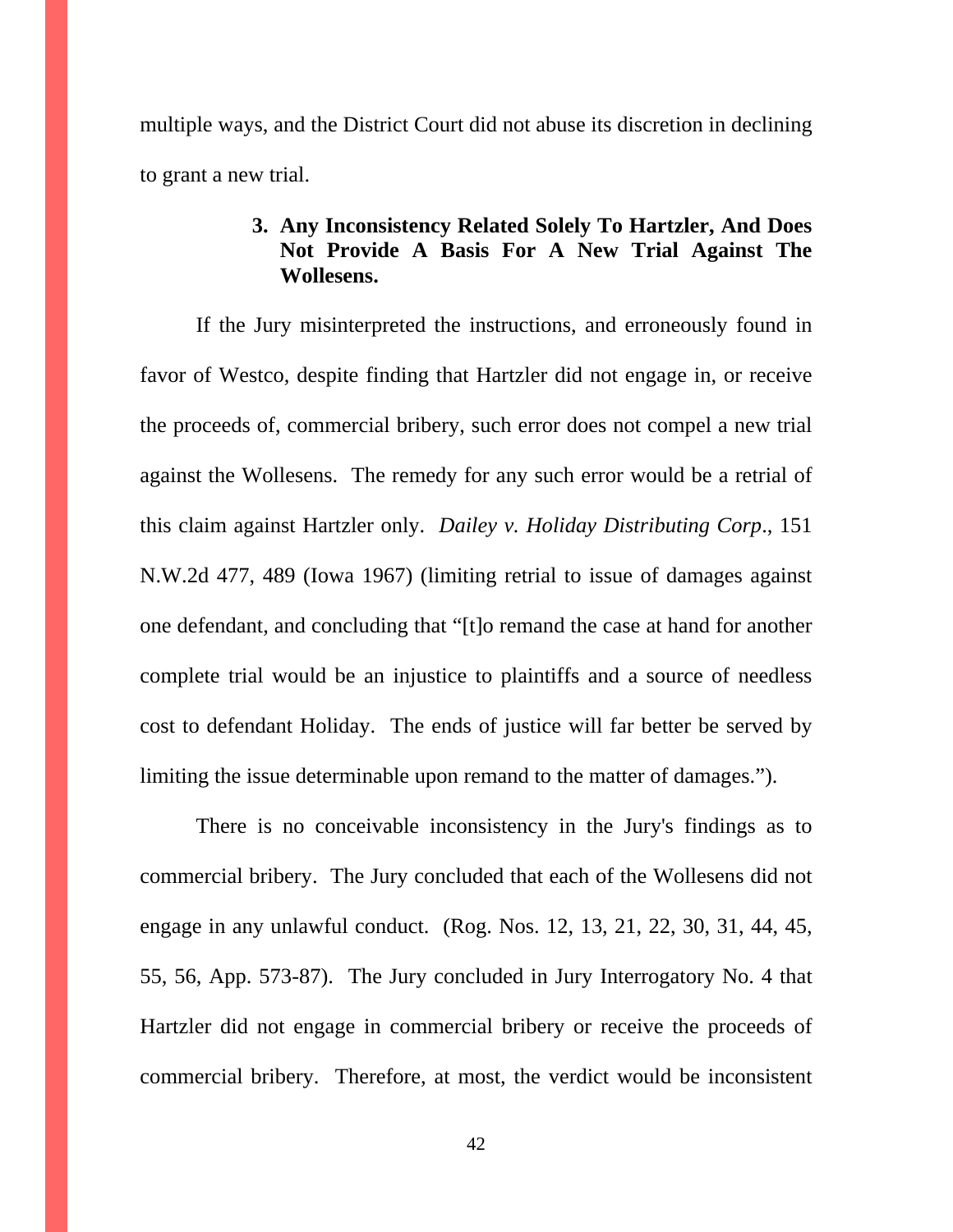with respect to Hartzler; the Jury's findings with respect to the Wollesens must stand.

# **III. The District Court Properly Denied Appellants' Motion For Judgment Notwithstanding The Verdict On IPF's Fraud And Breach of Contract Claims.**

#### **A. Preservation of Error.**

The Wollesens agree that error has been preserved on this claim.

### **B. Scope of Review.**

The standard of review for a district court's denial of a motion for judgment notwithstanding the verdict "is for correction of errors at law. In reviewing rulings on a motion for judgment notwithstanding the verdict, we simply ask whether a fact question was generated. We, like the district court, view the evidence in the light most favorable to the party against whom the motion is intended, the nonmoving party." *Royal Indem. Co. v. Factory Mut. Ins. Co*., 786 N.W.2d 839, 846 (Iowa 2010) (citations omitted).

## **C. IPF Presented Sufficient Evidence To Support The Jury Findings Of Fraud And Breach Of Contract.**

Since the Jury found in favor of IPF on both breach of contract and fraudulent misrepresentation, the jury verdict must stand if a jury question was generated on either theory. *Id*. This Court may not overturn the Jury's verdict, which was reached following nineteen days of trial spanning five weeks, including hundreds of exhibits and over 3,000 pages of trial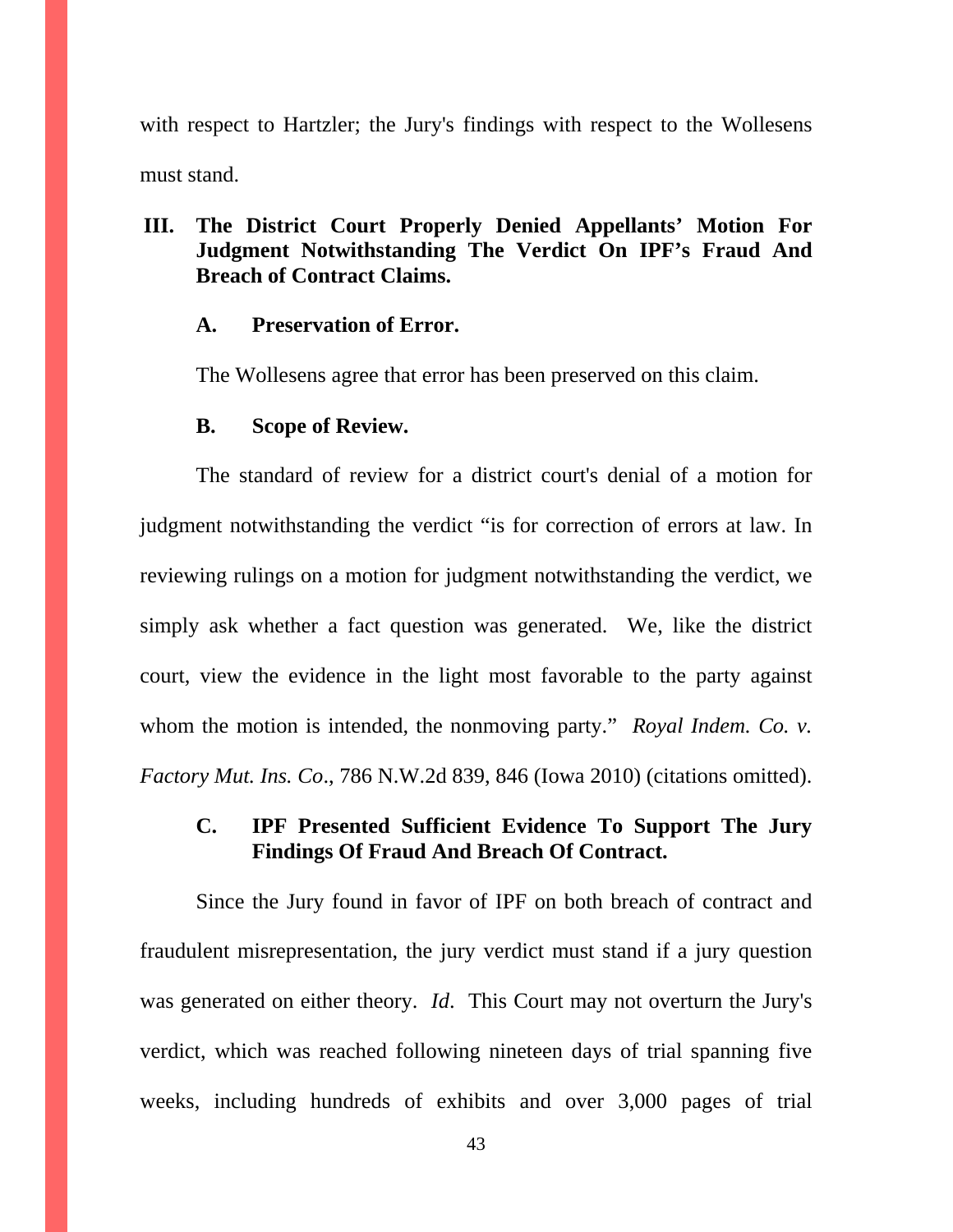testimony, unless the Jury could not possibly have reached its verdict, when all evidence is construed in the manner most favorable to IPF. *Id.* 

IPF presented ample evidence that it entered into three contracts with WCC in December 2010, totaling \$2.16 million, for the purchase of its 2011 inputs. (Tr. at 2026:23-2028:22, App. 1007-9); (Ex. W216, App. 2731); (Ex. W217, App. 2737); (Ex. P10, App. 1474.) It is undisputed that Westco quit delivering on these contracts after Hartzler's resignation, forcing IPF to purchase its remaining 2011 inputs from other sources at a cost that exceeded the contracts by \$576,189. (Ex. W573, App. 2794.) To avoid liability for fraud, Westco asserts that it did not have a present intent not to perform the December 2010 contracts at the time they were entered into. To avoid liability for breach of contract, Westco asserts a lack of apparent authority as a matter of law.

In briefing post-trial motions, Westco correctly conceded that: "It may be possible for a court of law to find that Hartzler breached his fiduciary duty and that Westco breached the agreement Hartzler made. A breach of contract action does not fail simply because an agent breached his fiduciary duty when he entered into the contract." (Westco Br., at 88.) Westco also noted that: "A jury could find that Hartzler acted with Westco's apparent authority and defrauded the Wollesens." (*Id*.)

44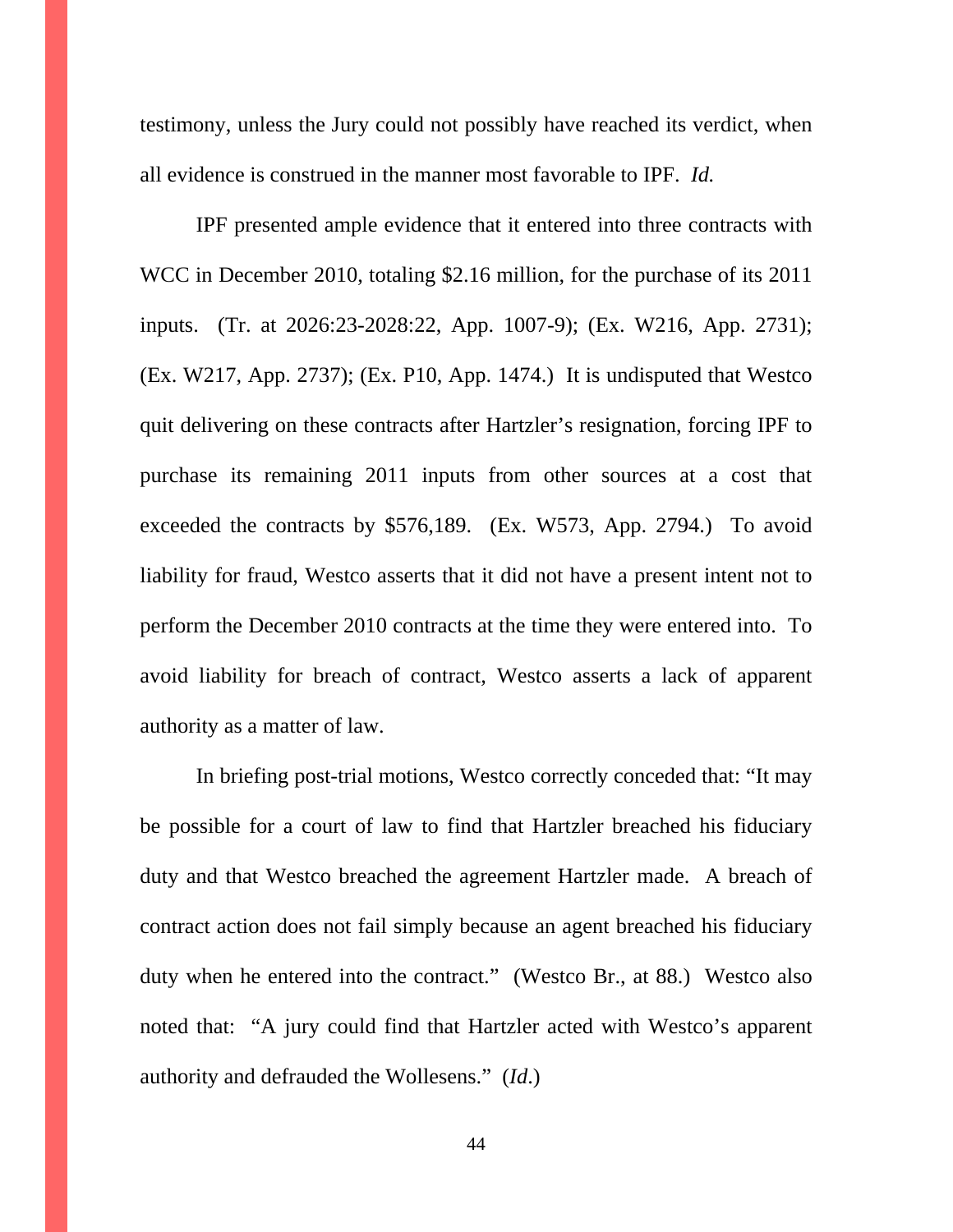## **1. The Jury Could Properly Determine That Westco Never Intended To Treat The December 2010 Payments As Prepayments For 2011 Inputs.**

A principal such as West Central is responsible for the fraud of its agent if it puts the agent in a position to perpetrate the fraud complained of, while the agent is executing the transaction within the scope of his employment. *International Milling Co. v. Gisch*, 137 N.W.2d 625, 632 (Iowa 1968); *Turner v. Zip Motors*, 65 N.W.2d 427, 430 (Iowa 1954).

In *Zip Motors*, a third-party went to an automobile dealership sell his car. A dealership employee defrauded the third-party, by deceiving him to sell the car to another, rather than the dealership, and the employee misappropriated the funds. The Iowa Supreme Court determined that the automobile dealership was liable for the fraud of its employee, even though his actions were contrary to his duties and not undertaken to further the employer's interests. *Id*. at 430. The Court noted:

If he was a salesman for defendant, we think further there was substantial evidence he was acting within the apparent scope of his authority in what he did, including the conversion of plaintiff's car by the fraudulent sale. Of course, no one claims the defendant had authorized O'Brien to attempt to defraud the plaintiff by selling his automobile, pocketing the money and absconding. But he was within the apparent scope of his authority nevertheless.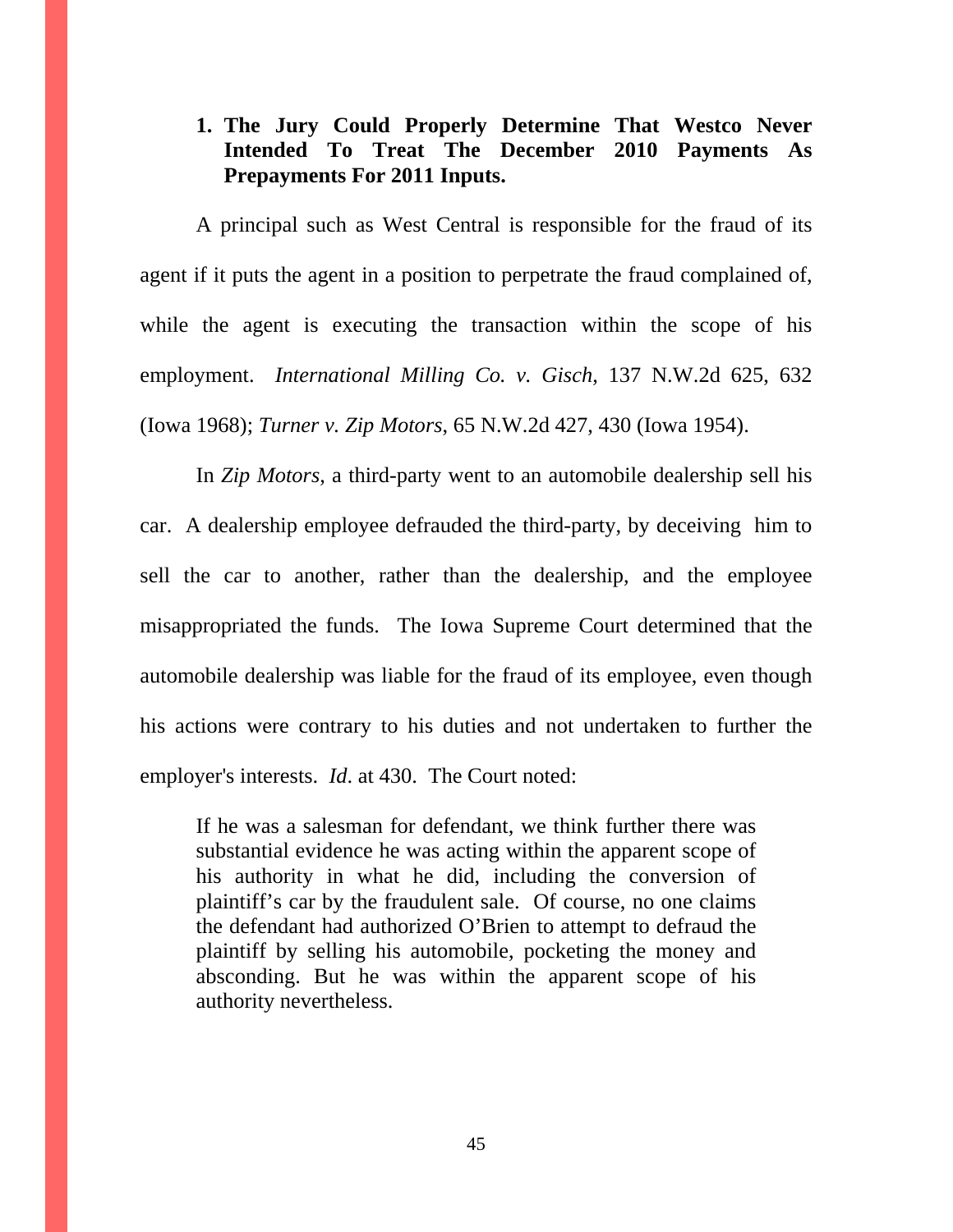*Id*. The Court rejected West Central's argument that the agent must be acting within the scope of his authority in order to bind his principal for his tortious acts. The Court explained:

[T]he question involved at this point is not so much whether the agent was acting within the scope of his authority in converting the plaintiff's automobile, but whether the principal the defendant was liable for the tortious act of its agent or employee. Masters, or principals, rarely authorize their servants, employees or agents to commit torts; yet if in the scope of his employment the master or principal places his employee or agent in a position to commit a fraud or other tort upon an innocent third party, such master or principal must be held to answer for the damage done, under the maxim of *respondeat superior*.

*Id.* (internal citations omitted). It is firmly established that "questions of the nature and scope of the agent's authority and whether the acts in controversy were within the scope of such authority are ordinarily for the jury." *Id*. at 1096.

The Jury also could find that the prepayment contracts were binding, due to Hartzler's apparent authority. *Grismore v. Consol. Products Co*., 232 Iowa 328, 335, 5 N.W.2d 646, 651 (1942) ("It is also fundamental law that whatever an agent says or does, within the scope of his actual or apparent authority, is the act of and binds his principal. And this is true even though the agent's act be tortious.") (citations omitted).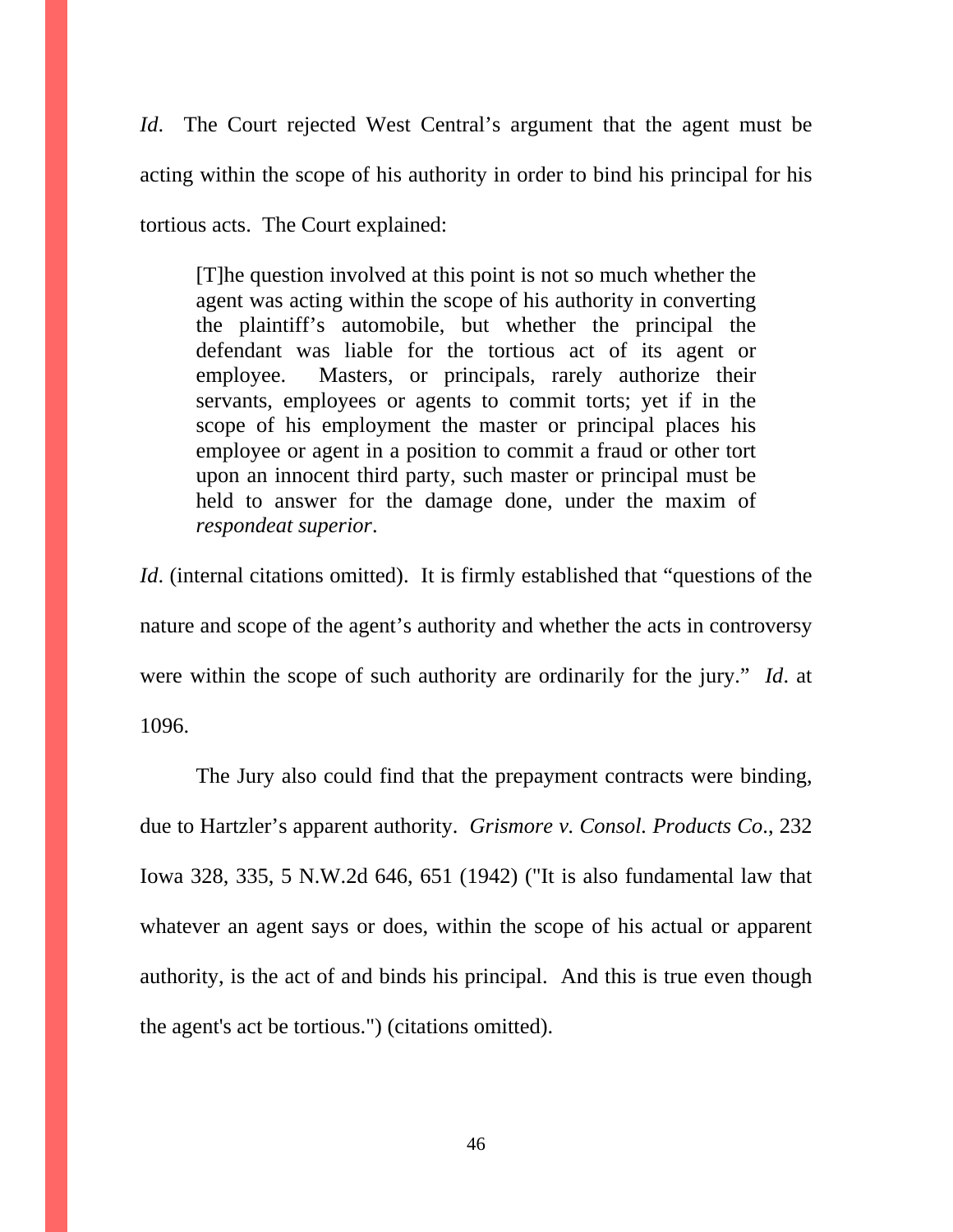The Jury was free to determine, as it did, that Hartzler acted within the scope of his actual or apparent authority in entering the agreements with IPF, and that West Central is bound by the agreements entered, even if such agreements were not authorized by others at West Central, or were inconsistent with his duties to West Central.

The Jury could conclude that Chad Hartzler was an actual agent of WCC when he solicited the 2010 contracts and received \$2.16 million in prepayment from IPF. The Jury could conclude that, when Hartzler solicited that prepayment, both he and his superiors were fully aware of the deficit he had created in the IPF account by entering prices that differed from the prices he had quoted to IPF in prior years. (Ex. W207, App. 2728.) On November 16, 2010, Hartzler was questioned about the \$2 million balance due that was shown on IPF account. *Id*. The Jury could conclude that Hartzler knew exactly how WCC would apply the \$2.16 million he solicited from IPF a few weeks later, and that it would apply those funds to the balance due that he had created on WCC's books. (Hartzler 6/30/14 at 295:11-24, App. 761.) The Jury could conclude that WCC had no intention to apply IPF's December 2010 payments as prepayments. Instead, and contrary to its representations to the Wollesens, WCC intended to and did apply the prepayments to the deficit that Hartzler had created, leaving only a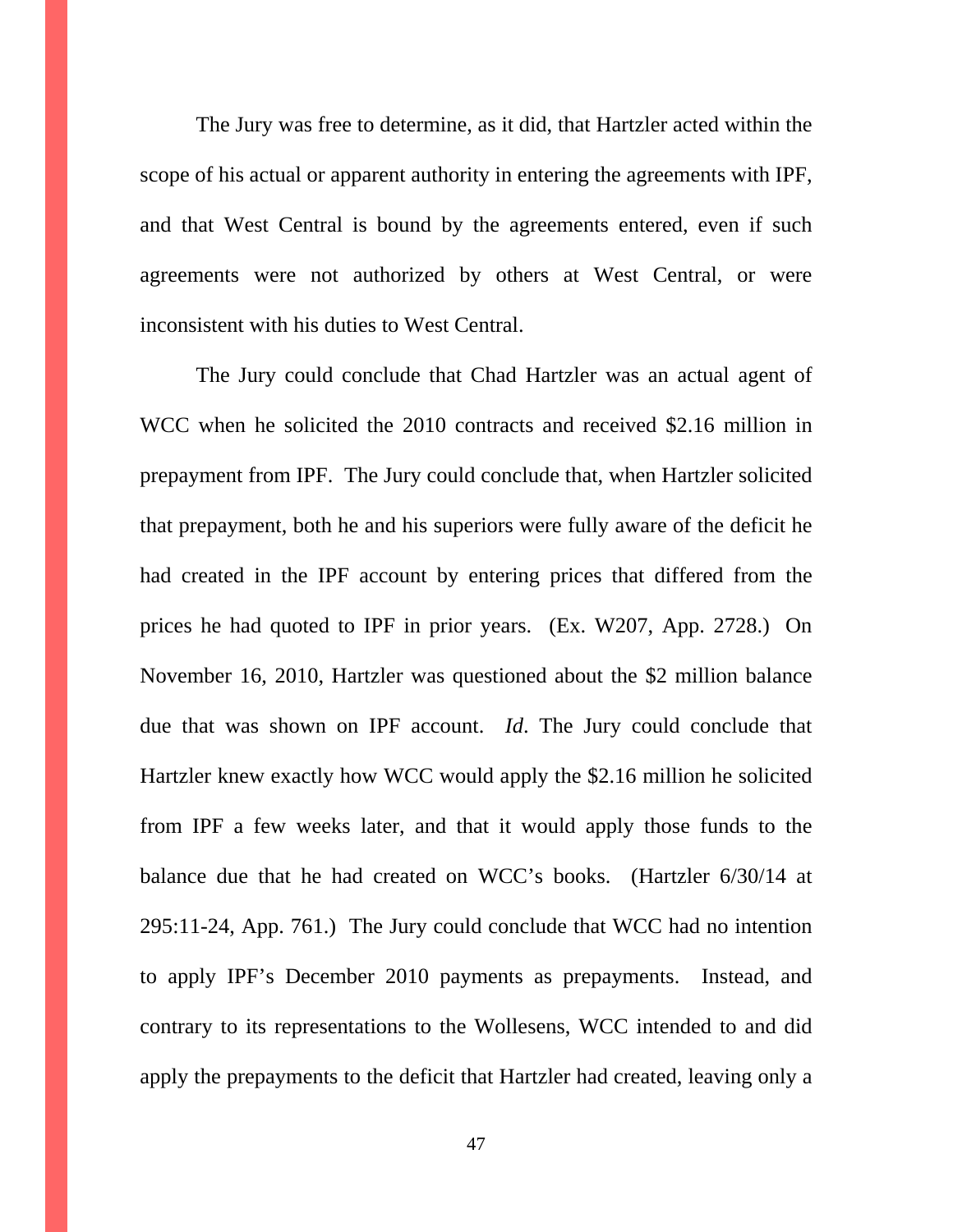\$2,232.50 prepayment balance. (Tr. at 1517:20-1518:8, App. 963-4; 1785:2- 5, App. 971.) A representation regarding future performance is fraudulent if the party making the representation has no intention of performing it at the time it is made. *Int'l Mill. Co. v. Gisch*, 258 Iowa 63, 72, 137 N.W.2d 625, 631 (1965) ("A false promise may constitute fraud when made for the purpose of deceiving the party to whom made and when the latter justifiably relies thereon.").

The Jury received extensive evidence that Hartzler prevented statements from being generated and, when generated, took steps to intercept them from the process and otherwise took steps to prevent them from being mailed. (Tr. at 674:8–11; 675:7–23, App. 878-9); (Hartzler 3/29/13 Dep. at 463:3-7, App. 652); (Hartzler 6/30/14 Dep. at 36:11-20, App. 677; 264:7-9, App. 753); (Ex. W524, App. 2783.) In those few instances where statements were mailed and received, the Wollesens called Hartzler, and he provided persuasive, yet untrue, explanations for why the statements reflected balances owed. (Hartzler 6/30/2014 Dep. 287:1-10, App. 758.) Therefore, the Jury was free to conclude the Wollesens did not receive and/or review statements. Such a finding was based upon extensive evidence, rather than "bare denials", as West Central claims in its Brief. (Appellants' Br. at p. 76.)

**2. The December 2010 Contracts Were Valid, And Were Breached By Westco.**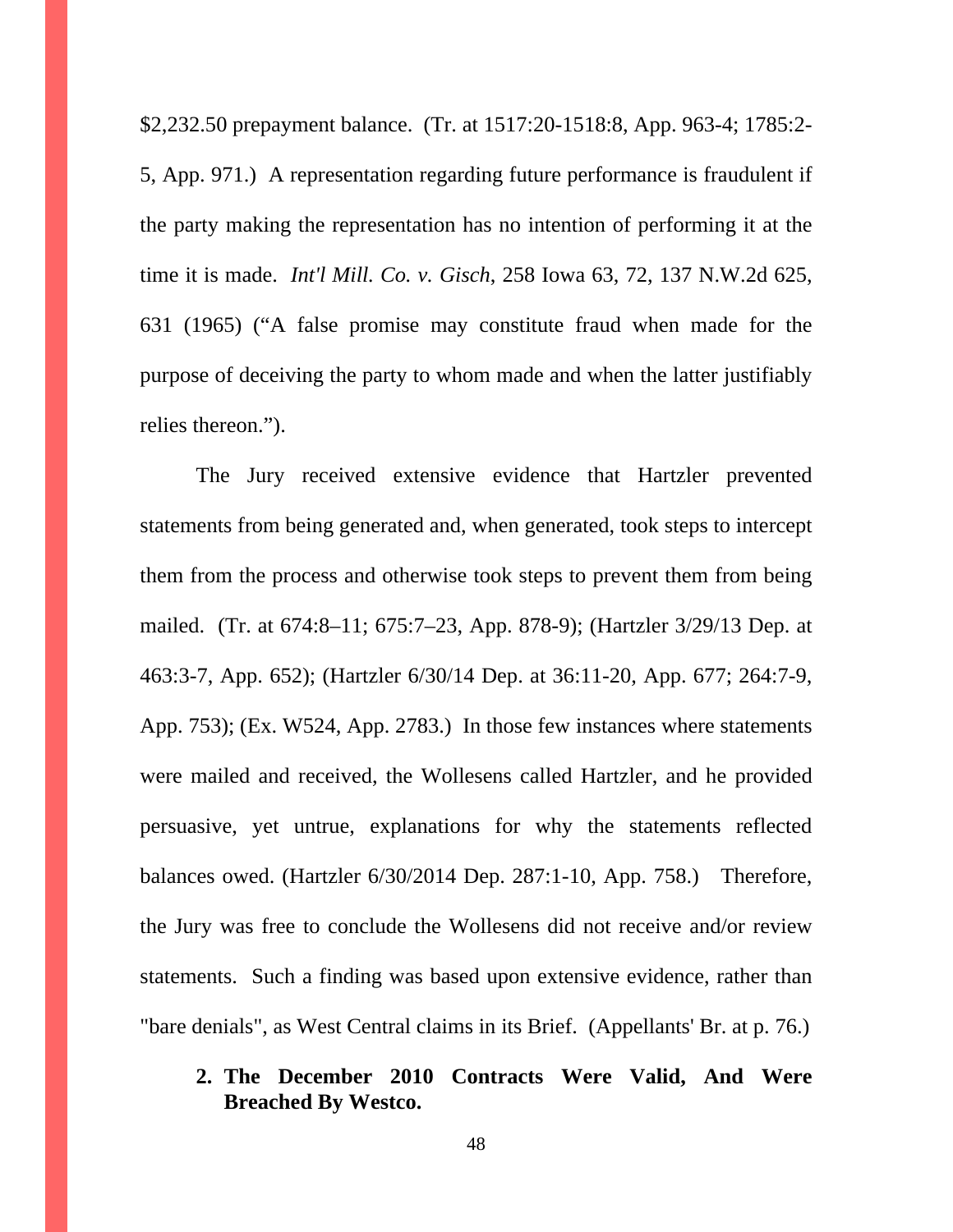WCC's attack on the verdict is premised on its theory that Hartzler did not have actual authority to enter into contracts "intended to conceal his acceptance of bribes." (Appellant's Br., at 78.) West Central did not prove that the Wollesens bribed Hartzler or had reason to know their payments to him violated any duties to West Central. WCC's argument depends on this unproven strawman. The jury was not compelled to conclude that the contract prices obtained by IPF were due to bribery.

While arguing the "accounts stated" doctrine, WCC overlooks the fact that it did not attempt to prove that its monthly statements represented the actual amount owed by  $IPF<sup>8</sup>$  The jury heard and received Westco's testimony on damages, which was not based upon the West Central invoices or the prices actually offered by Hartzler and accepted by IPF, but rather hypothetical prices that Westco's damages expert developed and proffered. (Tr. at 1117:20 –1118:21, App. 930-1; 1143:10–1144:11, App. 932-3; 1241:13–1242:9, App. 934-5; 3053:3–17, App. 1078; 3072:8–15, App. 1079). Those hypothetical prices were rejected by the Jury, which awarded damages against Hartzler based solely on the amount of Hartzler's theft from

 $\overline{a}$ 

<sup>8.</sup> Such amounts only would have allowed Westco to claim \$1.75 million in damages for increased, rather than the \$5.23 million its expert requested. (Tr. at 1108:8–15, App. 929).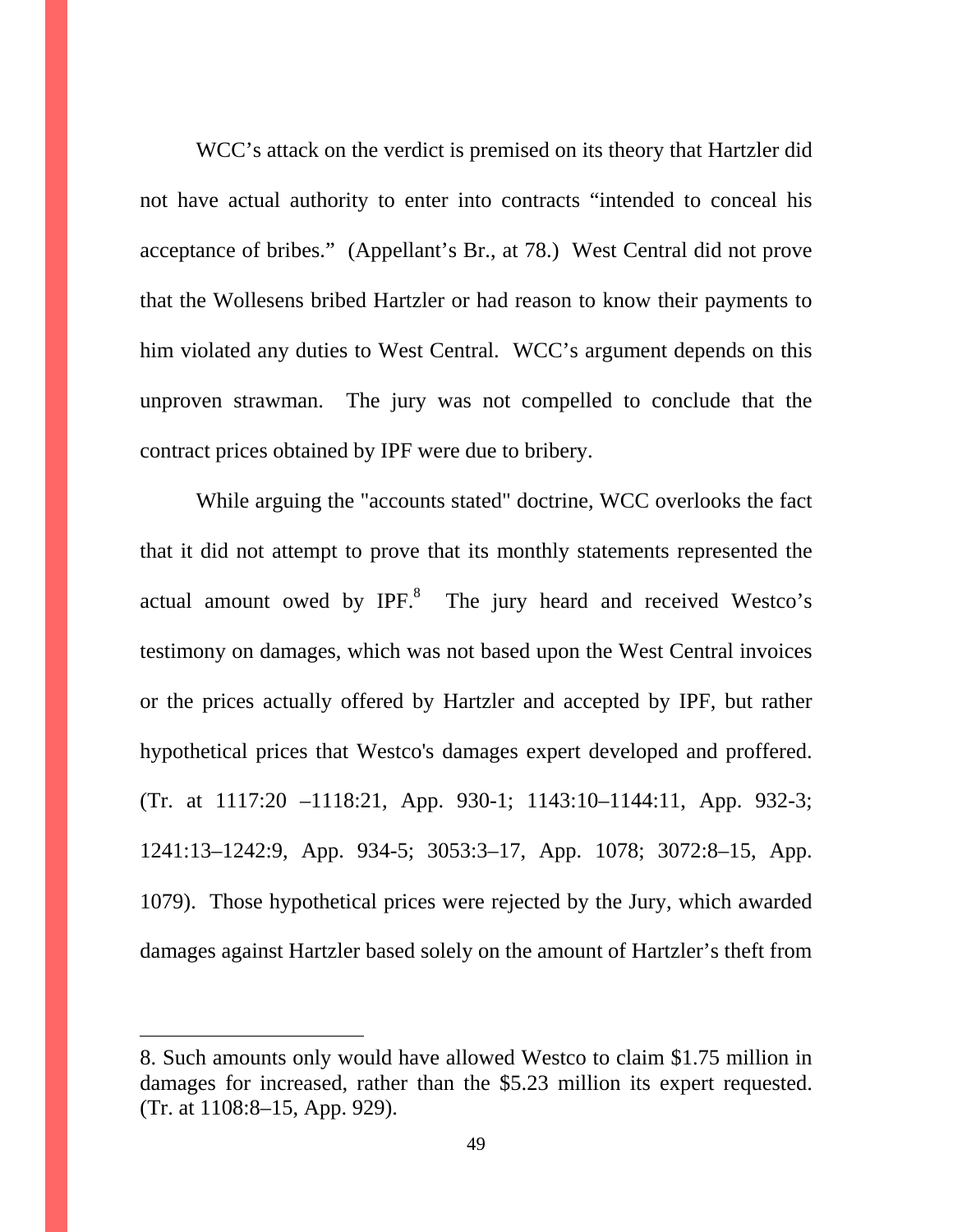Westco. The Jury apparently found that any Westco invoices allegedly generated or mailed to IPF did not reflect amounts actually owing by IPF.

The Jury could have found that Bill Wollesen had the ability to find and obtain wholesale prices, and that the prices he negotiated with Hartzler were based upon his research and knowledge of the market. (Ex. W559, App. 2787.) The Jury could find that the Wollesens reasonably relied on the annual reconciliation of their account that were provided by Hartzler, and that they did not have reason to believe that they had a balance owing on their account as of December 2010. Thus, the Jury could find that when IPF entered into the prepayment contracts in 2010, it reasonably expected that the contracts would be honored. Hartzler was the Westco representative assigned to the Wollesens at the time the prepayment contracts were entered into, and IPF had no reason to doubt his authority to bind Westco to the prices that he had quoted. The District Court properly denied WCC's JNOV motion.

#### **CROSS-APPEAL**

### **I. IPF Is Entitled To A New Trial On Its 706A Claim.**

### **A. Preservation of Error.**

IPF preserved error regarding the 706A instruction given by the District Court by proffering its own instruction on the elements of 706A and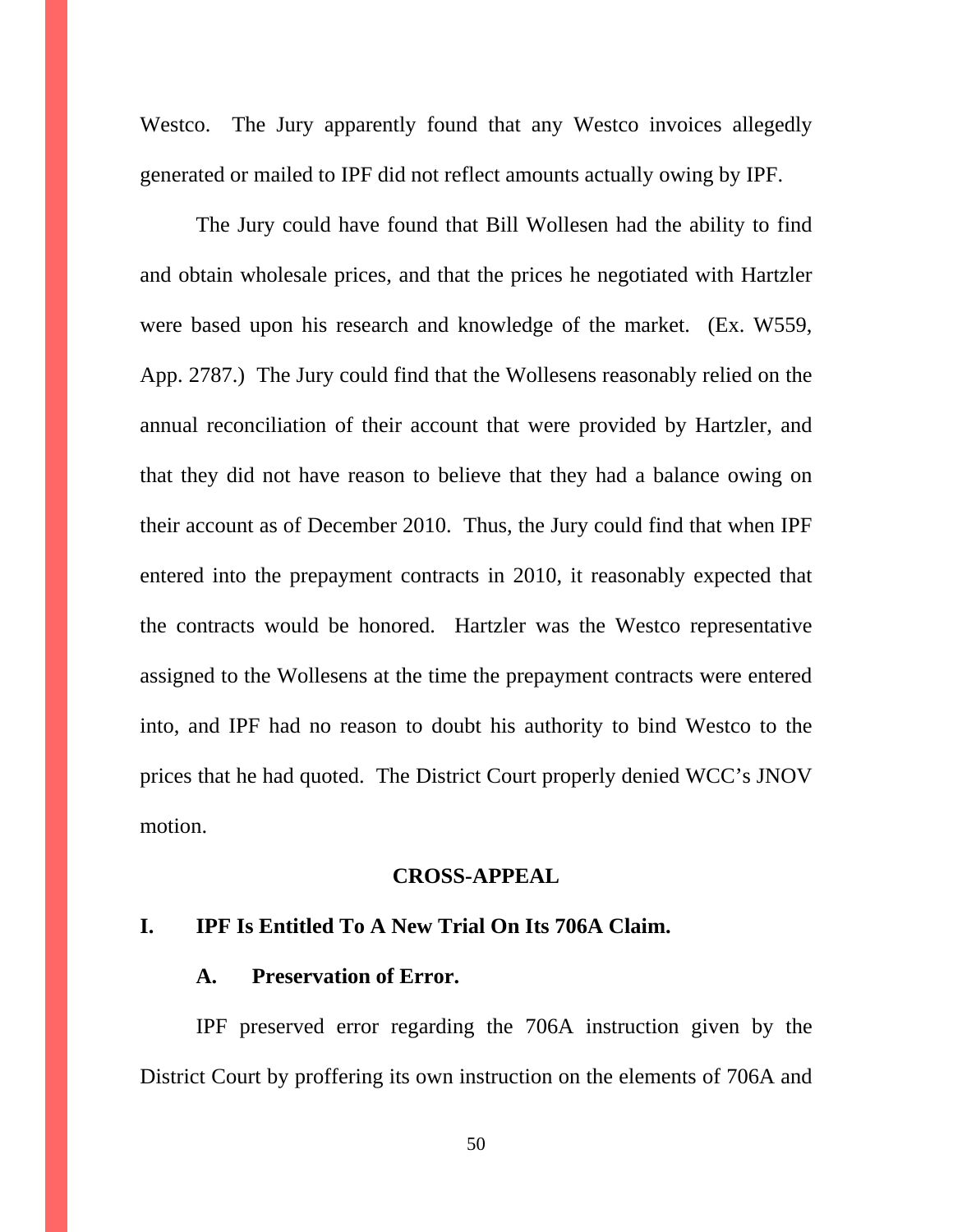by objecting to the District Court's use of this instruction, rather than the one that IPF submitted.

## **B. Scope of Review.**

Error in submission of jury instructions is reviewed for correction of errors at law. "Iowa law requires that a court give a requested instruction when it states a correct rule of law having application to the facts of the case and the concept is not otherwise embodied in the other instructions." *Stover v. Lakeland Square Owners Ass'n*, 434 N.W.2d 866, 868 (Iowa 1989).

# **C. The District Court Erred In Requiring IPF To Prove Commercial Bribery As Part Of Its 706A claim.**

The District Court erred in its formulation of the IPF 706A jury instruction. When IPF submitted its proposed jury instructions, it requested the following instruction:

For one party to be liable for ongoing criminal conduct, the opposing party must prove the following propositions with respect to the party against whom or which the claim is made:

1. The party or an agent thereof committed one or more of the following acts or omissions:

a. knowingly received proceeds (as defined in Instruction No. \_\_\_\_\_) of a specified unlawful activity (as defined in Instruction No. \_\_\_\_\_\_) and used or invested, directly or indirectly, any part of such proceeds in the acquisition, establishment, or operation of an enterprise (as defined in Instruction No. \_\_\_\_\_);

. . .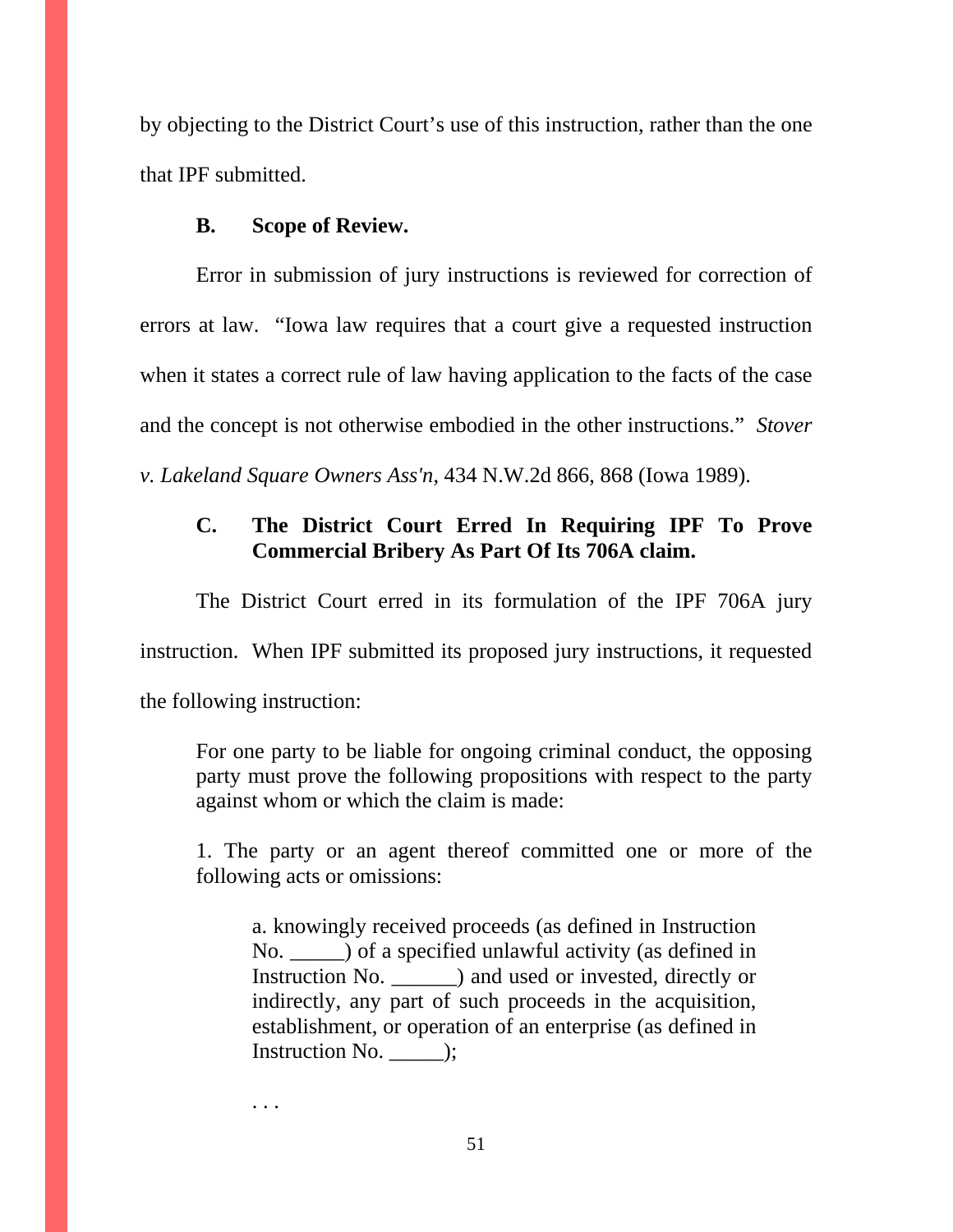e. committed specified unlawful activity (as defined in Instruction No. \_\_\_\_\_\_);

2. Damages to the harmed party occurred as a result of one of the above-noted acts or omissions by the defendants.

If a party has failed to prove either of these propositions against a defendant or third-party defendant, then you must find the party against whom such claim is brought is not liable.

(Wollesen Proposed Jury Instructions, at 40-41, App. 409-10.)

. . .

The District Court rejected IPF's instruction. On the afternoon of August 4, 2014, following the completion of evidence, the District Court presented its jury instructions. For IPF's 706A.1 claim, the instructions stated that IPF was required to prove: "Chad Hartzler committed [specified unlawful activity in violation of Iowa Code 706A] as defined in Instructions No \_\_\_..." (*Id*., App. 1288.) The District Court's proposed instruction on August 4, 2014 did not state that IPF would have to prove Chad Hartzler committed commercial bribery. IPF objected in writing to the use of this instruction, rather than the instruction it had submitted.

On the morning of August 5, 2014, the District Court provided its final jury instructions. For IPF's 706A.1 claim, the District Court replaced the bracketed language with "commercial bribery." (*Id*., App. 543.)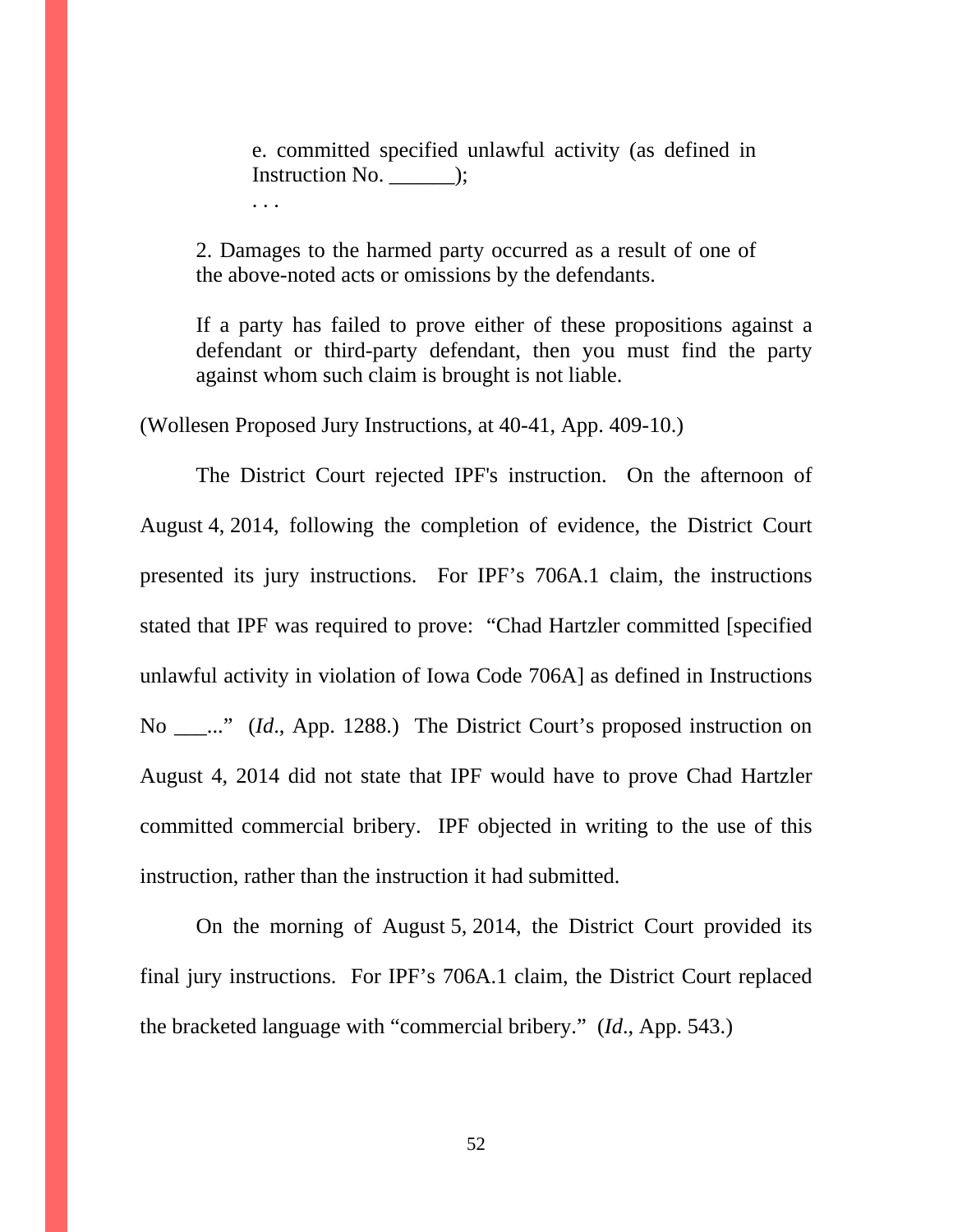Thus, the District Court submitted an instruction which erroneously required IPF to prove that Chad Hartzler had committed commercial bribery. This instruction was factually incorrect, as the Wollesens and IPF adamantly testified that Hartzler had not been bribed. It also was legally incorrect, as it improperly omitted a number of other offenses (such as theft or fraud) that constitute specified unlawful activity within the meaning of the statute. Following closing arguments, the Wollesens renewed their objections to "any instructions that [the Wollesens] provided that were not used...and any that we did not provide that ultimately were used…" (Tr. 3317:21-3318:6, App. 1085-6.)

The District Court correctly noted elsewhere that theft was the basis of IPF' claim on the Jury Verdict. *See* Jury Interrogatory No. 64, App. 589 (identifying "Knowingly received proceeds of theft on a continuing basis" as the basis of the IPF 706A claim against West Central). The District Court erred in inserting "commercial bribery" into the Jury Instruction rather than either "theft", the term that the District Court used in the verdict form, or "specified unlawful activity", as had been requested by IPF. The inconsistency between Jury Instruction No. 46 and Verdict Interrogatory No. 64 necessarily confused the Jury as to the unlawful conduct that IPF had to prove. There is no logical way to reconcile this inconsistency.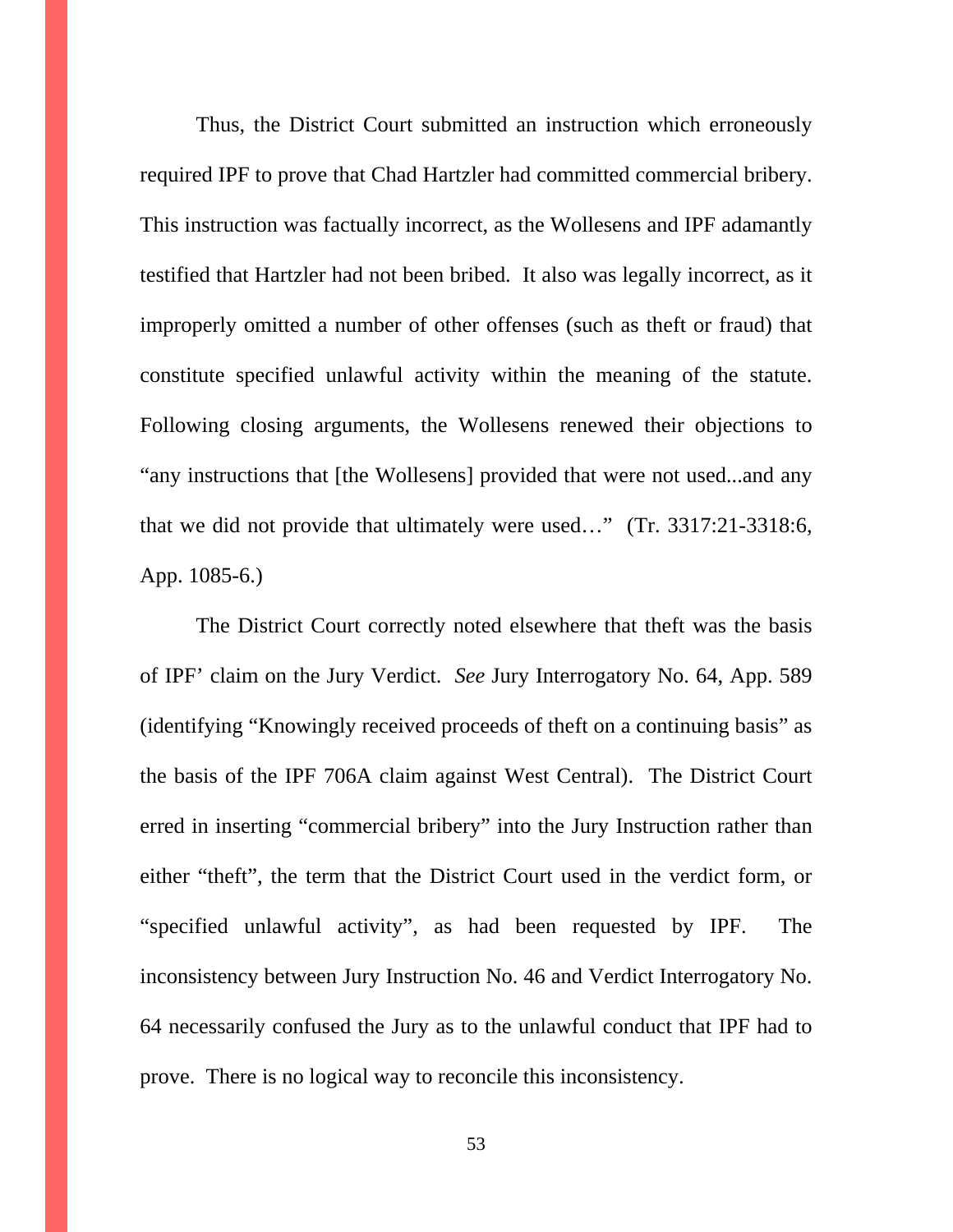The jury instruction requested by IPF followed the statute, and imposed liability if Hartzler committed "specified unlawful activity." Specified unlawful activity is broader than commercial bribery, and encompasses the theft and fraud that IPF asserted that Hartzler, as a West Central agent, committed. This instruction was supported by the requested instruction containing the statutory definition of "specified unlawful activity." (Wollesen Proposed Jury Instructions, at 40, App. 409.) The District Court erred by inserting "commercial bribery" in place of "specified unlawful activity", as was requested by IPF.

Ample evidence was presented at trial concerning West Central's knowledge of Hartzler's illegal conduct before the December 21, 2010 meeting, so the Jury certainly could have concluded that WCC engaged in concerted, known theft of IPF's money during the December 21, 2010 meeting, and with the treatment of amounts received during that meeting and otherwise. The Jury likewise could have determined that WCC, through its agent Hartzler, knowingly stole the February 2007 check for \$46,500 from IPF to West Central that Hartzler misapplied to Danny Newell's account. IPF was prejudiced because its 706A claim, unlike the claims for breach of contract or fraud, would have automatically provided treble damages and attorneys' fees.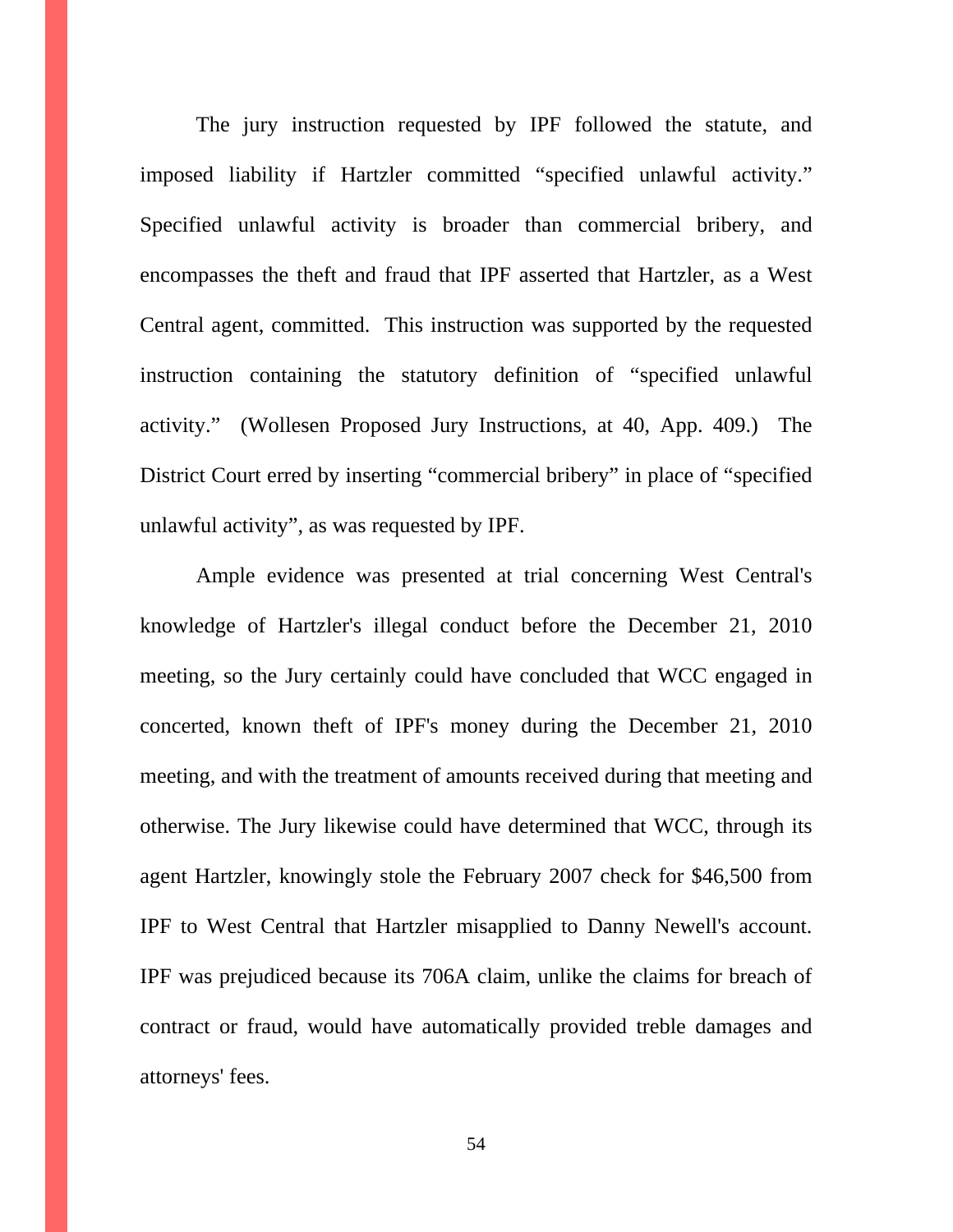Because it was incorrectly instructed that IPF was required to prove that it engaged in unlawful conduct with Hartzler (which was firmly disproven at trial), the Jury was not allowed to return a verdict in IPF's favor on its 706A claim. Thus, IPF is entitled to a new trial on its claim for ongoing criminal conduct under Iowa Code 706A.

### **II. The District Court Improperly Granted Summary Judgment On The IPF Chapter 706A.2(5) Claim.**

### **A. Preservation of Error.**

IPF preserved error regarding its 706A.2(5) claim by resisting West Central's summary judgment motion, which was granted by the District Court.

### **B. Scope of Review.**

Summary judgments are reviewed for errors of law. *Phillips v. Covenant Clinic*, 625 N.W.2d 714, 717 (Iowa 2001).

## **C. The District Court Incorrectly Determined That Iowa Code § 706A.2(5) Is Unconstitutional.**

On December 31, 2013, the District Court granted summary judgment

on IPF's third-party claim against WCC under Iowa Code Section

706A.2(5). That statute provides, in relevant part, that:

[I]t is unlawful for a person to negligently allow property owned or controlled by the person or services provided by the person, other than legal services, to be used to facilitate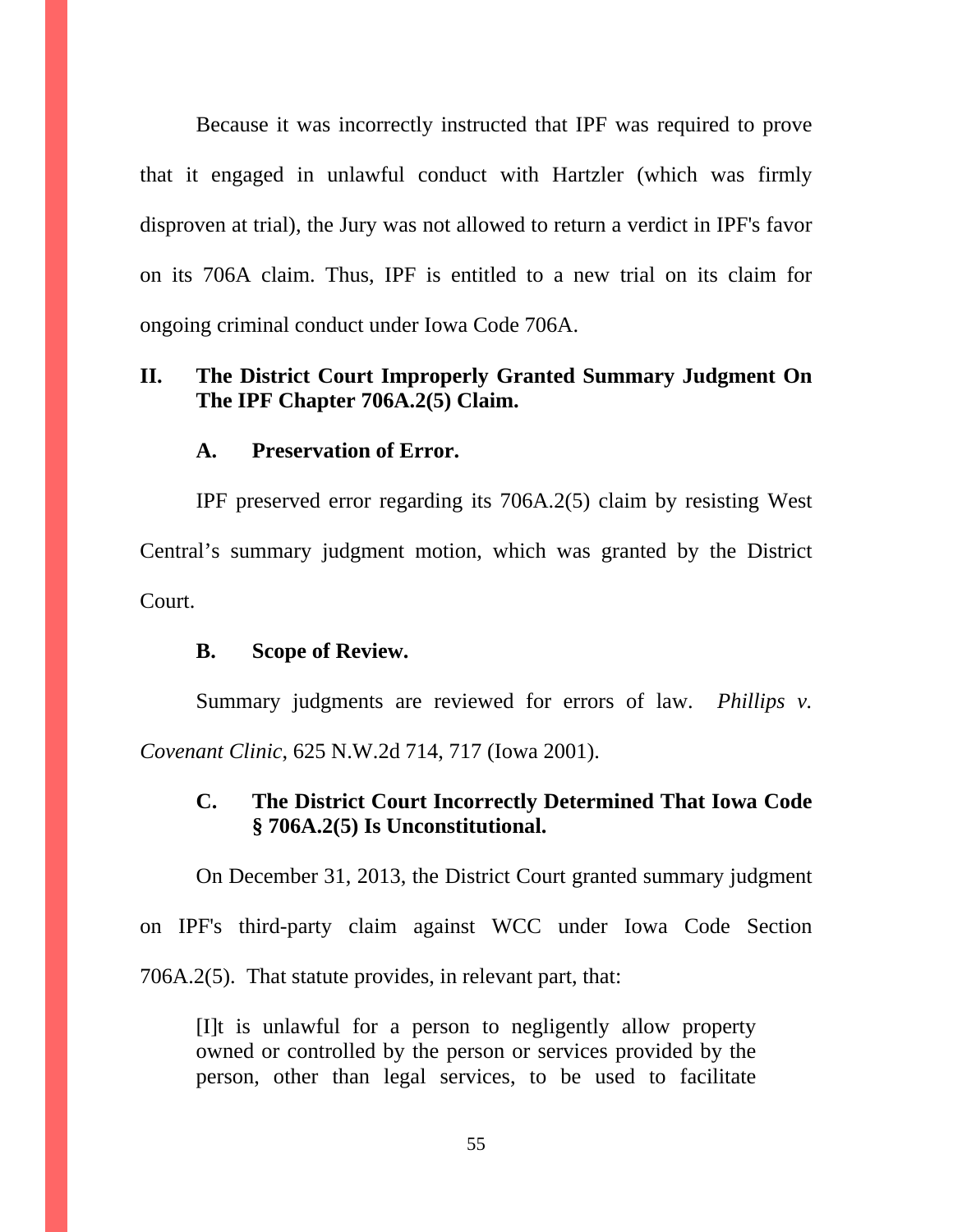specified unlawful activity, whether by entrustment, loan, rent, lease, bailment, or otherwise.

Iowa Code §706A.2(5)(a). The District Court granted summary judgment on this claim on a constitutional law basis, finding that the limited burden shifting in Iowa Code § 706A.2(5)(b)(4) created an unconstitutional presumption of negligence. (Summary Judgment Ruling, at 20, App. 194.) Iowa Code Section 706A.2(5)(b)(4) reads as follows:

The plaintiff shall carry the burden of proof by a preponderance of the evidence that the specified unlawful activity occurred and was facilitated by the property or services. The defendant shall have the burden of proof by a preponderance of the evidence as to circumstances constituting lack of negligence and on the limitations on damages in this subsection.

The District Court based its finding upon the Supreme Court's ruling in *Hensler v. City of Davenport*, 790 N.W.2d 569, 589 (Iowa 2010). (*Id*.)

 The District Court erred in doing so. *Hensler* struck down a city ordinance that created a criminal presumption of failure to exercise reasonable control of a minor child upon the occurrence of a second delinquent act. *Id*. While *Hensler* partially overturned that municipal infraction ordinance based upon an unconstitutional presumption, that does not mean that all statutes creating a rebuttable presumption of negligence are unconstitutional. *Adam v. T.I.P. Rural Elec. Co-op*., 271 N.W.2d 896 (Iowa 1978).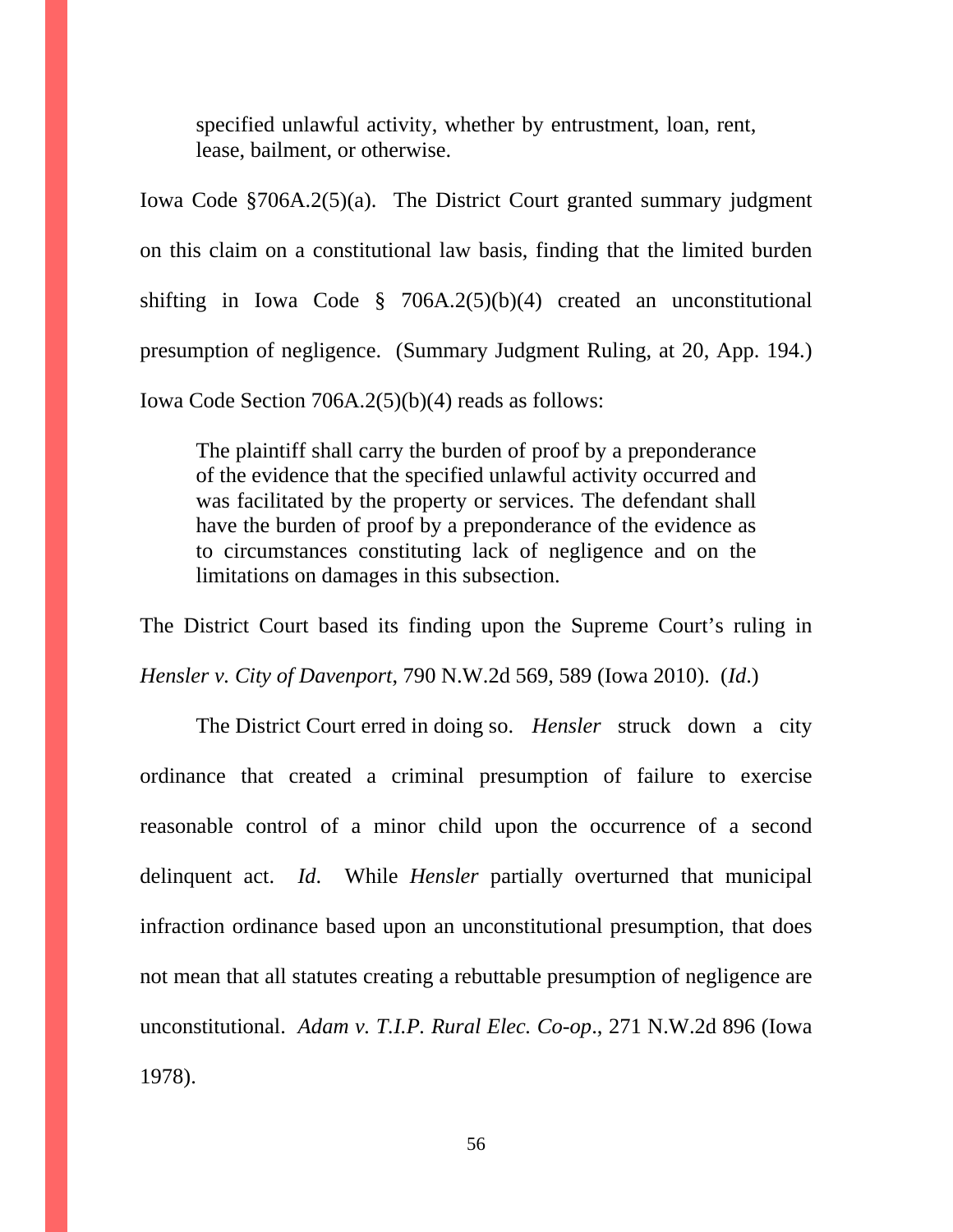In *Adam*, the Supreme Court upheld a statute which stated that "[i]n case of injury to any person or property by any such transmission line, negligence will be presumed on the part of the person or corporation operating said line in causing said injury, but this presumption may be rebutted by proof." *Id*. The *Adams* defendant asserted that the statute was unconstitutional on due process grounds. Rejecting that assertion, the Supreme Court stated that "[a] presumption of this kind does not abridge due process under the federal or state constitutions. It is not irrational for a legislature to require a utility to prove its due care when defending against claims for injury to person or property caused by the escape of electricity from its transmission lines." *Id*. at 899 (citations omitted).

*Adam* represents the last time that the Iowa Supreme Court was asked to construe Iowa Code § 489.15. The *Hensler* Court relied upon an earlier case, *Calkins v. Adams County Co-Op. Elec. Co*., 144 N.W.2d 124 (Iowa 1966), which held that statute unconstitutional only when the claimed injury was unrelated to the transmission of electricity. *Id*. at 128 ("When electricity has nothing to do with an injury we think the statutory construction sought by plaintiff would create a clear and unconstitutional discrimination.").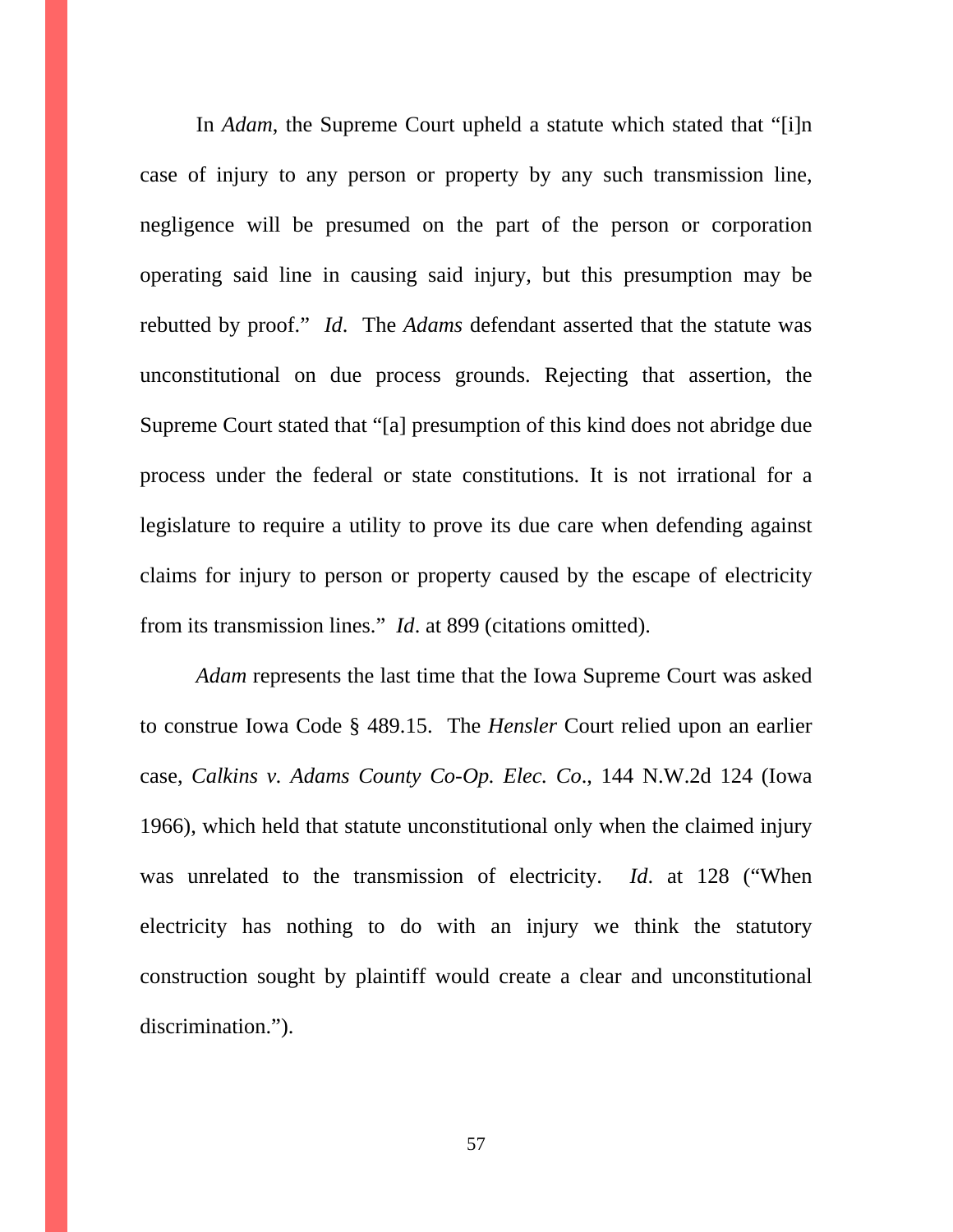The relationship between the *Calkins* and the *Adam* cases demonstrates that presumptions of negligence are not unconstitutional *per se*. Instead, there must be a rational relationship between the presumption and the evil which the statute seeks to address. When the injury was caused by transmission of electricity, the Iowa Supreme Court found the rational relationship to exist and upheld the presumption. *See Adam*. When the injury was not related to the transmission of electricity, the presumption did not bear a rational relationship to the injury and was not sustained on an as applied (rather than facial) challenge. *See Calkins*.

 Since *Hensler*, the Supreme Court has decided *City of Sioux City v. Jacobsma*, 862 N.W.2d 335 (Iowa 2015), which upheld a city automated traffic enforcement ordinance which imposed a civil penalty on the owner of a speeding vehicle against a due process challenge. The Court, in *Jacobsma*, explained that "[i]n *Hensler*, the alleged connection between a parent's supervision and the subsequent commission of juvenile acts was simply too attenuated to meet a rational basis test." *Id*. at 346.That does not mean that all presumptions will be too attenuated; some will be "eminently reasonable." *Id*. at 347. Here, IPF's injuries were directly caused by WCC's employee, rather than a source unrelated to the negligent empowerment.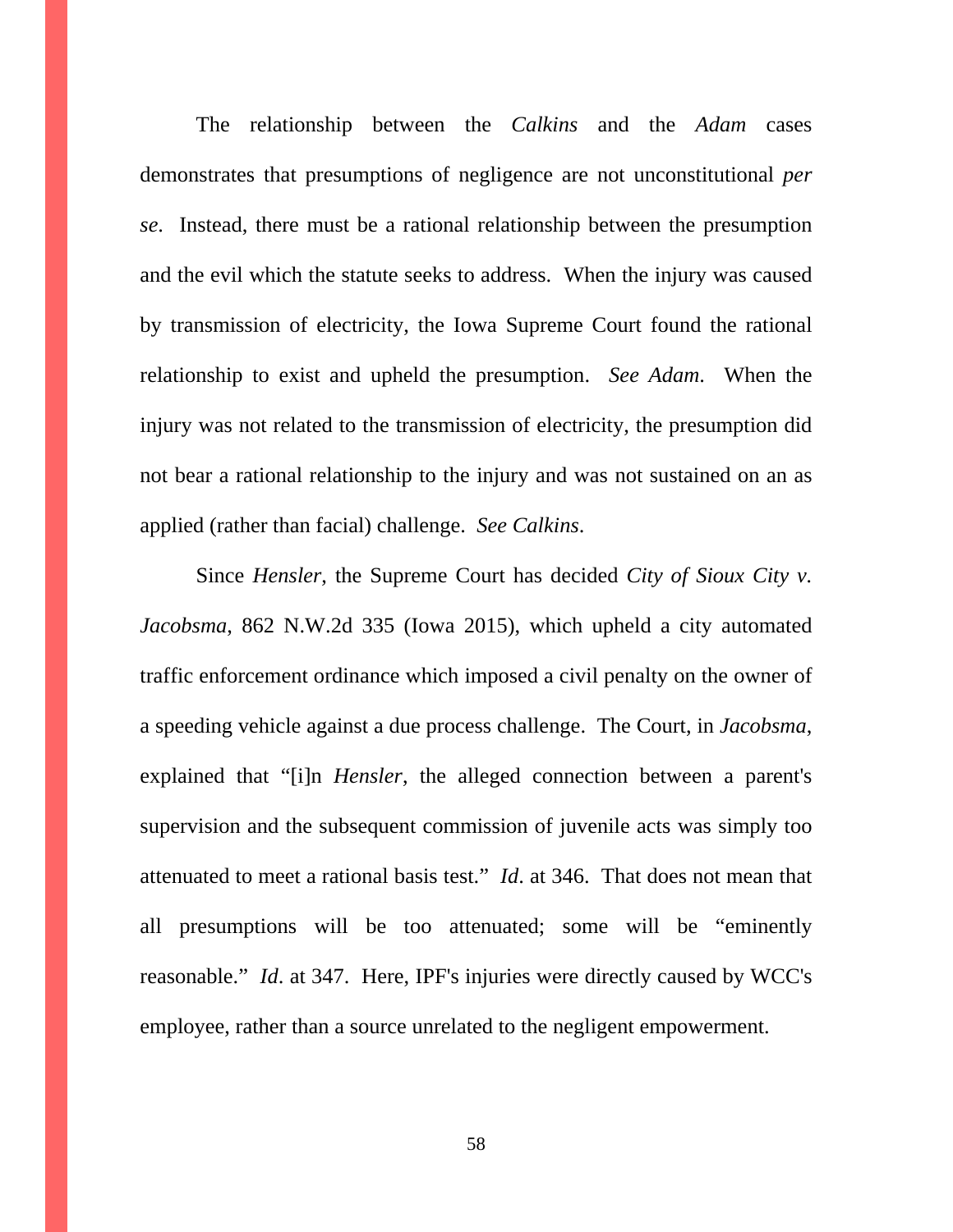The District Court erred in finding the statute unconstitutional. Here, the statute fairly divided the burdens of proof between the parties. IPF retained "the burden of proof by a preponderance of the evidence that the specified unlawful activity occurred *and was facilitated by the property or services*." Iowa Code § 706A.2(5)(b)(4) (emphasis added). In other words, causation is not presumed by the statute. The plaintiff is still required to prove that the unlawful activity was facilitated by the negligence of the defendant. The presumption is limited to the underlying facts of negligence, as the defendant is given the burden of proving "the circumstances constituting lack of negligence."

The statute's burden-shifting is rational and constitutional. WCC negligently empowered Hartzler's unlawful conduct by failing to place any controls on Hartzler's handling of checks, failure to record contracts, and misuse of consignment. WCC negligently empowered Hartzler's unlawful conduct by ignoring audit committee concerns and curtailing the investigation of its outside auditor. As with the utility in *Adams*, an employer such as WCC is in a far superior position to possess information and control the subject employee. After the plaintiff demonstrates the causal connection between the empowerment and the plaintiff's damages, the statute simply requires the party in empowering the unlawful conduct to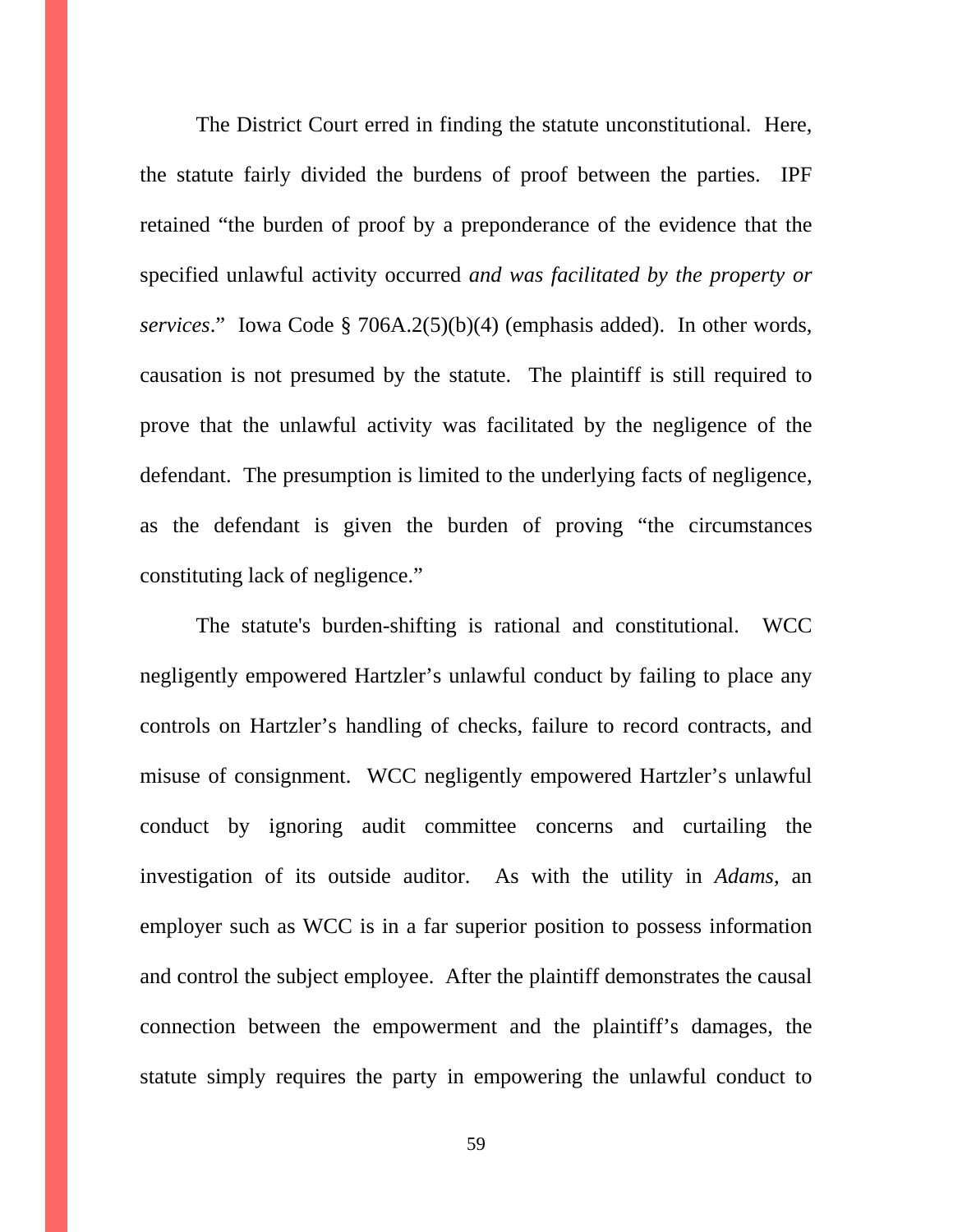provide information that rebuts a claim of negligence, should such information exist.

### **III. The District Court Erred In Denying IPF's Motion For Additur.**

### **A. Preservation of Error.**

Error was preserved on the request for additur by timely filing a posttrial motion seeking additur.

#### **B. Scope of Review.**

The standard of review for a district court's denial of a motion for additur for abuse of discretion. *McHose v. Physician & Clinic Servs., Inc*., 548 N.W.2d 158, 162 (Iowa Ct. App. 1996).

## **C. The District Court Erred In Denying IPF's Motion For Additur.**

Defendant and Counterclaim Plaintiff IPF moved, post-trial, for an order granting additur of \$805,499 to the Jury's award of \$576,189 in favor of IPF for its claims for breach of contract and fraudulent misrepresentation against WCC. While the jury awarded IPF damages for the cost of cover, it failed to award IPF any damages for the remaining balance of the \$2.16 million that IPF had prepaid.

On December 21, 2010, Hartzler met with Bill and Kris Wollesen to solicit and collect IPF' prepayment for its 2011 inputs. During that meeting, WCC and IPF entered into three prepayment contracts for approximately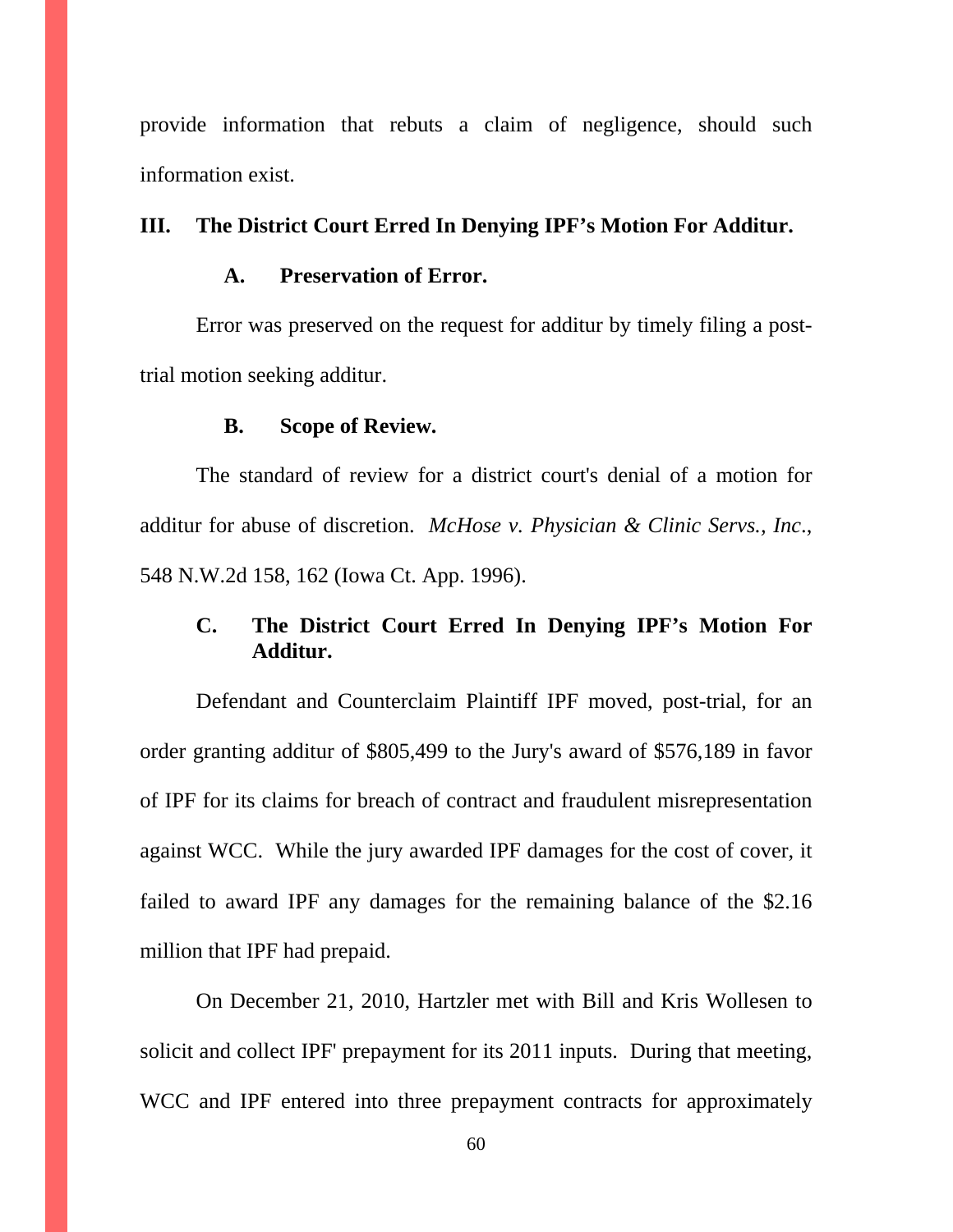\$2.16 million. (*See* Ex. W216, App. 2731, W217, App. 2737, and P00010, App. 1474) (the "Contracts"). WCC delivered some of the purchased inputs, but halted delivery after Hartzler's resignation. As a result of West Central's failure to deliver the remaining products, IPF was required to procure supplies from other sources on the spot market, during the middle of planting season. The cost of those supplies exceeded the Contract prices between IPF and West Central by \$576,189. The Jury awarded the undisputed amount of the cost of cover.

West Central delivered some of the agronomy products that IPF had contracted to purchase and prepaid for in December 2010. However, at the time of Hartzler's April 30, 2011, resignation, West Central still possessed prepayment money that it had accepted from IPF, but for which products had not been delivered. (W573, at Slides 32-39, App. 2794). The jury failed to award any damages for the remaining prepayment balance.

During trial, West Central did not present any evidence concerning IPF's damages for its claims. The only evidence of IPF's damages was introduced through the Wollesen Parties' damages expert, Marc Vianello. Mr. Vianello testified that IPF incurred damages of (1) \$576,189 for increased prices on the spot market and (2) \$805,499, after undisputed adjustments made to the account during litigation and otherwise, for its

61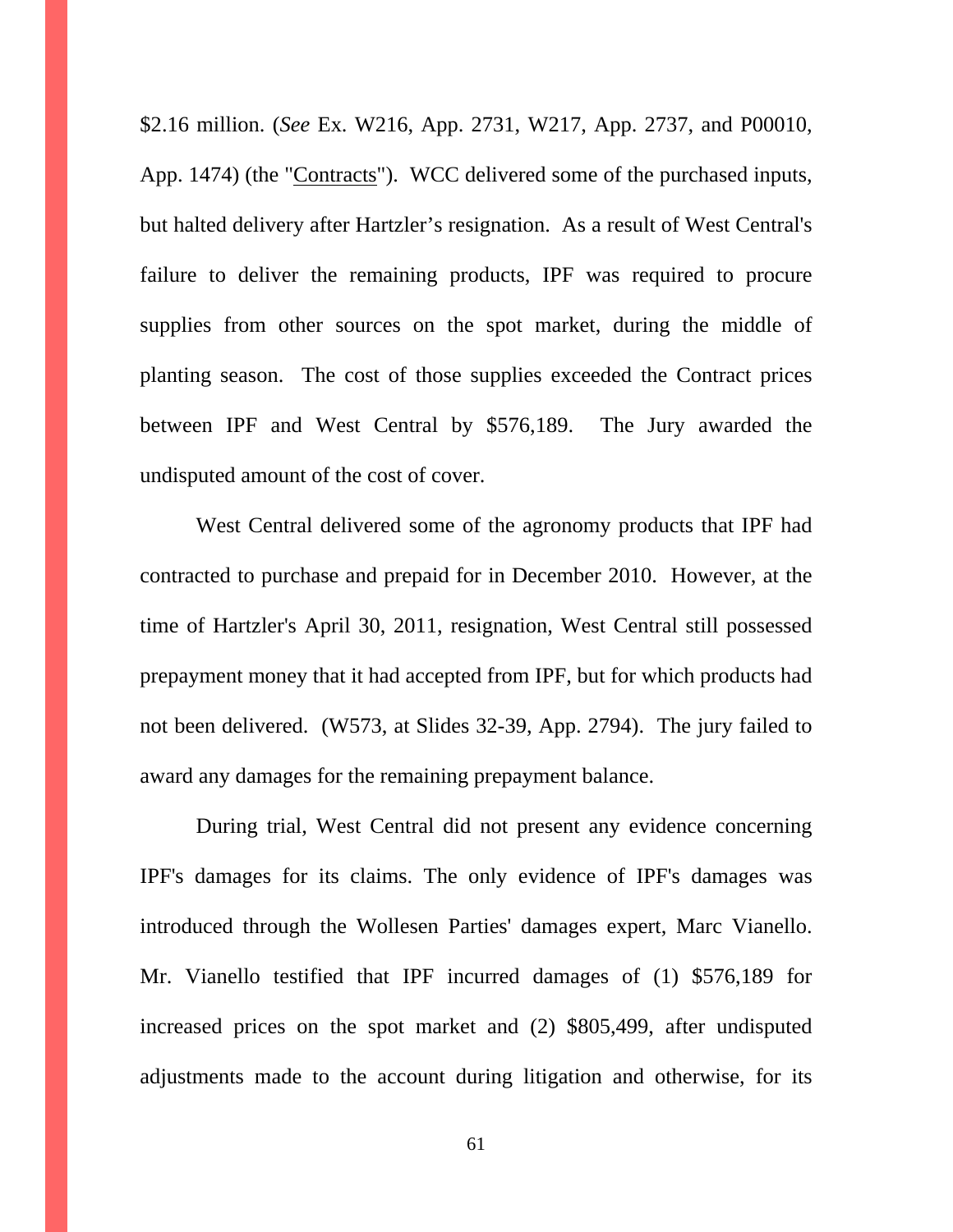remaining prepayment balances. (W573 at Slides 32-39, App. 2794). West Central did not dispute that Mr. Vianello accurately calculated the prepayment balance based upon the spreadsheet prices that Hartzler had quoted to IPF.

The award of \$576,189 was grossly inadequate, because it failed to give IPF any recovery for the remaining prepayment that was procured for the Contracts and retained by WCC. While the Jury determined that the Wollesens: did not bribe Hartzler, and they did not know or have reason to know to their interactions with him violated any duties he owed to West Central, and it accordingly concluded that WCC breached the Contracts and made fraudulent misrepresentations, it only awarded IPF one of two categories of damages that IPF is legally entitled to receive for its claims.

The appropriate measure of damages for IPF' breach of contract claim is the amount that would place IPF in as good a position as it would have been, but for West Central's breach. *See, e.g., Midland Mut. Life Ins. Co. v. Mercy Clinics, Inc*., 579 N.W.2d 823, 831 (Iowa 1998).

To be put in the same position that IPF would have been, but for West Central's breach of the Contracts, IPF is entitled to receive the prepayment monies that it provided to WCC for the Contracts. If the judgment stands, then IPF will have paid twice for the products that are the subject of the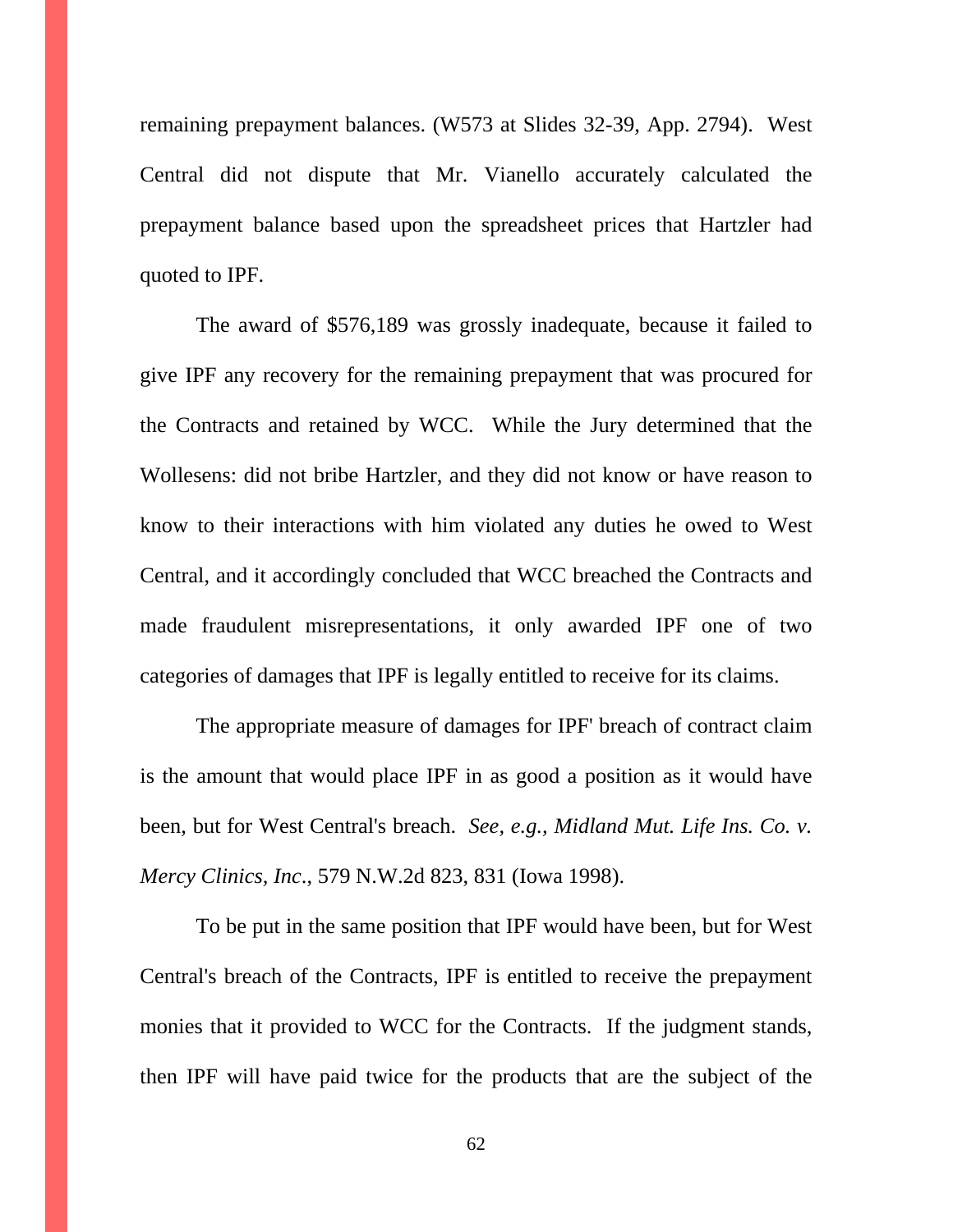breached Contracts. That does not place IPF in the position it would have been, but for WCC's breach.

The remedy of additur is appropriate where, as here, the judgment is inadequate and not reasonably aligned with the loss suffered. *See, e.g., Kerndt v. Rolling Hills National Bank*, 558 N.W.2d 410, 417 (Iowa. 1997); *see also McHose v. Physician & Clinic Services, Inc*., 548 N.W.2d 158 (Iowa. App. 1996). Additur is appropriate in contract cases where the jury has failed to award the proper measure of contract damages. The Iowa Supreme Court has noted as follows:

An inadequate award merits a new trial as much as an excessive one. Whether the damages awarded are inadequate in a particular case depends on the facts of that case. If uncontroverted facts show the amount of the verdict bears no reasonable relationship to the loss suffered, the verdict is inadequate. In such a case, refusal by the district court to grant either an additur or a new trial is an abuse of discretion. In cases involving undisputed or liquidated damages or damages reasonably susceptible to precise calculation, additur is appropriate.

*Kerndt*, 558 N.W.2d at 417 (internal citations and quotations omitted).

In *Kerndt*, the President of a bank brought a claim for breach of contract after he was improperly terminated. The Plaintiff sought \$33,229.51 in damages, comprised of the difference between: (1) what he would have been paid under his contract with the bank, and (2) what he actually earned at a different job. Thus, like here, the amount of damages suffered by the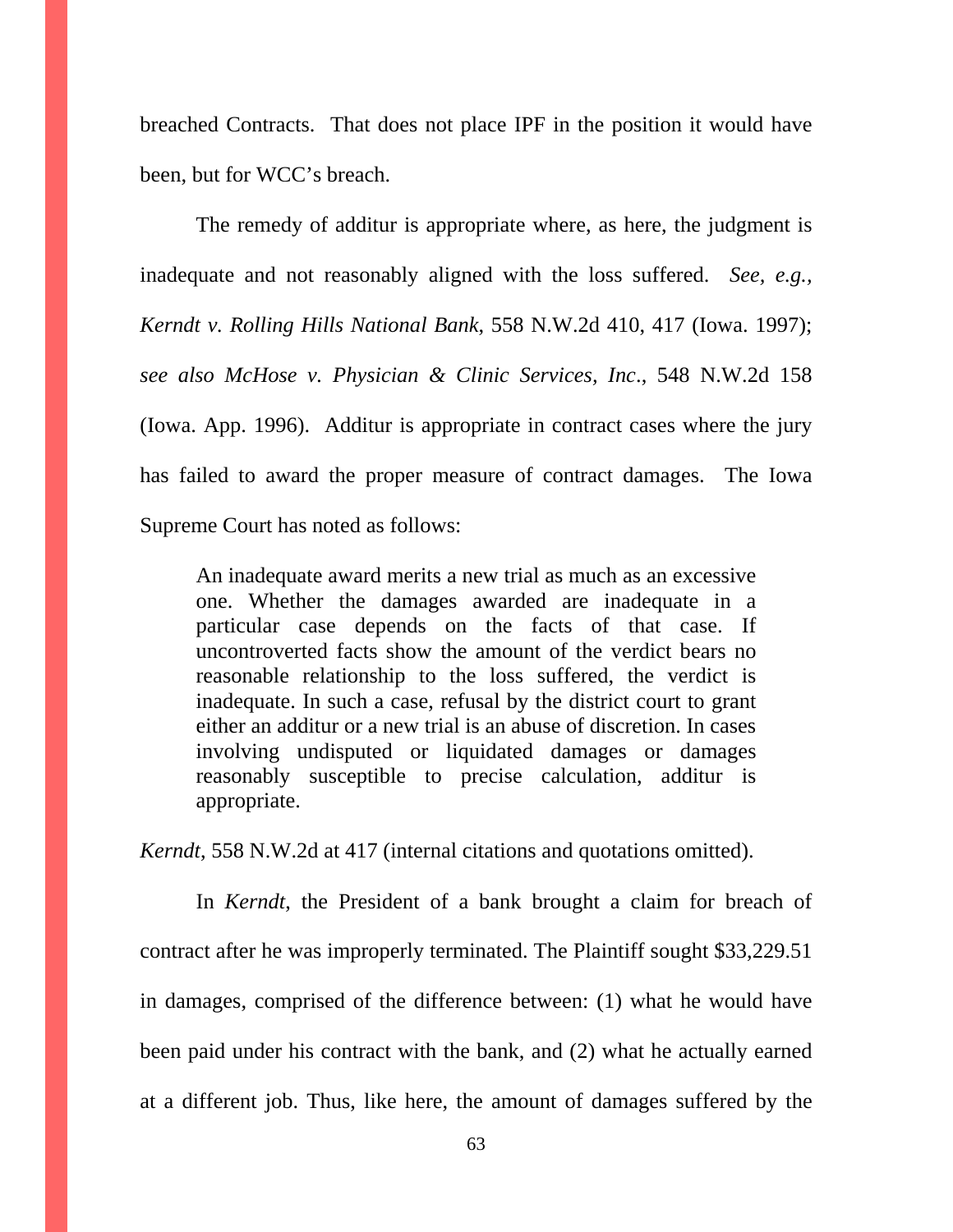plaintiff could be identified with specificity, and the amount of losses in such category were not disputed. However, the jury only awarded the plaintiff \$14,000. The plaintiff moved for additur, and the district court denied the motion. On appeal the Supreme Court reversed the district court's denial of additur, finding there was:

[N]o reasonable relationship between the jury's award of \$14,000 in damages and the loss suffered by Kerndt. No rationale for the \$14,000 amount appears in the evidence. The bank's defense was that it owed Kerndt nothing under the terms of the National Bank Act and the employment contract. The written employment agreement established the compensation to which Kerndt was entitled. Kerndt testified that under the agreement, he would have received \$127,291.51 in salary for the remainder of his employment term at Rolling Hills National Bank; however, he actually earned \$94,062.00 in salary at a different job during that time period. The difference is \$33,229.51. That testimony was not disputed by the bank.

*Id*. The Supreme Court accordingly concluded that additur was appropriate, and the district court should have denied the plaintiff's motion for a new trial only on the condition that the bank accept additur, raising the award from \$14,000 to \$33,229.51. *Id*. at 417-18; *see also McHose v. Physician & Clinic Services, Inc*., 548 N.W.2d 158, 162 (Iowa App. 1996) (granting additur when the damages award failed to provide physician with all four categories of damages which were required to place the physician in the same position that he would have been, but for the breach).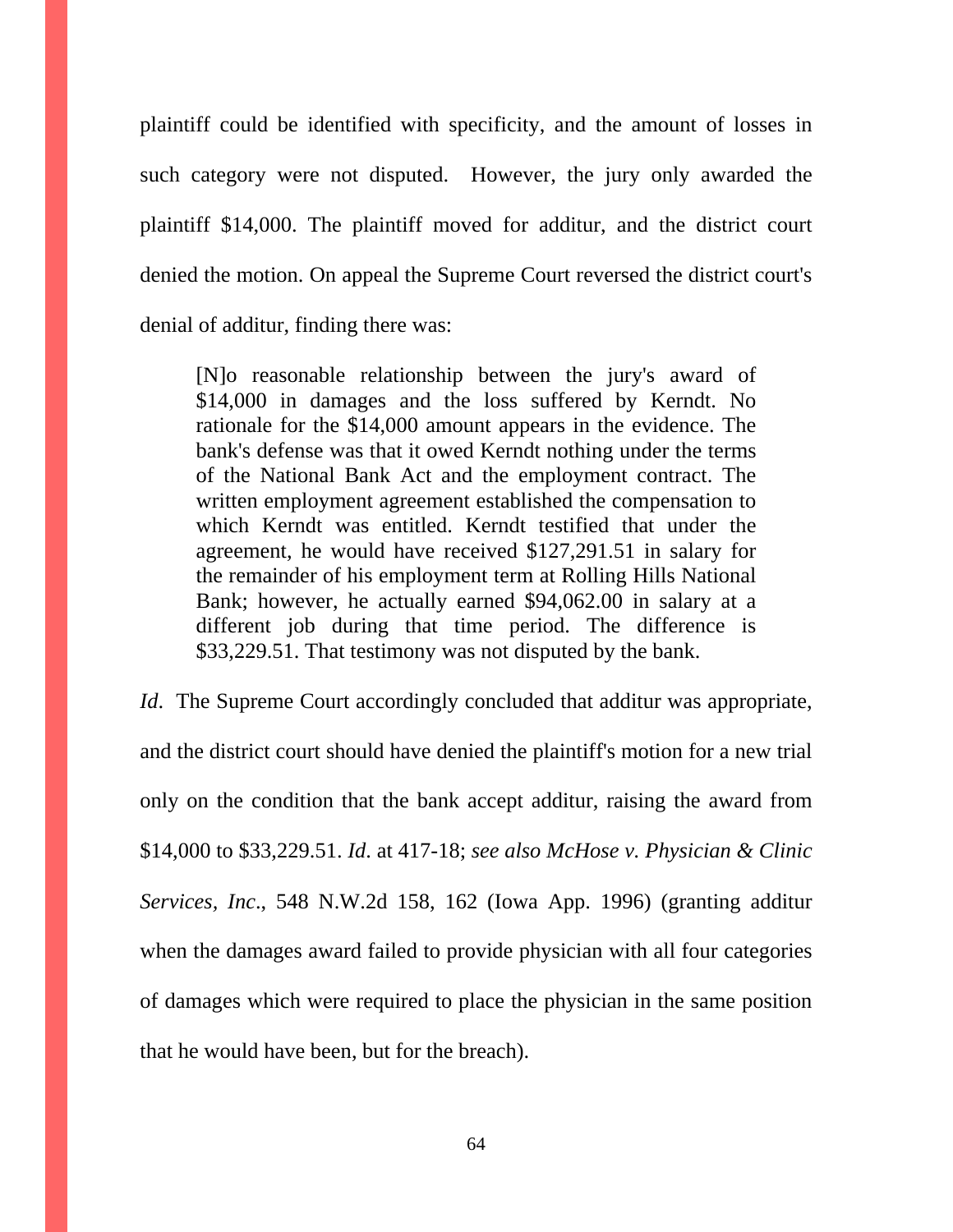Just as in *Kerndt* and *McHose*, the Jury here failed to award an undisputed category of damages that is legally required to make IPF whole for its successful contract claim. The Jury's award is grossly inadequate and should be modified to add the balance of the prepayment monies. *See, e.g., Cowan v. Flannery*, 461 N.W.2d 155, 160 (Iowa 1990).

#### **CONCLUSION**

Westco's appeal should be denied in its entirety. Westco failed to timely move the District Court; failed to withdraw its jury request; and did not possess any claims which were exclusively cognizable in equity, so it was not entitled to a trial in equity pursuant to Iowa Code §611.10. The District Court did not err in trying legal issues first, and collateral estoppel effect bars relitigation of the issues decided adversely to Westco. The Jury Verdict was not inconsistent, as the Jury found that no commercial bribery was committed by any defendant. There was ample evidence to support the Jury's verdict that West Central breached its contracts with IPF and that it secured the \$2.16 million in prepaid funds by fraudulent misrepresentation. The determination of Hartzler's actual or apparent authority to act on behalf of West Central was a jury question.

 On the cross-appeal, the District Court should be directed to increase IPF's damages by \$805,499. The 706A instruction erroneously required the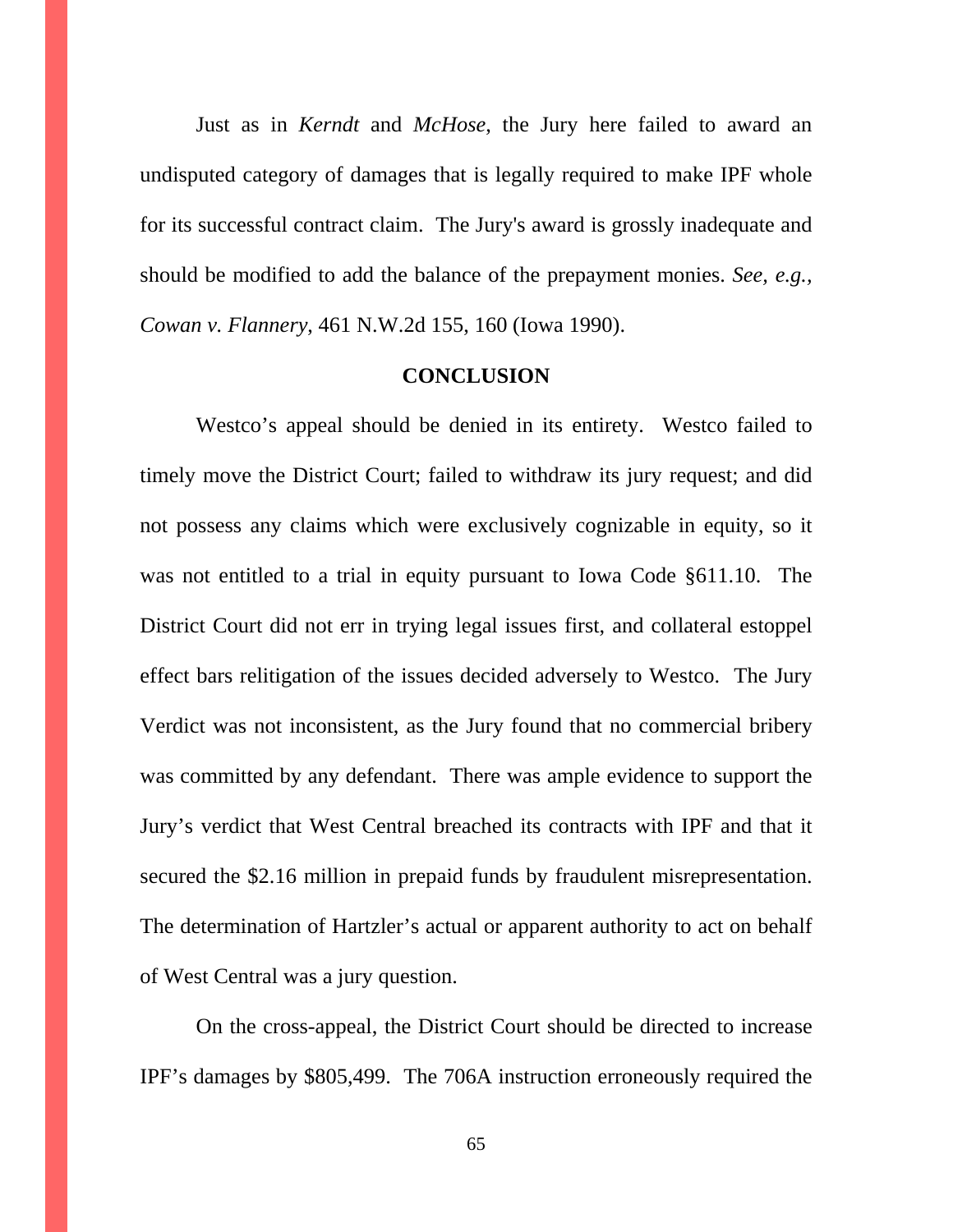Jury to find that Chad Hartzler had been bribed in order for IPF to prevail. The District Court should have instructed the Jury that theft, or the general statutory definition of "specified unlawful activity", were sufficient bases for 706A liability. The District Court also erred in dismissing IPF's 706A.2(5) claim on summary judgment. Iowa Code § 706A.2(5) is not unconstitutional, as the division of burdens of proof in that statute is reasonable and rational. The District Court erred in denying IPF's motion for additur. IPF should be granted a new trial solely on its 706A claims.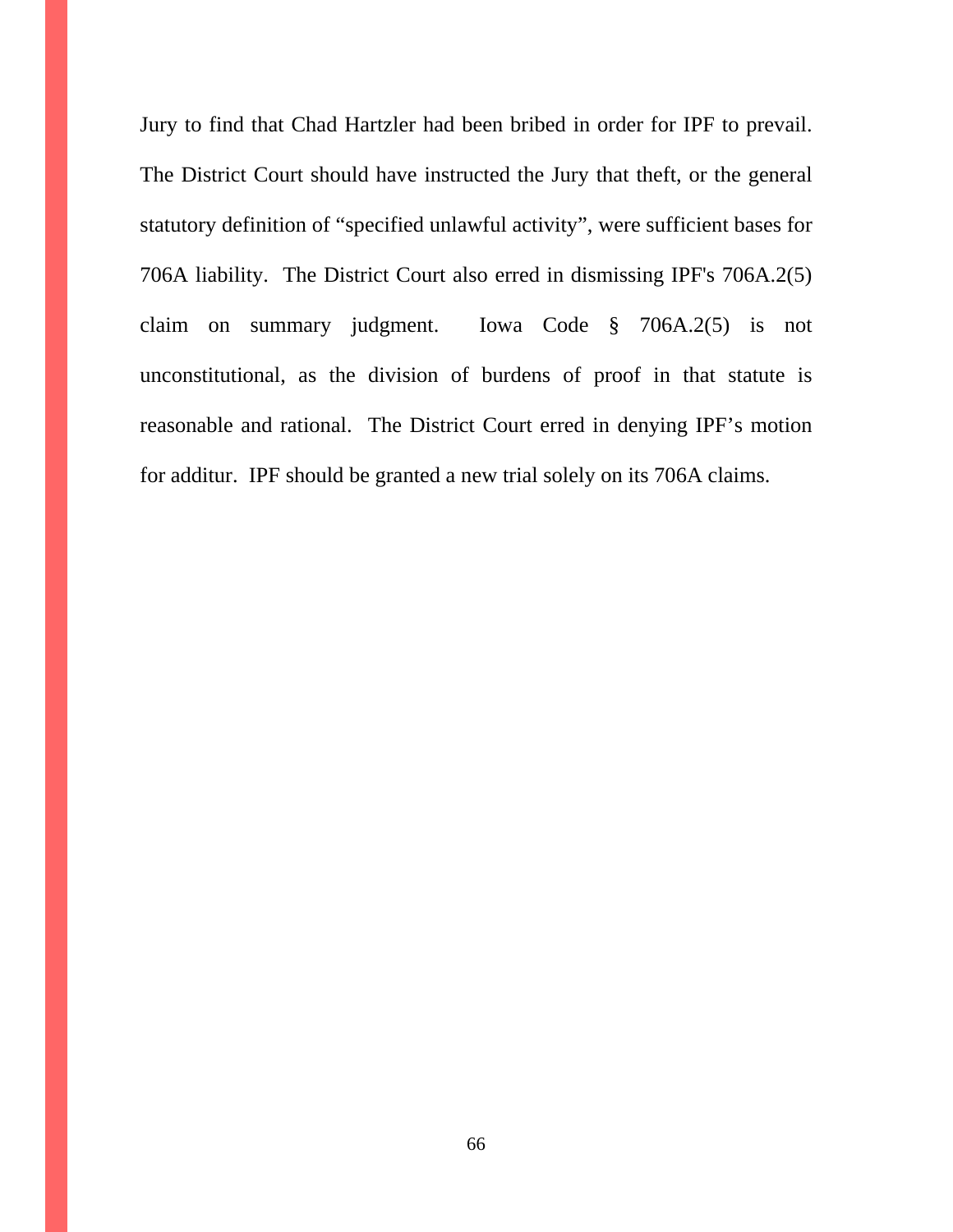## **REQUEST FOR ORAL ARGUMENT**

Appellant request to be heard by way of oral argument.

### HEIDMAN LAW FIRM, L.L.P.

 /s/ Joel D. Vos JOHN C. GRAY, AT0002938 JOEL D. VOS, AT008263 P.O. Box 3086 Sioux City, IA 51102-3086

SAMUEL L. BLATNICK, AT0011632 JOHN P. PASSARELLI, PHV000402 MEREDITH A. WEBSTER, PHV00403 KUTAK ROCK, LLP Two Pershing Square 2300 Main Street, Suite 800 Kansas City, MO 64108

ATTORNEYS FOR WOLLESENS AND IOWA PLAINS FARMS

### **CERTIFICATE OF COMPLIANCE**

 Appellant pursuant to Iowa Rules of Appellant Procedure  $6.903(1)(g)(1)$ , hereby certifies that this brief contains 13,947 words of a 14 point proportionally spaced Times New Roman font and it complies with the 14,000 word maximum permitted length of the brief.

HEIDMAN LAW FIRM, L.L.P.

/s/ Joel D. Vos JOEL D. VOS, AT008263 P.O. Box 3086 Sioux City, IA 51102-3086 Phone: (712) 255-8838 ATTORNEYS FOR WOLLESENS AND IOWA PLAINS FARMS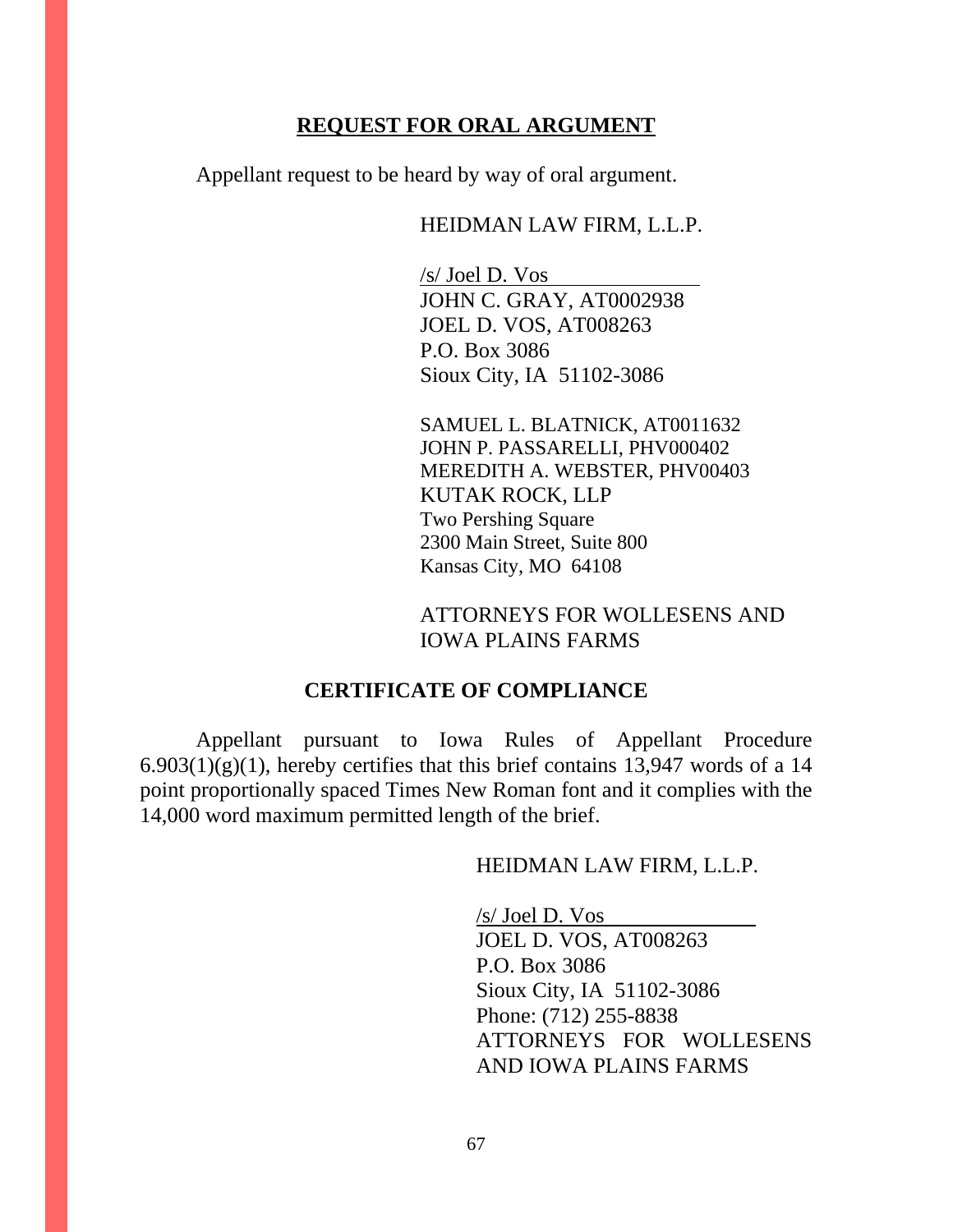#### **CERTIFICATE OF FILING**

I, the undersigned, hereby certify that I will electronically file the attached Appellees-Cross Appellant's Final Brief with the Clerk of the Supreme Court by using the EDMS filing system.

#### HEIDMAN LAW FIRM, L.L.P.

 /s/ Joel D. Vos JOEL D. VOS, AT008263 P.O. Box 3086 Sioux City, IA 51102-3086 Phone: (712) 255-8838 Facsimile: (712) 258-6714

## ATTORNEYS FOR WOLLESENS AND IOWA PLAINS FARMS

#### **PROOF OF SERVICE**

I, the undersigned, hereby certify that I did serve the attached Appellees-Cross Appellant's Final Brief on counsel for all other parties electronically utilizing the EDMS filing system, which will provide notice to:

John F. Lorentzen Thomas H. Walton Ryan W. Leemkuil NYEMASTER, GOODE, P.C. 700 Walnut Street, Suite 1600 Des Moines, IA 50309-3899 Telephone: (515) 283-3100 Facsimile: (515) 283-3108 Email: jlorentzen@nyemaster.com Email: twalton@nyemaster.com Email: rleemkuil@nyemaster.com

and